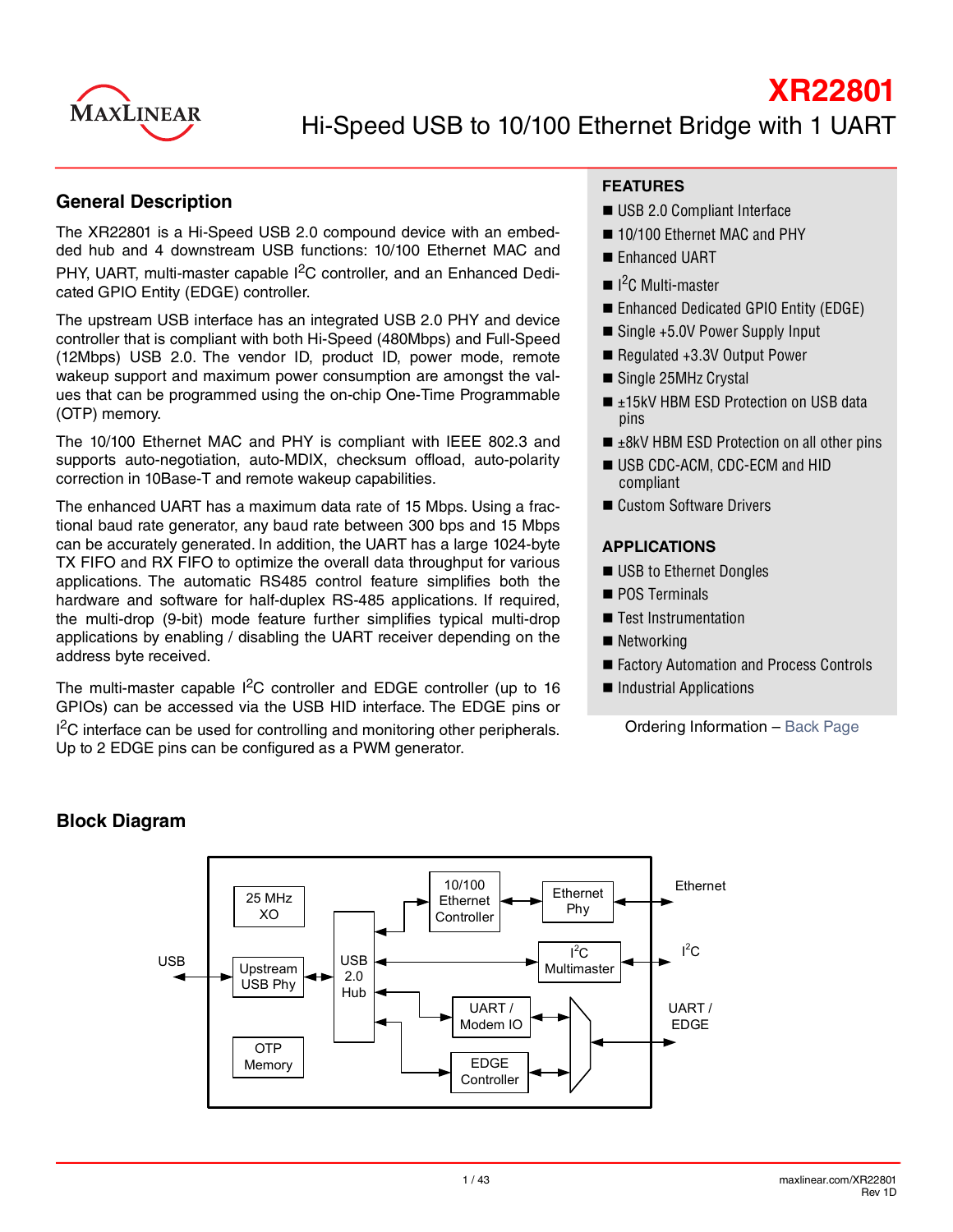# **Extended Features**

- USB 2.0 Compliant Interface
	- Integrated USB 2.0 PHY
	- Supports 480 Mbps USB Hi-Speed and 12 Mbps USB Full-Speed data rate
	- Supports USB suspend, resume and remote wakeup operations
	- Compatible with USB CDC-ECM and CDC-ACM
- 10/100 Ethernet MAC and PHY
	- Compliant with IEEE 802.3
	- Integrated 10/100 Ethernet MAC and PHY
	- 10BASE-T and 100BASE-TX support
	- Full-duplex and half-duplex support
	- Full-duplex and half-duplex flow control
	- Preamble generation and removal
	- Automatic 32-bit CRC generation and checking
	- Automatic payload padding and pad removal
	- Diagnostic loop-back modes
	- TCP/UDP/IP/ICMP checksum offload support
	- Flexible Address filtering modes
	- Wakeup packet support
	- Support for 2 status LEDs
- Enhanced UART features
	- Data rates up to 15 Mbps
	- Fractional Baud Rate Generator
	- 1024 byte TX and RX FIFOs
	- 7, 8 or 9 data bits, 1 or 2 stop bits
	- Automatic Hardware Flow Control
	- Automatic Software Flow Control
	- Multi-drop (9-bit) mode
	- Auto RS-485 Half-Duplex Control
- I<sup>2</sup>C Multi-master
	- Up to 400 kbps transfers
	- Multi-master capable
- Enhanced Dedicated GPIO Entity (EDGE)
	- Parallel GPIO access
	- Two PWM generators
- Custom software drivers
	- Windows XP, Vista, 7, 8, 8.1 and 10
	- Windows CE 6.0
	- Linux
	- Mac OS X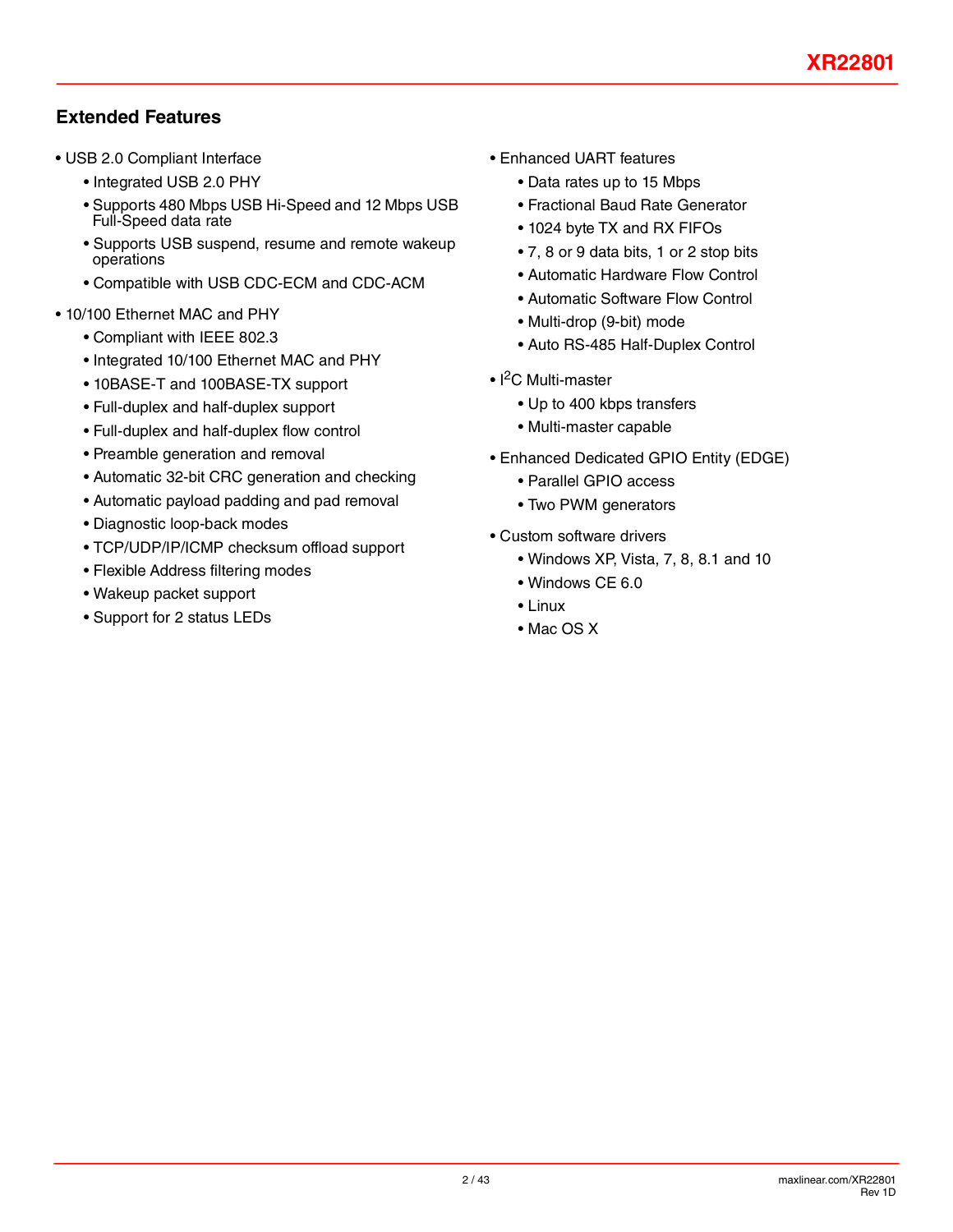Rev 1D

# **Absolute Maximum Ratings**

Stresses beyond the limits listed below may cause permanent damage to the device. Exposure to any Absolute Maximum Rating condition for extended periods may affect device reliability and lifetime.

| Input Voltage                                               |
|-------------------------------------------------------------|
| (all pins except SCL, SDA, USBD+, USBD-) $-0.3V$ to $+4.0V$ |
|                                                             |
|                                                             |
|                                                             |

### <span id="page-2-0"></span>**Electrical Characteristics**

Unless otherwise noted:  $T_A = -40^{\circ}$ C to  $+85^{\circ}$ C, V<sub>CC</sub> = 4.4V to 5.25V

| <b>Symbol</b>                            | <b>Parameter</b>                    | <b>Conditions</b>                                                    | Min      | <b>Typ</b> | <b>Max</b> | <b>Units</b> |
|------------------------------------------|-------------------------------------|----------------------------------------------------------------------|----------|------------|------------|--------------|
| Power Consumption                        |                                     |                                                                      |          |            |            |              |
| $I_{\rm CC}$                             | <b>Operating Current</b>            | No load on GPIO pins or 3V3_OUT                                      |          | 185        | 250        | mA           |
| <b>I</b> <sub>SUSP</sub>                 | Suspend Mode Current                | No load on GPIO pins or 3V3_OUT                                      |          | 3          | 4.5        | mA           |
| UART, VBUS_SENSE, LOW_PWR# and EDGE Pins |                                     |                                                                      |          |            |            |              |
| $V_{IL}$                                 | Input Low Voltage                   |                                                                      | $-0.3$   |            | 0.8        | $\vee$       |
| V <sub>IH</sub>                          | Input High Voltage                  |                                                                      | 2.0      |            | 3.6        | $\vee$       |
| $V_{OL}$                                 | Output Low Voltage                  | $I_{OL} = 4mA$                                                       |          |            | 0.3        | $\vee$       |
| $V_{OH}$                                 | Output High Voltage                 | $I_{OL} = -4mA$                                                      | 2.2      |            |            | $\vee$       |
| Ιıμ.                                     | Input Low Leakage Current           |                                                                      |          |            | ±10        | μA           |
| ŀщ                                       | Input High Leakage Current          |                                                                      |          |            | ±10        | μA           |
| $\mathrm{C_{IN}}$                        | Input Pin Capacitance               |                                                                      |          |            | 5          | pF           |
| USB I/O Pins                             |                                     |                                                                      |          |            |            |              |
| $V_{OL}$                                 | Output Low Voltage                  | Full-speed USB. External 15kΩ to GND<br>on USBD+ and USBD- pins      | $\Omega$ |            | 0.3        | $\vee$       |
| $V_{OH}$                                 | Output High Voltage                 | Full-speed USB. External 15kΩ to GND<br>on USBD+ and USBD- pins      | 2.8      |            | 3.6        | $\vee$       |
| $V_{OL}$                                 | Output Low Voltage                  | Hi-speed USB. External 45 $\Omega$ to GND on<br>USBD+ and USBD- pins | $-300$   |            | 300        | mV           |
| $V_{OH}$                                 | Output High Voltage                 | Hi-speed USB. External 45 $\Omega$ to GND on<br>USBD+ and USBD- pins | 360      |            | 440        | mV           |
| $V_{\text{DrvZ}}$                        | Driver Output Impedance             |                                                                      |          | 45         |            | $\Omega$     |
| $I_{\text{OSC}}$                         | <b>Output Short Circuit Current</b> | 1.5V on USBD+ and USBD- pins                                         |          |            | 52         | mA           |
|                                          |                                     |                                                                      |          |            |            |              |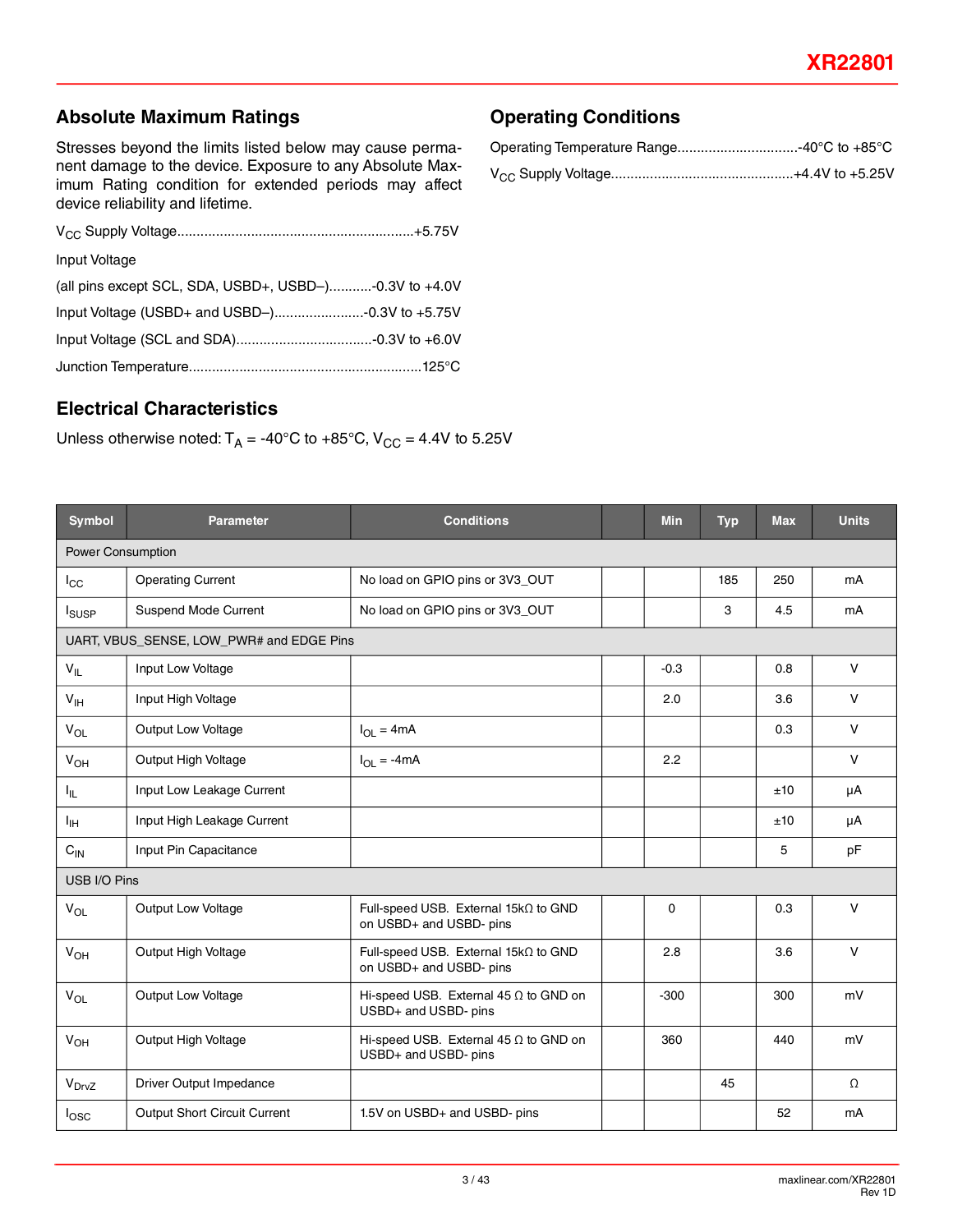# **XR22801**

| <b>Symbol</b>               | <b>Parameter</b>                             | <b>Conditions</b>                                                                                 |  | Min      | <b>Typ</b> | <b>Max</b> | <b>Units</b> |
|-----------------------------|----------------------------------------------|---------------------------------------------------------------------------------------------------|--|----------|------------|------------|--------------|
|                             | Ethernet I/O Pins - 100Base-TX transmit mode |                                                                                                   |  |          |            |            |              |
| V <sub>PPH</sub>            | Peak Differential Output Voltage High        |                                                                                                   |  | 950      |            | 1050       | mV           |
| V <sub>PPL</sub>            | Peak Differential Output Voltage Low         | Measured at line side of transformer. line                                                        |  | $-950$   |            | $-1050$    | mV           |
| <b>V<sub>SAS</sub></b>      | Signal Amplitude Symmetry                    | replaced by differential resistance of 100<br>ohms.                                               |  | 98       |            | 102        | $\%$         |
| $T_{\sf RF}$                | Signal Rise and Fall Time                    |                                                                                                   |  | 3        |            | 5          | ns           |
| $D_{CD}$                    | Duty Cycle Distortion                        |                                                                                                   |  | 0        |            | 0.5        | ns           |
| $V_{OS}$                    | Overshoot and Undershoot                     |                                                                                                   |  | $\Omega$ |            | 5          | $\%$         |
|                             | <b>Transmit Jitter</b>                       | Measured differentially                                                                           |  | 0        |            | 1.4        | ns           |
|                             | Ethernet I/O Pins - 10Base-T transmit mode   |                                                                                                   |  |          |            |            |              |
| V <sub>PPH</sub>            | Peak Differential Output Voltage High        | Measured at line side of transformer, line<br>replaced by differential resistance of 100<br>ohms. |  | 2.2      |            | 2.8        | v            |
| 3.3V Regulated Power Output |                                              |                                                                                                   |  |          |            |            |              |
| V <sub>OUT</sub>            | Output Voltage                               | Max load current 50 mA                                                                            |  | 3.0      | 3.3        | 3.6        | v            |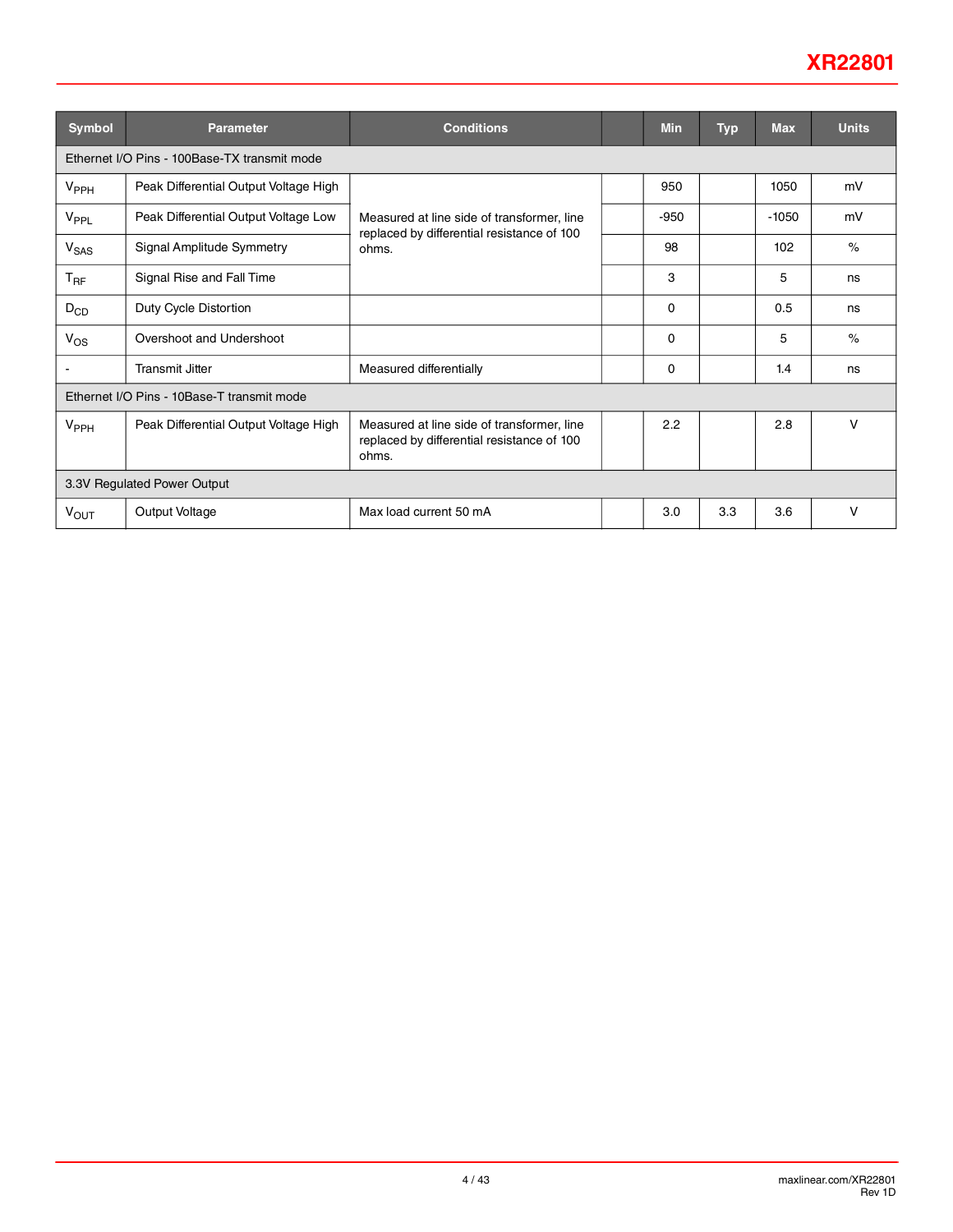# **Pin Configuration**



# **Pin Assignments**

| Pin No.        | <b>Pin Name</b>   | <b>Type</b> | <b>Description</b>                                                                                                                                                                                                                                                                                                                                                                                                                                                                                                                                                  |  |
|----------------|-------------------|-------------|---------------------------------------------------------------------------------------------------------------------------------------------------------------------------------------------------------------------------------------------------------------------------------------------------------------------------------------------------------------------------------------------------------------------------------------------------------------------------------------------------------------------------------------------------------------------|--|
|                | <b>VBUS SENSE</b> |             | VBUS Sense input. In self-powered mode, the VBUS from the USB connector needs to be<br>connected to this pin through a voltage divider circuit (VBUS = $5V$ , VBUS_SENSE = $3.3V$<br>input) using large resistance values to minimize power. It should also be decoupled by a 0.1uF<br>capacitor. This feature may be enabled via the OTP whenever the hub function is configured<br>for self-powered mode. The VBUS_SENSE input is used to disable the pull-up resistor on the<br>USBD+ signal when VBUS is not present. In bus-powered mode, this pin is ignored. |  |
| $\overline{2}$ | <b>REXT</b>       |             | Connect externally using short trace to 226 ohm 1% resistor to ground                                                                                                                                                                                                                                                                                                                                                                                                                                                                                               |  |
| 3              | CAP1              |             | Connect externally to CAP2 and 3V3_OUT using short trace                                                                                                                                                                                                                                                                                                                                                                                                                                                                                                            |  |
| 4              | <b>GND</b>        | <b>PWR</b>  | Power supply common, ground                                                                                                                                                                                                                                                                                                                                                                                                                                                                                                                                         |  |
| 5              | USBD-             | I/O         | USB port differential data negative                                                                                                                                                                                                                                                                                                                                                                                                                                                                                                                                 |  |
| 6              | $USBD+$           | I/O         | USB port differential data positive                                                                                                                                                                                                                                                                                                                                                                                                                                                                                                                                 |  |
| $\overline{7}$ | <b>VCC</b>        | <b>PWR</b>  | 5.0V power supply input                                                                                                                                                                                                                                                                                                                                                                                                                                                                                                                                             |  |
| 8              | ETH SPD           | $\circ$     | Ethernet 100 Mbps Speed Indicator. Asserted high for 100 Mbps.                                                                                                                                                                                                                                                                                                                                                                                                                                                                                                      |  |
| 9              | <b>XTALOUT</b>    | O           | Crystal or buffered clock output                                                                                                                                                                                                                                                                                                                                                                                                                                                                                                                                    |  |
| 10             | <b>XTALIN</b>     |             | 25 MHz +/- 50 ppm Crystal or external clock input                                                                                                                                                                                                                                                                                                                                                                                                                                                                                                                   |  |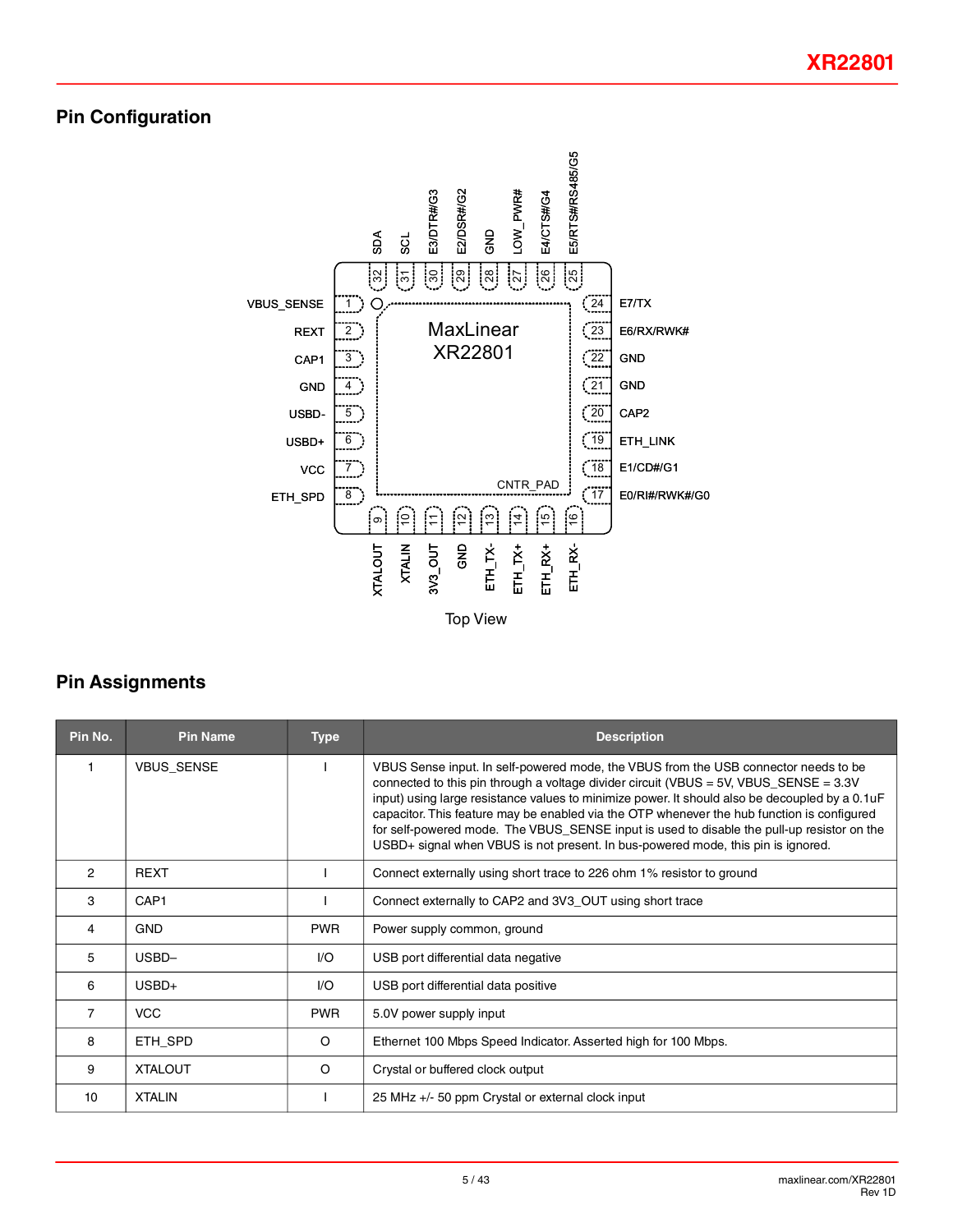# **XR22801**

| Pin No. | <b>Pin Name</b>  | <b>Type</b> | <b>Description</b>                                                                                                                                                                                                                                                                                                                                                                                                                                                                                                                                                                              |  |  |  |
|---------|------------------|-------------|-------------------------------------------------------------------------------------------------------------------------------------------------------------------------------------------------------------------------------------------------------------------------------------------------------------------------------------------------------------------------------------------------------------------------------------------------------------------------------------------------------------------------------------------------------------------------------------------------|--|--|--|
| 11      | 3V3_OUT          | <b>PWR</b>  | 3.3 V output power. Connect externally to CAP1 and CAP2 using short trace and decouple<br>with minimum of 4.7uF capacitor                                                                                                                                                                                                                                                                                                                                                                                                                                                                       |  |  |  |
| 12      | <b>GND</b>       | <b>PWR</b>  | Power supply common, ground                                                                                                                                                                                                                                                                                                                                                                                                                                                                                                                                                                     |  |  |  |
| 13      | ETH_TX-          | O           | Ethernet transmit data out negative                                                                                                                                                                                                                                                                                                                                                                                                                                                                                                                                                             |  |  |  |
| 14      | ETH_TX+          | O           | Ethernet transmit data out positive                                                                                                                                                                                                                                                                                                                                                                                                                                                                                                                                                             |  |  |  |
| 15      | $ETH_RX+$        | L           | Ethernet receive data in positive                                                                                                                                                                                                                                                                                                                                                                                                                                                                                                                                                               |  |  |  |
| 16      | ETH_RX-          | L           | Ethernet receive data in negative                                                                                                                                                                                                                                                                                                                                                                                                                                                                                                                                                               |  |  |  |
| 17      | E0/RI#/RWK#/G0   | I/O         | Enhanced general purpose IO, or UART Ring Indicator, or remote wakeup, or general purpose<br>IO. Defaults to UART GPIO input. Refer to Remote Wakeup section on page 9.                                                                                                                                                                                                                                                                                                                                                                                                                         |  |  |  |
| 18      | E1/CD#/G1        | I/O         | Enhanced general purpose IO, or UART Carrier Detect, or general purpose IO. Defaults to<br>UART GPIO input.                                                                                                                                                                                                                                                                                                                                                                                                                                                                                     |  |  |  |
| 19      | ETH_LINK         | O           | Ethernet 10/100 Activity Indicator. Toggles with activity.                                                                                                                                                                                                                                                                                                                                                                                                                                                                                                                                      |  |  |  |
| 20      | CAP <sub>2</sub> | L           | Connect externally to CAP1 and 3V3_OUT using short trace                                                                                                                                                                                                                                                                                                                                                                                                                                                                                                                                        |  |  |  |
| 21      | <b>GND</b>       | <b>PWR</b>  | Power supply common, ground                                                                                                                                                                                                                                                                                                                                                                                                                                                                                                                                                                     |  |  |  |
| 22      | <b>GND</b>       | <b>PWR</b>  | Power supply common, ground                                                                                                                                                                                                                                                                                                                                                                                                                                                                                                                                                                     |  |  |  |
| 23      | E6/RX/RWK#       | I/O         | Enhanced general purpose IO, or UART RX data, or remote wakeup. Defaults to UART RX<br>data.                                                                                                                                                                                                                                                                                                                                                                                                                                                                                                    |  |  |  |
| 24      | E7/TX            | I/O         | Enhanced general purpose IO, or UART TX data. Defaults to UART TX data.                                                                                                                                                                                                                                                                                                                                                                                                                                                                                                                         |  |  |  |
| 25      | E5/RTS#/RS485/G5 | I/O         | Enhanced general purpose IO, or UART Request to Send, or auto-RS485 half-duplex enable,<br>or general purpose IO. Defaults to UART GPIO input except when XR22801 is used with CDC-<br>ACM driver. Refer to Automatic RTS/CTS Hardware Flow Control section on page 13 or Auto<br>RS-485 Half-Duplex Control on page 14.                                                                                                                                                                                                                                                                        |  |  |  |
| 26      | E4/CTS#/G4       | I/O         | Enhanced general purpose IO, or UART Clear to Send, or general purpose IO. Defaults to<br>UART GPIO input except when XR22801 is used with CDC-ACM driver. Refer to Automatic<br>RTS/CTS Hardware Flow Control section on page 13.                                                                                                                                                                                                                                                                                                                                                              |  |  |  |
| 27      | LOW_PWR#         | O           | The LOW_PWR# pin will be asserted whenever it is not safe to draw the amount of current<br>requested from VBUS in the Device Maximum Power field of the Configuration Descriptor. The<br>LOW_PWR# pin is asserted when the XR22801 is in suspend mode or when it is not yet con-<br>figured. The LOW_PWR# pin will be de-asserted whenever it is safe to draw the amount of<br>current requested in the Device Maximum Power field. Note that the XR22801 device is a high<br>power device. The default polarity of the LOW_PWR# output pin is active low and is program-<br>mable via the OTP. |  |  |  |
| 28      | <b>GND</b>       | <b>PWR</b>  | Power supply common, ground                                                                                                                                                                                                                                                                                                                                                                                                                                                                                                                                                                     |  |  |  |
| 29      | E2/DSR#/G2       | I/O         | Enhanced general purpose IO, or UART Data Set Ready, or general purpose IO. Defaults to<br>UART GPIO input. Refer to Automatic DTR/DSR Hardware Flow Control section on page 13.                                                                                                                                                                                                                                                                                                                                                                                                                |  |  |  |
| 30      | E3/DTR#/G3       | I/O         | Enhanced general purpose IO, or UART Data Terminal Ready, or general purpose IO. Defaults<br>to UART GPIO input. Refer to Automatic DTR/DSR Hardware Flow Control section on<br>page 13.                                                                                                                                                                                                                                                                                                                                                                                                        |  |  |  |
| 31      | <b>SCL</b>       | I/O OD      | I <sup>2</sup> C Master controller serial clock (open-drain) External pull-up resistor required on this pin.                                                                                                                                                                                                                                                                                                                                                                                                                                                                                    |  |  |  |
| 32      | <b>SDA</b>       | I/O OD      | I <sup>2</sup> C Master controller data (open-drain). External pull-up resistor required on this pin.                                                                                                                                                                                                                                                                                                                                                                                                                                                                                           |  |  |  |
|         | CNTR_PAD         | <b>PWR</b>  | Must be connected to ground.                                                                                                                                                                                                                                                                                                                                                                                                                                                                                                                                                                    |  |  |  |

Type: I = Input, O = Output, I/O = Input/Output, PWR = Power, OD = Open-Drain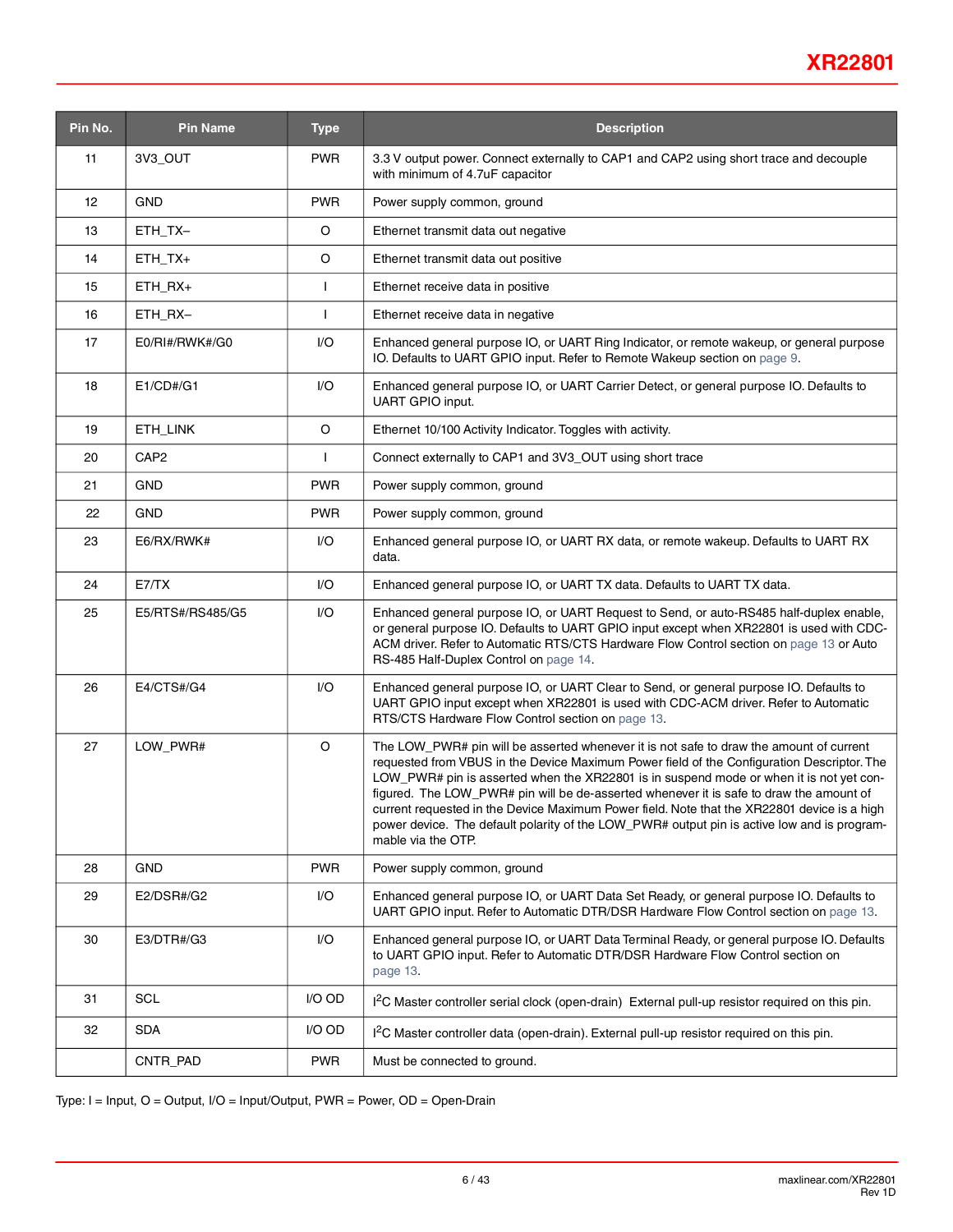## **Functional Block Diagram**

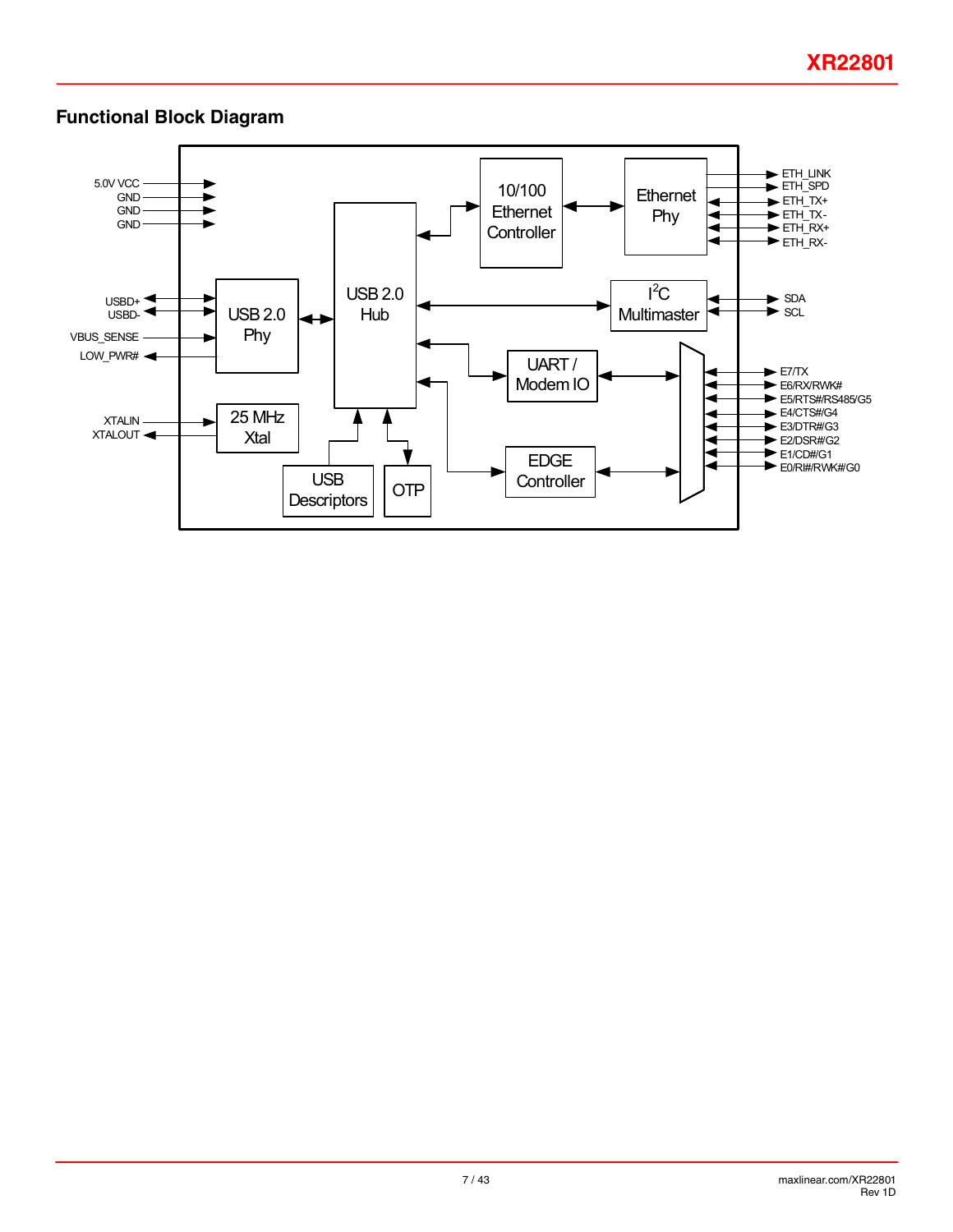### **Functional Description**

### USB Interface

The XR22801 is a USB compound device with an embedded hub and 4 downstream functions. The downstream functions of the XR22801 are 10/100 Ethernet, a UART function, an I<sup>2</sup>C function, and an Enhanced Dedicated GPIO Entity (EDGE) function. The upstream USB interface of the XR22801 is compliant with both USB 2.0 full and hi-speed specifications. All functions downstream of the hub are hi-speed functions.

The XR22801 will have a single vendor ID and vendor string. Each function in the XR22801 will have an individual product string and serial string. The default serial number strings will be based upon the uniquely assigned Ethernet MAC address for each XR22801 device. The serial strings for multiple functions within the same device will differ only by a single character which will be assigned a value between 0 and 7. All string and ID values can be overridden via OTP.

The XR22801 can be placed into a low power or suspended state by the USB host. By default the XR22801 hub is configured for bus powered mode with a maximum power of 250 mA. All other functions in the XR22801 are configured for selfpowered mode. In bus powered mode, the Ethernet Phy must be powered down during suspended state to meet USB suspend power requirements. The Ethernet Phy may remain enabled to support Ethernet remote wakeup during suspend if the device is self-powered and the OTP is modified to report the hub function as self-powered in the USB descriptors. See Ethernet Remote Wakeup section on [page](#page-9-0) 10.

Each function of the XR22801 supports one configuration and utilizes the following USB endpoints:

- USB hub
	- Control endpoint
	- Interrupt-in endpoint
- Ethernet function
	- Control endpoint
	- Interrupt-in endpoint
	- Bulk-in and bulk-out endpoints
- I<sup>2</sup>C function
	- Control endpoint
	- Interrupt-in and interrupt-out endpoints
- EDGE Controller function
	- Control endpoint
	- Interrupt-in and interrupt-out endpoints
- UART function
	- Control endpoint
	- Interrupt-in endpoint
	- Bulk-in and bulk-out endpoints

#### USB Vendor ID

Exar's USB vendor ID is 0x04E2. This is the default vendor ID that is used for the XR22801. Companies may obtain their own vendor ID, by becoming members of USB.org. The XR22801 OTP can then be modified to report this vendor ID in the USB descriptors.

#### USB Product ID

Each function in the XR22801 has an individual USB product ID. The default product IDs for each of the functions are shown in Table 1. These values can be modified by programming the OTP. Companies using their own vendor ID may also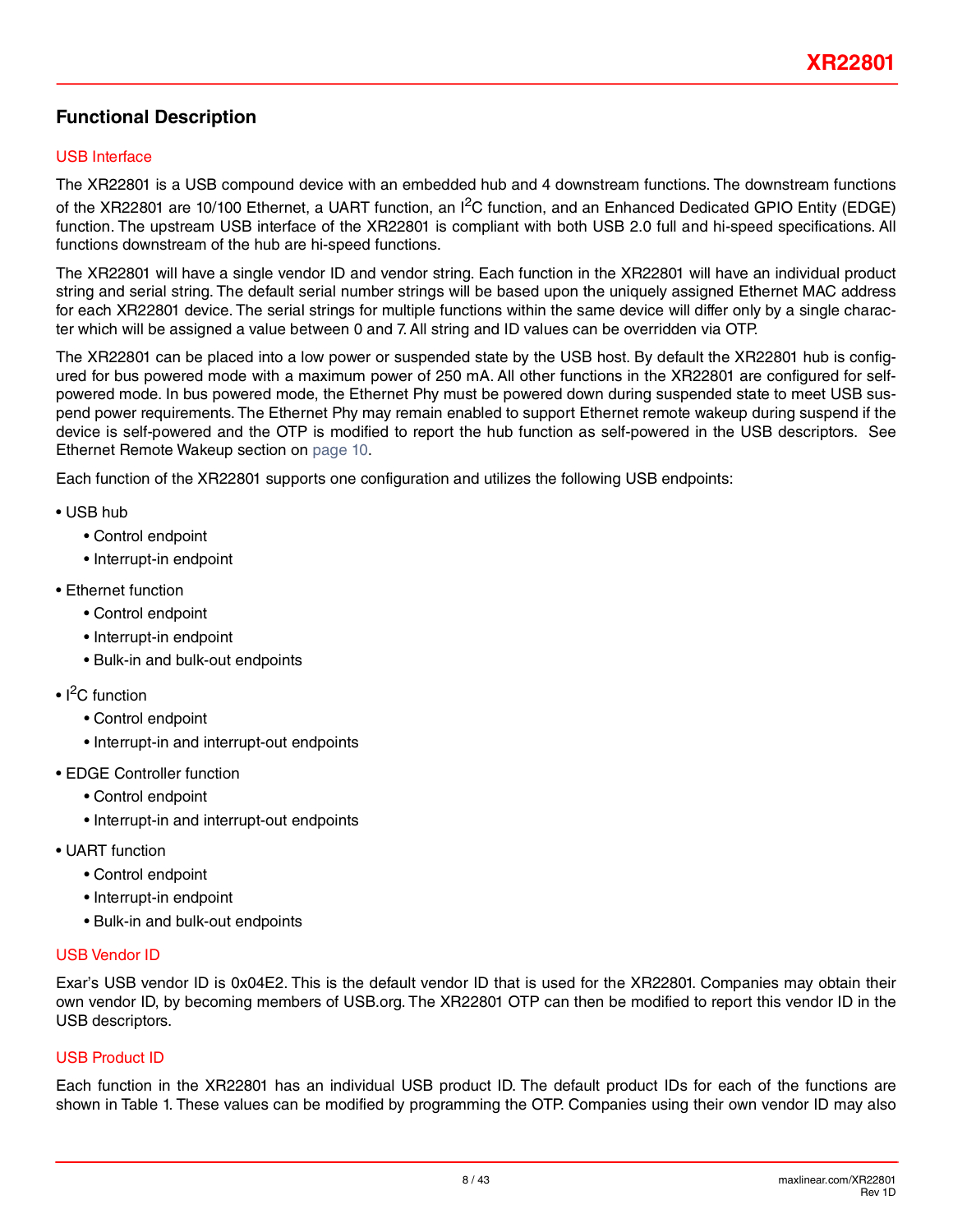select their own product IDs. Additionally, upon request MaxLinear will provide a selection of different product IDs for use with Exar's vendor ID for companies that do not wish to become members of USB.org, but wish to use their own product ID.

| <b>XR22801 Function</b> | <b>Default Product ID</b> |
|-------------------------|---------------------------|
| Hub                     | 0x0801                    |
| Ethernet 10/100         | 0x1300                    |
| <b>UART</b>             | 0x1400                    |
| ${}^{12}$ C             | 0x1100                    |
| <b>EDGE</b>             | 0x1200                    |

#### **Table 1: Default XR22801 Product IDs**

#### USB Suspend

All USB peripheral devices must support the USB suspend mode. Per USB standard, the XR22801 device will begin to enter the suspend state if it does not detect any activity, (including Start of Frame or SOF packets) on its USB data lines for 3 ms. The peripheral device must then reduce power consumption from VBUS power within the next 7 ms to the allowed limit of 2.5 mA per function for the suspended state. Because the XR22801 is a compound device with 5 functions, the suspend state power limit is 12.5 mA for the device. Note that in this context, the "device" is all circuitry (including the XR22801) that draws power from the host VBUS.

#### <span id="page-8-0"></span>Remote Wakeup

When the XR22801 is suspended, the E0/RI#/RWK#/G0 pin may be used to request that the host exit the Suspend state if it is configured as an input. A high to low transition on this pin will cause the device to signal a remote wakeup request to the host via MaxLinear's custom driver. Note that the CDC-ACM driver does not support the remote wakeup feature. The E0/ GPIO0/RI#/RWK# pin may be used to signal remote wakeup by default. Additionally, the E6/RX/RWK# pin, if configured as an input, may also be used for remote wakeup if enabled using the REMOTE\_WAKEUP register. The Ethernet function in the XR22801 can also be used for remote wakeup under certain conditions. Refer to Ethernet Remote Wakeup on [page](#page-9-0) 10.

#### USB Strings

<span id="page-8-1"></span>USB specifies three character string descriptors that are provided to the USB host during enumeration in string descriptors: the manufacturer, product and serial strings. In a compound device such as the XR22801, each function provides these strings to the USB host. The default manufacturer string for the XR22801 device is "Exar Corp.". The default product strings for the hub, Ethernet function, UART function, I<sup>2</sup>C function and EDGE function are shown in [Table](#page-8-1) 2. The serial number string is a unique alpha-numeric ASCII string programmed into the device at the factory.

| <b>XR22801 Function</b> | <b>Default Product String</b> |
|-------------------------|-------------------------------|
| Hub                     | Exar's XR22801 Hub            |
| Ethernet 10/100         | Exar USB Ethernet             |
| UART                    | Exar USB UART                 |
| $1^2C$                  | Exar USB I2C                  |
| FDGF                    | Exar USB EDGE                 |

#### **Table 2: Default XR22801 Product Strings**

The OTP may be used to override these strings. However, to ensure unique serial numbers for each device, it is recommended that the factory pre-programmed serial number string be used and not be overwritten via OTP.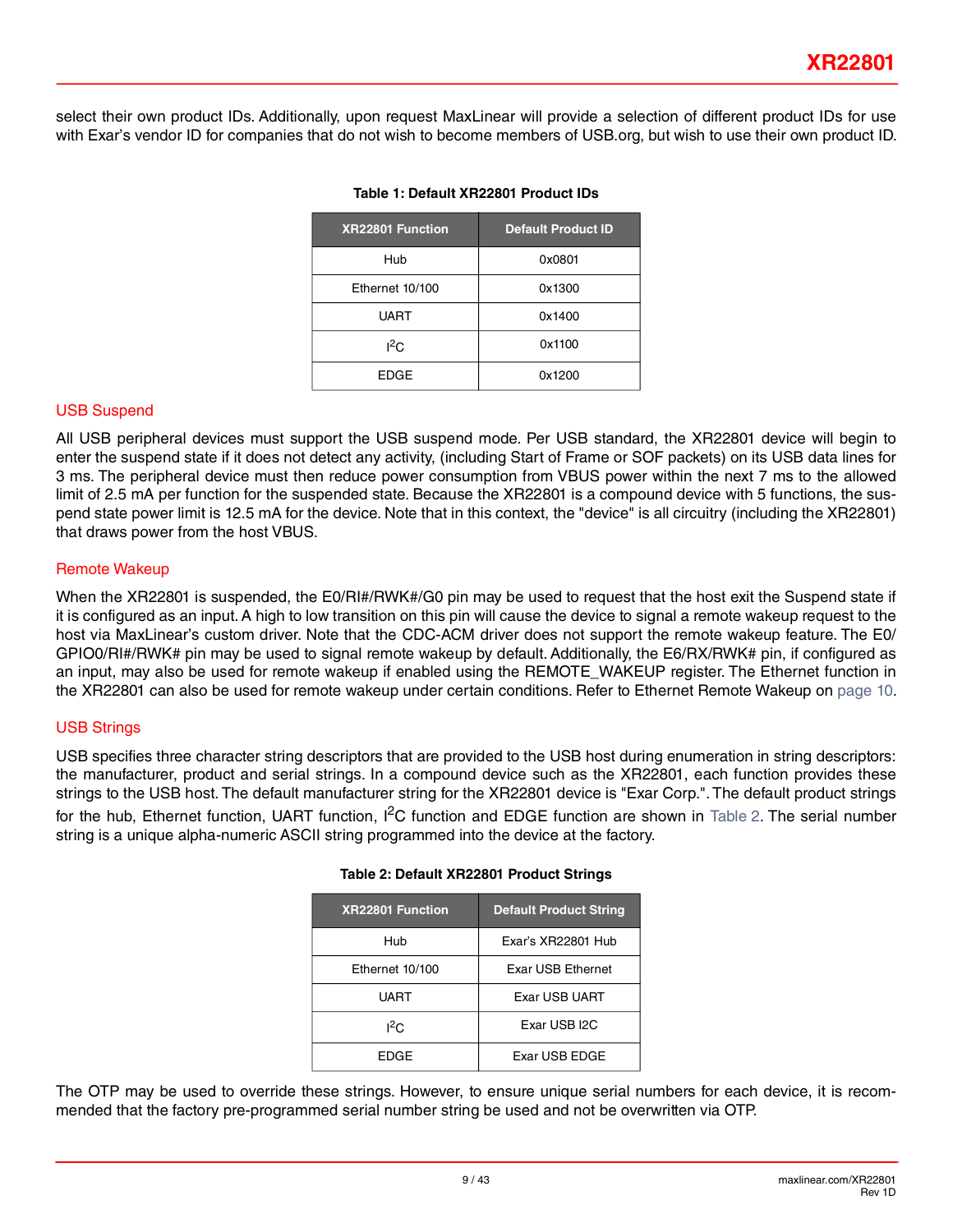#### <span id="page-9-1"></span>USB Device Drivers

Each of the functions in the XR22801 require a USB device driver for operation. Both the  $I^2C$  and EDGE functions conform to the HID device class and as such, utilize the embedded HID driver that is native to each Operating System. The embedded hub also uses the native hub driver. The Ethernet function conforms to the CDC device class and as such can utilize an embedded CDC-ECM driver. However, at the time of this writing, none of the Microsoft OS provide support for CDC-ECM embedded drivers. Both Linux and Mac OS-X platforms do support CDC-ECM drivers.

The CDC-ECM driver is a class specific driver which provides functionality for USB Ethernet devices. It operates without any ability to access device specific register sets. In some cases, this can limit the functionality and / or throughput capability of the XR22801. MaxLinear provides a custom Ethernet device driver which has been optimized for the best possible data through-put in Windows and Linux platforms. This custom driver also allows for access to the device register set and thus full control of the XR22801 device functionality. Refer to 10/100 Ethernet section on [page](#page-9-2) 10 for more details.

<span id="page-9-3"></span>The UART function can be used with either a class specific CDC-ACM driver or a custom driver. When the CDC-ACM driver is used, the driver has no ability to read or write the XR22801 device registers. Because of this, the XR22801 device is initialized to the settings in [Table 3.](#page-9-1) With a custom driver, all GPIOs default in hardware to inputs but these settings may be modified by a custom driver.

| Register              | Value | <b>Notes</b>                                           |  |  |
|-----------------------|-------|--------------------------------------------------------|--|--|
| <b>Flow Control</b>   | 0x001 | <b>Hardware Flow Control</b>                           |  |  |
| GPIO MODE             | 0x001 | RTS / CTS Flow Control                                 |  |  |
| <b>GPIO DIRECTION</b> | 0x008 | E3/DTR#/G3 is configured as an output                  |  |  |
| <b>GPIO INT MASK</b>  | 0x030 | E0/RI#/RWK#/G0, E1/CD#/G1 and E2/DSR#/G2 are           |  |  |
|                       |       | interrupt sensitive, i.e. can cause a USB interrupt to |  |  |
|                       |       | be generated                                           |  |  |

#### **Table 3: XR22801 Register Defaults With CDC-ACM Driver**

These default settings can be overridden by programming the OTP.

If a custom driver is used, the CUSTOM\_DRIVER\_ACTIVE bit should be immediately set to '1' by the USB UART driver. Once the CUSTOM\_DRIVER\_ACTIVE bit is set, the custom driver can use standard CDC-ACM commands without configuring the device to the default register settings used with the CDC-ACM driver. Any changes to the register settings for the GPIOs and flow control will specifically need to be configured by the driver / application software. Although there is no ability to read / write registers when using the CDC-ACM driver, basic UART functions, including setting baud rate, character format and sending line break is supported by the CDC driver. Refer to the 4 CDC\_ACM\_IF USB Control Commands listed in [Table](#page-15-0) 4.

#### <span id="page-9-2"></span>10/100 Ethernet

The Ethernet port is a 10/100 Ethernet MAC and Phy compliant with IEEE 802.3. The Ethernet port supports speed / duplex auto-negotiation, auto-MDIX, 10 Mbps data auto-polarity, full and half duplex data rates at 10 and 100 Mbps, generates and validates the 32-bit FCS, and performs unicast and multicast filtering. The XR22801 also performs TCP, UDP and ICMP checksum offload over IPV4 and IPV6 as well as header checksum offload in IPV4. On chip RAM provides all required packet buffering.

In Windows OS, using the MaxLinear custom Ethernet driver, the properties dialog, advanced properties can be used to set the pause frame flow control, speed and duplex, auto-negotiation, checksum offload, and Ethernet remote wakeup settings. By default, the Ethernet MAC will honor incoming pause frames sent by a peer Ethernet device, but will not generate pause frames. Auto-MDIX is always enabled.

#### <span id="page-9-0"></span>Ethernet Remote Wakeup

If the XR22801 hub is configured as a self-powered device and has Ethernet remote wakeup enabled, the XR22801 will request the USB host to resume in response to a magic packet or a link state change on the Ethernet port. When the USB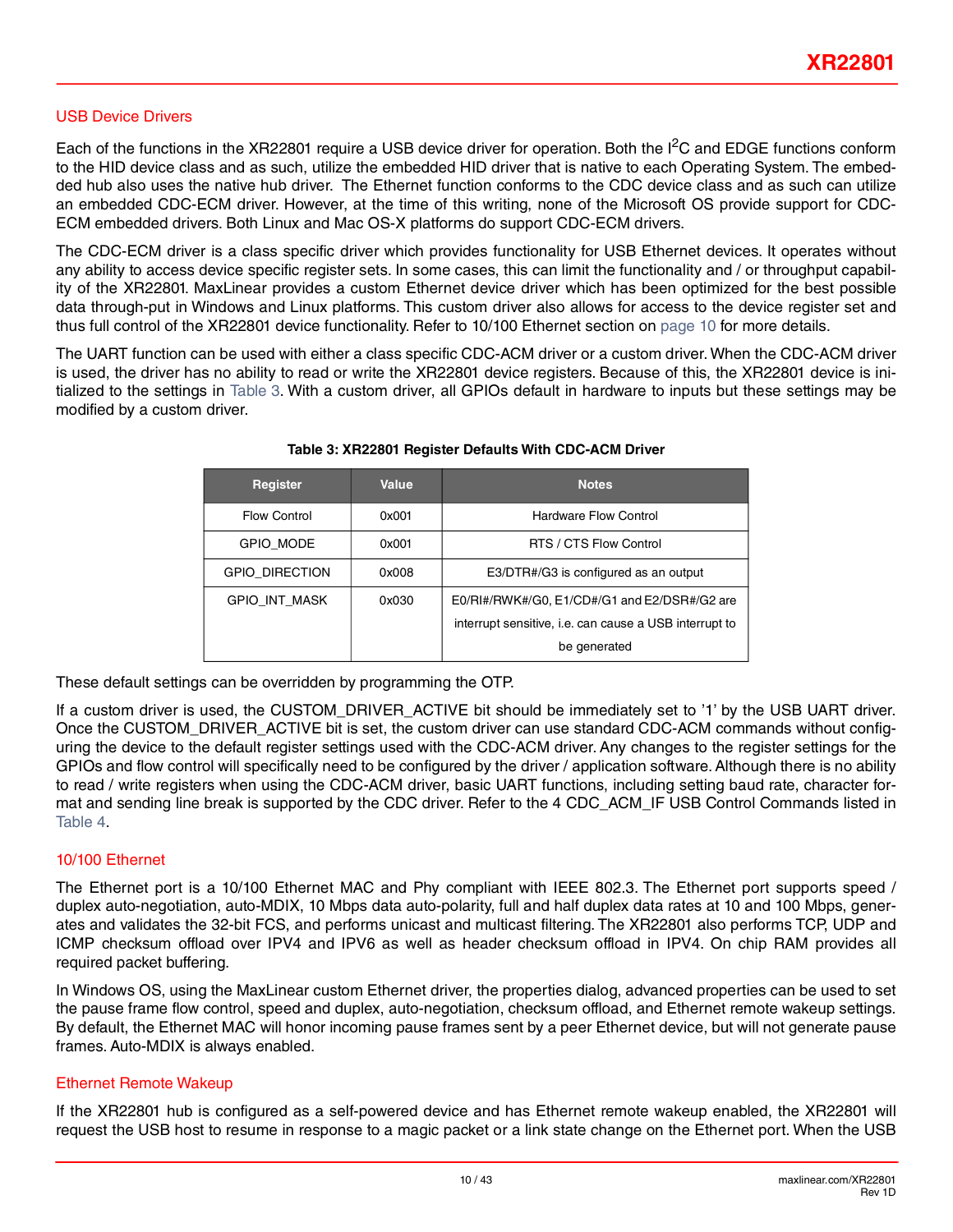host is suspended, the Ethernet Phy remains active and the XR22801 is able to both meet USB suspend mode power requirements as well as respond to magic packet and link state changes.

The magic packet is an Ethernet packet with specific content, i.e. 6 bytes of 0xFF, followed by 16 repetitions of the target MAC address (MAC address of the XR22801 device). This content can occur anywhere in the incoming packet payload. The link state change will wake the USB host if the link is down when the USB host is suspended and then the link goes up, or if the link is up when the USB host is suspended and then the link goes down.

#### UART

The UART can be configured via USB control transfers from the USB host. The UART transmitter and receiver sections are described separately in the following sections. At power-up, the XR22801 will default to 9600 bps, 8 data bits, no parity bit, 1 stop bit, and no flow control. If a native CDC-ACM driver accesses the XR22801, defaults will change. See Remote Wakeup section on [page](#page-8-0) 9.

#### UART transmitter

The transmitter consists of a 1024-byte TX FIFO and a Transmit Shift Register (TSR). Once a bulk-out packet has been received and the CRC has been validated, the data bytes in that packet are written into the TX FIFO of the specified UART channel. Data from the TX FIFO is transferred to the TSR when the TSR is idle or has completed sending the previous data byte. The transmitter sends the start bit followed by the data bits (starting with the LSB), inserts the proper parity-bit if enabled, and adds the stop-bit(s). The transmitter can be configured for 7 or 8 data bits with or without parity or 9 data bits without parity. If 9 bit data is selected without wide mode, the 9th bit will always be '0'.

#### UART transmitter - Wide Mode

When both 9 bit data and wide mode are enabled, two bytes of data must be written. The first byte that is loaded into the TX FIFO are the first 8 bits (data bits 7-0) of the 9-bit data. Bit-0 of the second byte that is loaded into the TX FIFO is bit-8 of the 9-bit data. The data that is transmitted on the TX pin is as follows: start bit, 9-bit data, stop bit. Use the TX\_WIDE\_MODE register to enable transmit wide mode.

#### UART receiver

The receiver consists of a 1024-byte RX FIFO and a Receive Shift Register (RSR). Data that is received in the RSR via the RX pin is transferred into the RX FIFO. Data from the RX FIFO is sent to the USB host in response to a bulk-in request. Depending on the mode, error / status information for that data character may or may not be stored in the RX FIFO with the data.

#### UART receiver - Normal mode with 7 or 8-bit data

Data that is received is stored in the RX FIFO. Any parity, framing or overrun error or break status information related to the data is discarded. Receive data format is shown in [Figure](#page-10-0) 1.

#### UART receiver - Normal mode with 9-bit data

The first 8 bits of data received is stored in the RX FIFO. The 9th bit as well as any parity, framing or overrun error or break status information related to the data is discarded.

<span id="page-10-0"></span>

#### **Figure 1: UART Normal Receive Data Format with 7 or 8-bit data**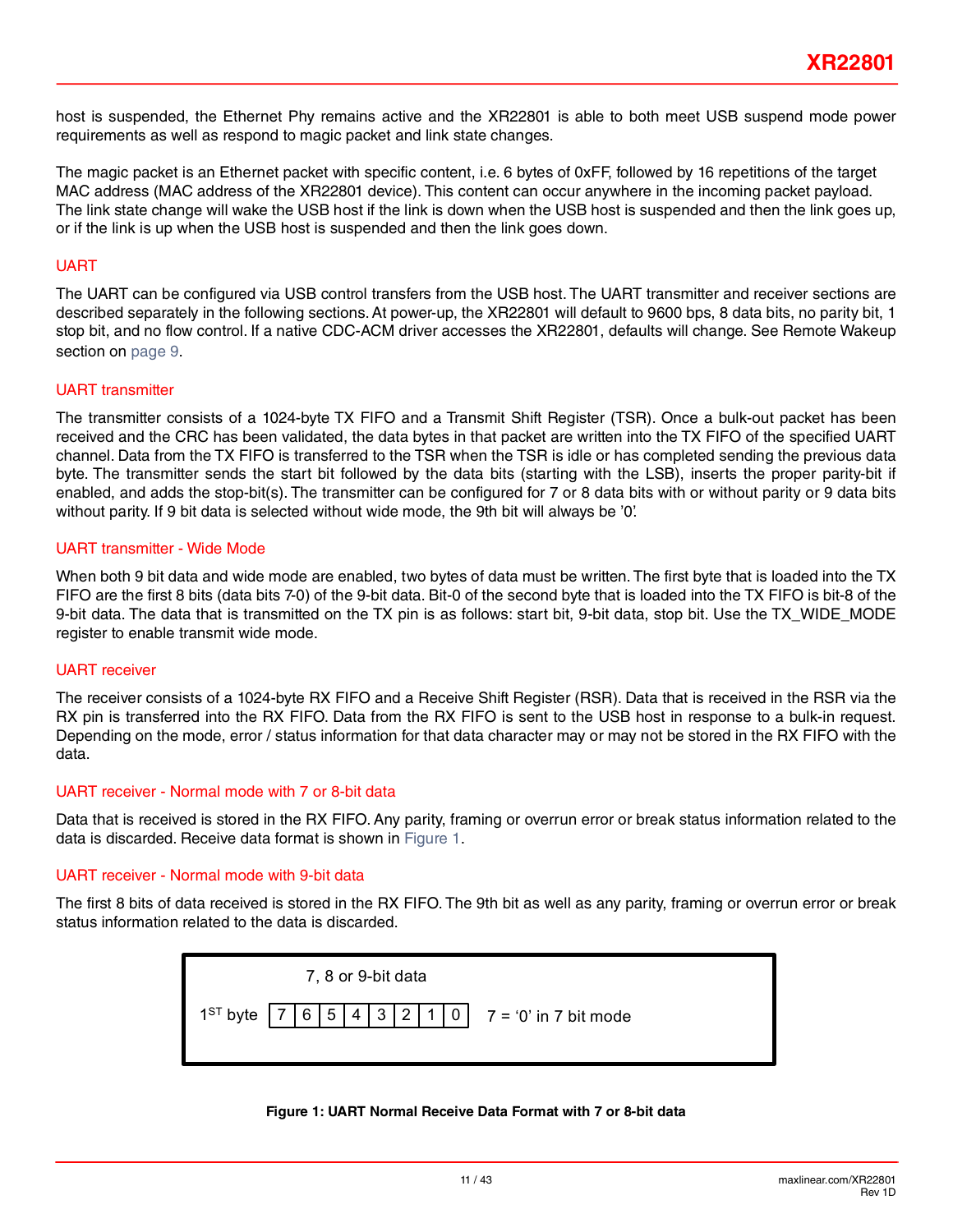#### UART receiver - Wide mode with 7 or 8-bit data

Two bytes of data are loaded into the RX FIFO for each byte of data received. The first byte is the received data. The second byte consists of the error bits and break status. Wide mode receive data format is shown in [Figure](#page-11-0) 2. Use the RX\_WIDE\_MODE register to enable receive wide mode. Use the RX\_WIDE\_MODE register to enable receive wide mode.

#### UART receiver - Wide mode with 9-bit data

Two bytes of data are loaded into the RX FIFO for each byte of data received. The first byte is the first 8 bits of the received data. The 9th bit received is stored in the bit 0 of the second byte. The parity bit is not received / checked. The remainder of the 2nd byte consists of the framing and overrun error bits and break status.

|          | 7 or 8 bit mode                                                   |                                                                                                                      |
|----------|-------------------------------------------------------------------|----------------------------------------------------------------------------------------------------------------------|
| 1st byte | 3<br>5<br>2<br>6<br>4<br>0<br>-1                                  | $7 = '0'$ in 7 bit mode                                                                                              |
| 2nd byte | B<br>P<br>F<br>O<br>x<br>x<br>X<br>X                              | $P =$ Parity Error (= '0' if not enabled)<br>$B = B$ reak<br>$F =$ Framing Error<br>$O = Overrun Error$<br>$x = '0'$ |
|          | 9 bit mode                                                        |                                                                                                                      |
| 1st byte | 5<br>3<br>$\overline{2}$<br>6<br>0<br>4                           |                                                                                                                      |
| 2nd byte | B<br>8<br>F.<br>$\circ$<br>X<br>$\mathsf{x}$<br>$\mathsf{x}$<br>X | $B = B$ reak<br>$F = Framing Error$<br>$O = Overrun Error$<br>$x = '0'$                                              |

**Figure 2: UART Receive Wide Mode Data Format with 7, 8 or 9-bit data**

<span id="page-11-0"></span>Error flags are also available from the ERROR\_STATUS register and the interrupt packet, however these flags are historical flags indicating that an error has occurred since the previous request. Therefore, no conclusion can be drawn as to which specific byte(s) may have contained an actual error in this manner.

#### RX FIFO Low Latency

In normal operation all bulk-in transfers will be of maxPacketSize bytes (512 bytes in hi-speed mode and 64 bytes in fullspeed mode) to improve throughput and to minimize host processing. When there are 512/64 bytes of data in the RX FIFO, the XR22801 will acknowledge a bulk-in request from the host and transfer the data packet. If there is less than 512 bytes in the RX FIFO, the XR22801 may NAK the bulk-in request indicating that data is not ready to transfer at that time. However, if there is less than 512 bytes in the RX FIFO and no data has been received for more than 3 character times, the XR22801 will acknowledge the bulk-in request and transfer any data in the RX FIFO to the USB host.

In some cases, especially when the baud rate is low, this increases latency unacceptably. The XR22801 has a low latency register bit that will cause the XR22801 to immediately transfer any received data in the RX FIFO to the USB host, i.e. it will not wait for 3 character times. The custom driver may automatically set the RX\_CONTROL register to force the XR22801 to be in the low latency mode, or the user may manually set this bit. With the CDC-ACM driver, the low latency mode is automatically set whenever the baud rate is set to a value of less than 46921 bps using the CDC\_ACM\_IF\_SET\_LINE\_COD-ING command.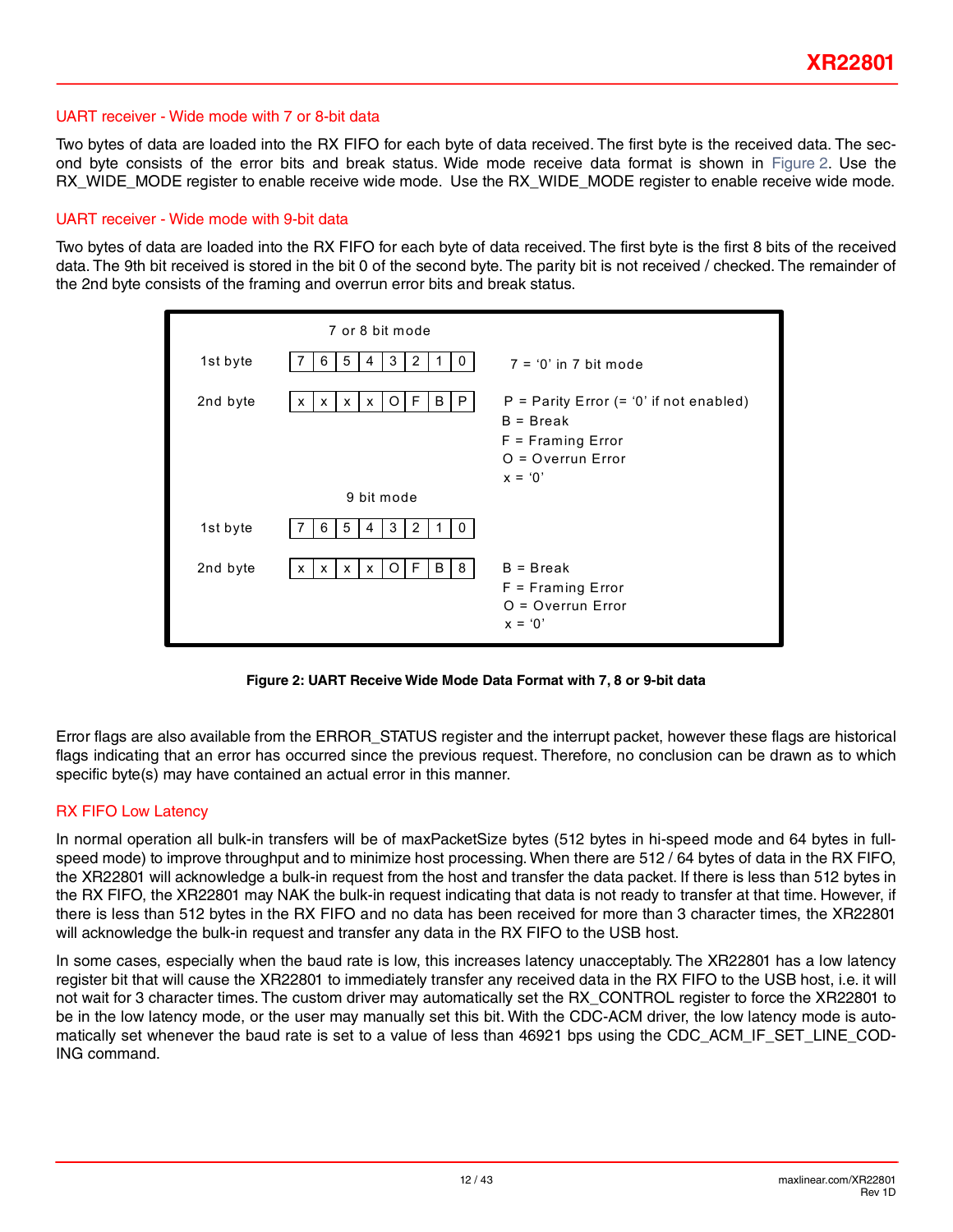#### GPIO

There can be up to 8 GPIO pins in the XR22801 UART including the UART RX and TX pins. These GPIO pins may be configured as UART GPIO, or for other UART functions, e.g. RTS# function, or be assigned to the EDGE. Note that the UART RX and TX pins may be assigned to the EDGE, but may not be used as UART GPIOs. Refer to Enhanced Dedicated GPIO Entity section on [page](#page-13-1) 14.

#### <span id="page-12-0"></span>Automatic RTS / CTS hardware flow control

E5/RTS#/RS485/G5 and E4/CTS#/G4 of the UART channel may be enabled as the RTS# and CTS# signals for Auto RTS/ CTS flow control when GPIO\_MODE[2:0] = '001' and FLOW\_CONTROL[2:0] = '001'. Automatic RTS flow control is used to prevent data overrun errors in local RX FIFO by de-asserting the RTS signal to the remote UART. When there is room in the RX FIFO, the RTS pin will be re-asserted. Automatic CTS flow control is used to prevent data overrun to the remote RX FIFO. The CTS# input is monitored to suspend / restart the local transmitter (see [Figure](#page-12-2) 3):



**Figure 3: Auto RTS / CTS Hardware Flow Control**

#### <span id="page-12-2"></span><span id="page-12-1"></span>Automatic DTR / DSR hardware flow control

Auto DTR/DSR hardware flow control behaves the same as the Auto RTS/CTS hardware flow control described above except that it uses the DTR# and DSR# signals. For Auto hardware flow control, FLOW\_CONTROL[2:0] = '001'. E3/DTR#/ G3 and E2/DSR#/G2 become DTR# and DSR#, respectively, when GPIO\_MODE[2:0] = '010'.

#### Automatic XON / XOFF software flow control

When software flow control is enabled, the XR22801 compares the receive data characters with the programmed Xon or Xoff characters. If the received character matches the programmed Xoff character, the XR22801 will halt transmission as soon as the current character has completed transmission. Data transmission is resumed when a received character matches the Xon character. Software flow control is enabled when FLOW\_CONTROL[2:0] = '010'.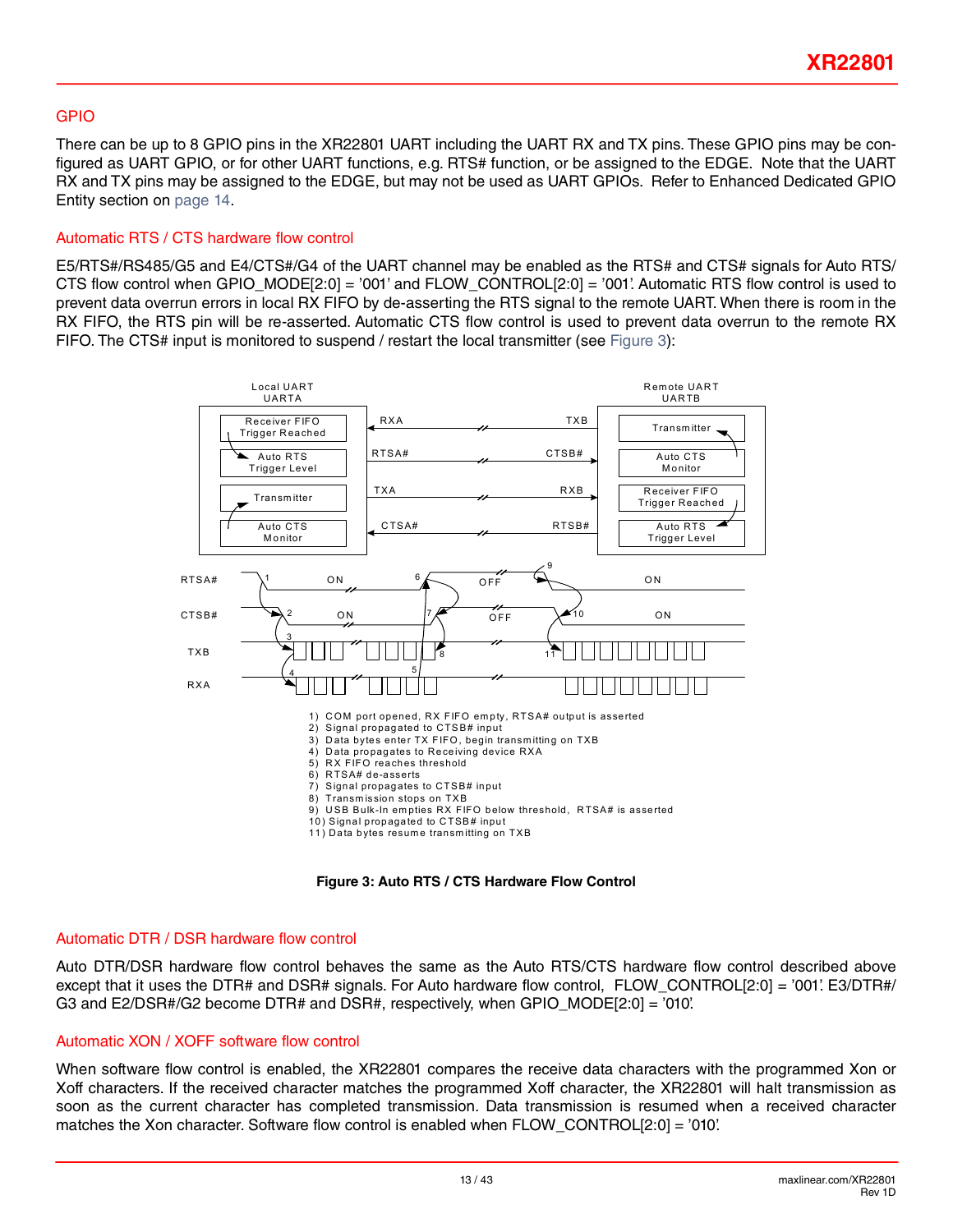#### <span id="page-13-0"></span>Automatic RS-485 half duplex control

The Auto RS-485 Half-Duplex Control feature changes the behavior of the E5/RTS#/RS485/G5 pin when enabled by the GPIO\_MODE register bits 2-0. See GPIO\_MODE Register Description on [page](#page-21-0) 22. The FLOW\_CONTROL register must also be set appropriately for use in multi-drop applications. See FLOW\_CONTROL Register Description on [page](#page-19-0) 20. If enabled, the transmitter automatically asserts the E5/RTS#/RS485/G5 output prior to sending the data. By default, it deasserts E5/RTS#/RS485/G5 following the last stop bit of the last character that has been transmitted, but the RS485\_DE-LAY register may be used to delay the deassertion. The polarity of the E5/RTS#/RS485/G5 signal can also be modified using the GPIO\_MODE register bit 3.

#### Multi-drop mode with address matching

The XR22801 device has two address matching modes which are also set by the flow control register using modes 3 and 4. These modes are intended for a multi-drop network application. In these modes, the XON\_CHAR register holds a unicast address and the XOFF\_CHAR holds a multicast address. A unicast address is used by a transmitting master to broadcast an address to all attached slave devices that is intended for only one slave device. A multicast address is used to broadcast an address intended for more than one recipient device. Each attached slave device should have a unique unicast address value stored in the XON\_CHAR register, while multiple slaves may have the same multicast adderss stored in the XOFF CHAR register. An address match occurs when an address byte (9th bit or parity bit is '1') is received that matches the value stored in either the XON\_CHAR or XOFF\_CHAR register.

#### Multi-drop mode receiver

If an address match occurs in either flow control mode 3 or 4, the UART Receiver will automatically be enabled and all subsequent data bytes will be loaded into the RX FIFO. The UART Receiver will automatically be disabled when an address byte is received that does not match the values in the XON\_CHAR or XOFF\_CHAR register.

#### Multi-drop mode transmitter

In flow control mode 3, the UART transmitter is always enabled, irrespective of the RX address match. In flow control mode 4, the UART transmitter will only be enabled if there is an RX address match.

#### Programmable Turn-Around Delay

By default, the E5/RTS#/RS485/G5 pin will be de-asserted immediately after the stop bit of the last byte has been shifted. However, this may not be ideal for systems where the signal needs to propagate over long cables. Therefore, the de-assertion of E5/RTS#/RS485/G5 pin can be delayed from 1 to 15 bit times via the RS485\_DELAY register to allow for the data to reach distant UARTs.

#### Half-duplex mode

Half-duplex mode is enabled when FLOW CONTROL[3] = 1. In this mode, the UART will ignore any data on the RX input when the UART is transmitting data.

#### <span id="page-13-1"></span>EDGE - Enhanced Dedicated GPIO Entity

The XR22801 has 8 IO pins that may be assigned to the EDGE. By default, these pins are assigned to the UART function, either to the UART data and / or flow control pins or to the UART GPIO. Note that UART GPIO and EDGE have separate register controls. Pins assigned to the UART function cannot be controlled by the EDGE registers and vice versa. To assign pins to the EDGE, use the EDGE\_FUNC\_SEL register. See EDGE\_FUNC\_SEL register description on [page](#page-34-0) 35.

The EDGE controller allows for GPIO signals to be individually set or cleared or to be grouped, such that the all pins in the group can be simultaneously accessed for reads or writes. Note that on write accesses, output pins will change in 4-bit subgroups on core clock (60 MHz) boundaries. For example, if an 8 bit data group is defined and the data value is written from 0x00 to 0xFF, 4 bits would change from '0' to '1' followed by the next 4 bits one clock cycle  $($   $\sim$  17 ns) later.

EDGE IOs can be configured as inputs or outputs. Outputs can be configured as push-pull or open drain and can be tristated. Inputs can be configured to generate interrupts to the USB host on either negative or postive edge transitions.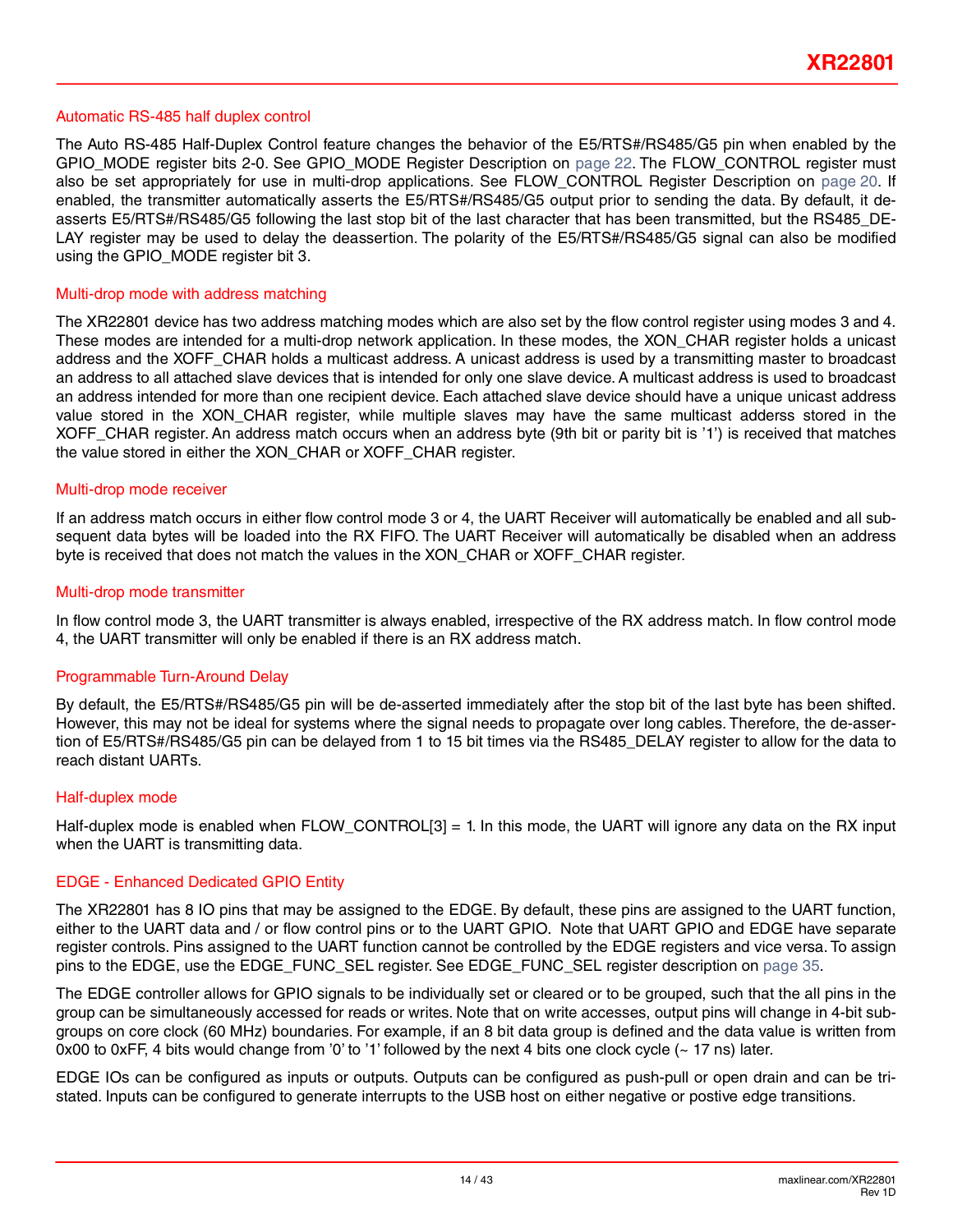Another feature of the EDGE controller is that up to 2 GPIO pins within the EDGE can be assigned to pulse width modulated (PWM) outputs. Each of the PWM outputs can be used to generate an output clock or pulse of varying duty cycle. Both low and high cycles can be configured in steps of 267 ns up to 1.092 ms. The output can be controlled to generate a single "one-shot" pulse or to free run. Refer to the EDGE\_PWM0\_CTRL and EDGE\_PWM1\_CTRL registers on [page](#page-38-0) 39 and [page](#page-39-0) 40 for control of PWM outputs.

# $1^2C$

The XR22801 implements an I<sup>2</sup>C multi-master using the control endpoint of the full-speed USB function to transfer data to and from the I<sup>2</sup>C interface. The I<sup>2</sup>C master supports both standard (100 kbps) and fast (400 kbps) modes and supports multiple master configurations to allow other devices to access slave devices on the  $I^2C$ . The  $I^2C$  function is an HID function and uses the native HID driver. It supports both 7 and 10 bit addressing modes.

### Regulated 3.3V Power Output

The XR22801 internal voltage regulator provides 3.3 VDC output power which can be utilized by other circuitry. Refer to Electrical Characteristics on [page](#page-2-0) 3 for maximum power capability. For bus powered devices, significant utilization of the 3V3 output power may require increasing the maximum power request above the 250 mA default value from the USB host by programming the OTP.

### **OTP**

The OTP is an on-chip non-volatile memory, that is one-time programmable via the USB interface. Bit locations within the memory may be programmed at various times allowing for customization of the XR22801. Some bits are pre-programmed at the factory and caution must be taken not to program any locations except user defined addresses. Contact the factory for information and assistance in programming the XR22801 OTP.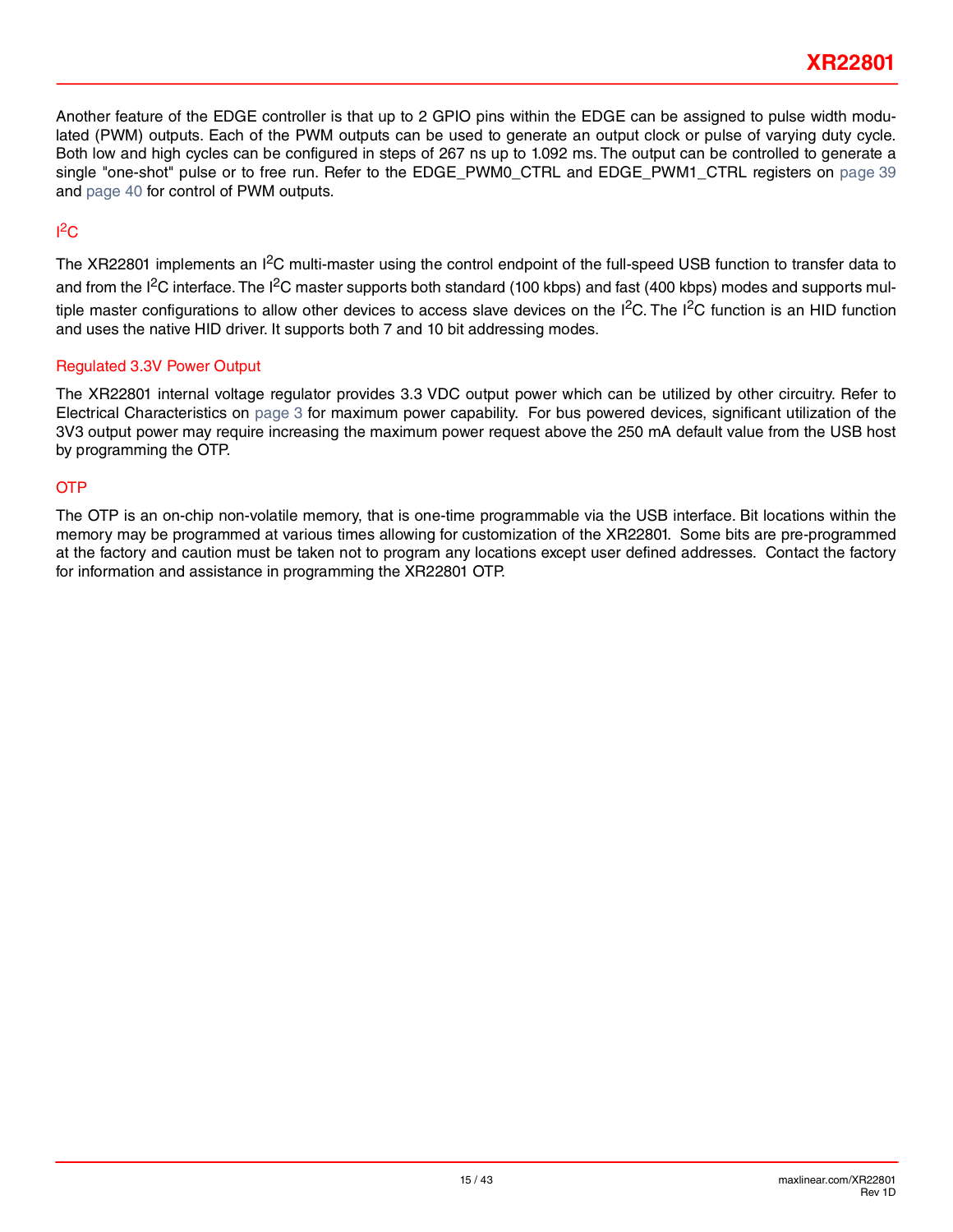### **USB Control Commands**

<span id="page-15-1"></span>The following table shows all of the USB Control Commands that are supported by the XR22801. Commands include standard USB commands, USB class specific CDC-ACM commands and USB vendor specific Exar commands.

<span id="page-15-0"></span>

|                                          | <b>Value</b><br><b>Index</b><br>Request |                |                   | Length            |                                    |            |                   |                   |                                                    |
|------------------------------------------|-----------------------------------------|----------------|-------------------|-------------------|------------------------------------|------------|-------------------|-------------------|----------------------------------------------------|
| <b>Name</b>                              | <b>Type</b>                             | <b>Request</b> | <b>LSB</b>        | <b>MSB</b>        | <b>LSB</b>                         | <b>MSB</b> | <b>LSB</b>        | <b>MSB</b>        | <b>Description</b>                                 |
| <b>USB Standard Requests</b>             |                                         |                |                   |                   |                                    |            |                   |                   |                                                    |
| DEV GET_STATUS                           | 0x80                                    | 0x0            | 0x0               | 0x0               | 0x0                                | 0x0        | 0x2               | 0x0               | Device: remote wake-up +<br>self-powered           |
| IF GET_STATUS                            | 0x81                                    | 0x0            | 0x0               | 0x0               | 0x0                                | 0x0        | 0x2               | 0x0               | Interface: zero                                    |
| EP GET_STATUS                            | 0x82                                    | 0x0            | 0x0               | 0x0               | 0x0,<br>0x4,<br>0x84               | 0x0        | 0x2               | 0x0               | Endpoint: halted                                   |
| DEV CLEAR_FEATURE                        | 0x00                                    | 0x1            | 0x1               | 0x0               | 0x0                                | 0x0        | 0x0               | 0x0               | Device remote wake-up                              |
| EP CLEAR_FEATURE                         | 0x02                                    | 0x1            | 0x0               | 0x0               | 0x0,<br>0x4,<br>0x84               | 0x0        | 0x0               | 0x0               | Endpoint halt                                      |
| DEV SET_FEATURE                          | 0x00                                    | 0x3            | 0x1               | 0x0               | 0x0                                | 0x0        | 0x0               | 0x0               | Device remote wake-up                              |
| EP SET_FEATURE                           | 0x02                                    | 0x3            | 0x0               | 0x0               | 0x0,<br>0x4,<br>0x84               | 0x0        | 0x0               | 0x0               | Endpoint halt                                      |
| SET_ADDRESS                              | 0x00                                    | 0x5            | addr              | 0x0               | 0x0                                | 0x0        | 0x0               | 0x0               | addr = 1 to 127                                    |
| GET_DESCRIPTOR                           | 0x80                                    | 0x6            | 0x0               | 0x1               | 0x0                                | 0x0        | len<br><b>MSB</b> | len<br><b>MSB</b> | Device descriptor                                  |
| GET_DESCRIPTOR                           | 0x80                                    | 0x6            | 0x0               | 0x2               | LangID                             | LangID     | len<br><b>MSB</b> | len<br><b>MSB</b> | Configuration descriptor                           |
| GET_DESCRIPTOR                           | 0x80                                    | 0x6            | 0x0               | 0x3               | 0x0                                | 0x0        | len<br><b>MSB</b> | len<br><b>MSB</b> | String descriptor                                  |
| GET_CONFIGURATION                        | 0x80                                    | 0x8            | 0x0               | 0x0               | 0x0                                | 0x0        | 0x1               | 0x0               |                                                    |
| SET_CONFIGURATION                        | 0x00                                    | 0x9            | n                 | 0x0               | 0x0                                | 0x0        | 0x0               | 0x0               | $n = 0, 1$                                         |
|                                          |                                         |                |                   |                   | <b>USB Class Specific Requests</b> |            |                   |                   |                                                    |
| CDC_ACM_IF<br>SET_LINE_CODING            | 0x21                                    | 0x20           | 0x0               | 0x0               | 0x0                                | 0x0        | 0x7               | 0x0               | Set the UART baud rate,<br>parity, stop bits, etc. |
| CDC_ACM_IF<br><b>GET_LINE_CODING</b>     | 0xA1                                    | 0x21           | 0x0               | 0x0               | 0x0                                | 0x0        | 0x7               | 0x0               | Get the UART baud rate,<br>parity, stop bits, etc. |
| CDC_ACM_IF<br>SET_CONTROL_<br>LINE_STATE | 0x21                                    | 0x22           | 0x0               | 0x0               | 0x0                                | 0x0        | 0x7               | 0x0               | Set/Clear DTR in CDC-<br>ACM mode.                 |
| CDC_ACM_IF<br>SEND_BREAK                 | 0x21                                    | 0x23           | val<br><b>LSB</b> | val<br><b>MSB</b> | 0x0                                | 0x0        | 0x0               | 0x0               | Send a break for the<br>specified duration.        |

#### **Table 4: Supported USB Control Commands**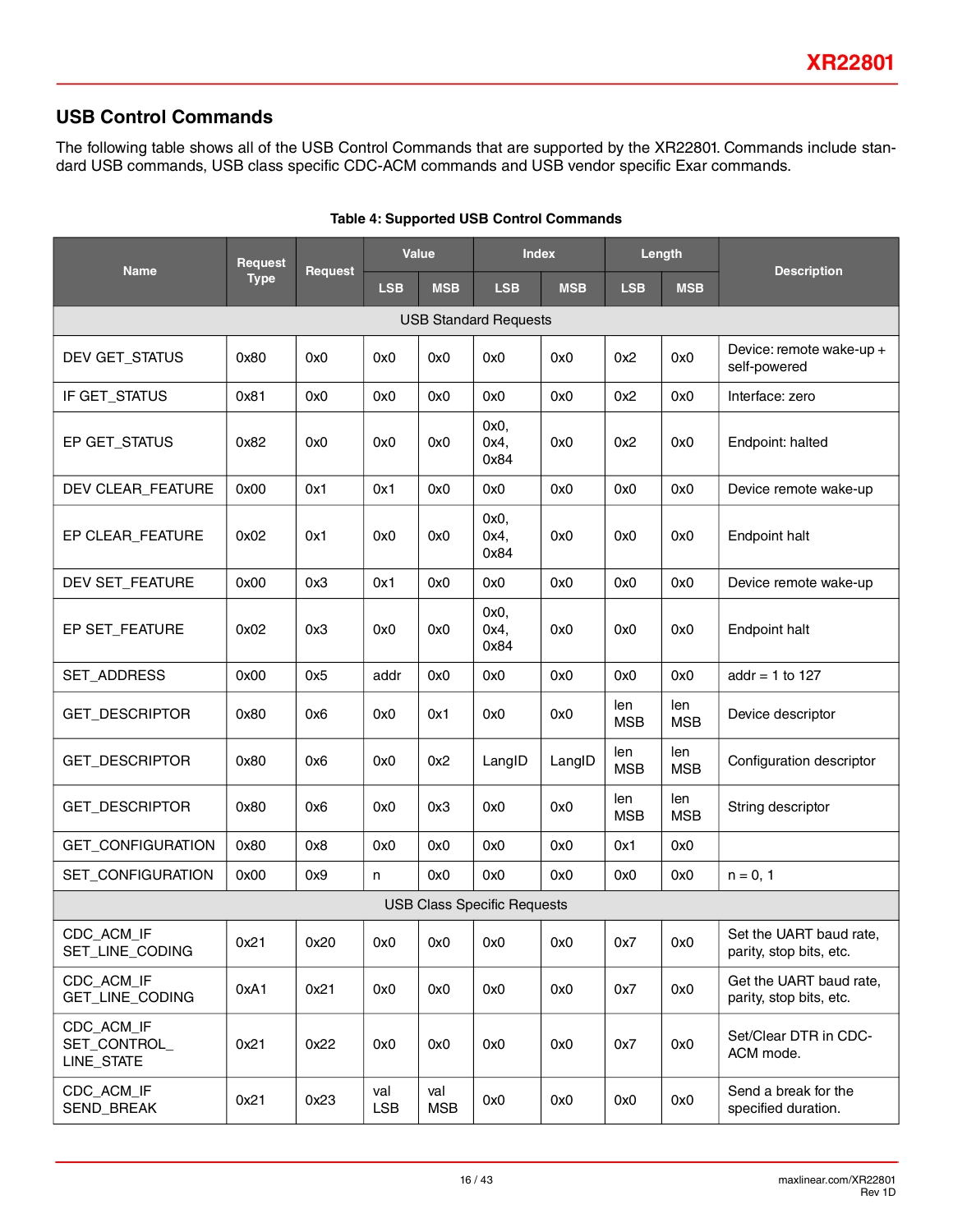#### **Table 4: Supported USB Control Commands**

| <b>Name</b>                                       | <b>Request</b> |         |                                                  | Value                                            | <b>Index</b>                        |            |                     | Length               |                                                                       |
|---------------------------------------------------|----------------|---------|--------------------------------------------------|--------------------------------------------------|-------------------------------------|------------|---------------------|----------------------|-----------------------------------------------------------------------|
|                                                   | <b>Type</b>    | Request | <b>LSB</b>                                       | <b>MSB</b>                                       | <b>LSB</b>                          | <b>MSB</b> | <b>LSB</b>          | <b>MSB</b>           | <b>Description</b>                                                    |
| CDC_ECM_IF_<br>SET_ETH_MCAST_FIL-<br><b>TERS</b>  | 0x21           | 0x40    | Num-<br>ber<br>$(N)$ of<br>filters<br><b>LSB</b> | Num-<br>ber<br>$(N)$ of<br>filters<br><b>MSB</b> | 0x0                                 | 0x0        | $N*6$<br><b>LSB</b> | $N^*6$<br><b>MSB</b> |                                                                       |
| CDC_ECM_IF_<br>SET_ETH_PACKET_-<br><b>FILTERS</b> | 0x21           | 0x43    | *Bit-<br>map<br><b>LSB</b>                       | *Bit-<br>map<br><b>MSB</b>                       | 0x0                                 | 0x0        | 0x0                 | 0x0                  | See Bitmap definition in<br>note 1 below                              |
| CDC_ECM_IF_<br>GET_ETH_STATISTIC                  | 0xA1           | 0x44    | Selec<br>tor                                     | 0x0                                              | 0x0                                 | 0x0        | 0x4                 | 0x0                  | See Selector definition in<br>note 2 below                            |
|                                                   |                |         |                                                  |                                                  | <b>USB Vendor Specific Requests</b> |            |                     |                      |                                                                       |
| XR_GET_CHIP_ID                                    | 0xC0           | 0xFF    | 0x0                                              | 0x0                                              | 0x0                                 | 0x0        | 0x6                 | 0x0                  | Get Exar VID (2 bytes),<br>PID (2 bytes) and bcdDe-<br>vice (2 bytes) |
| XR_SET_REG<br>See Table 5                         | 0x40           | 0x5     | write-<br>data<br><b>LSB</b>                     | write-<br>data<br><b>MSB</b>                     | write<br>addr                       | 0x0        | 0x0                 | 0x0                  | Vendor specific register<br>access.                                   |
| XR GET REG<br>See Table 5                         | 0xC0           | 0x5     | 0x0                                              | 0x0                                              | read<br>addr                        | 0x0        | 0x2                 | 0x0                  | Vendor specific register<br>access.                                   |

Note 1: SET\_ETH\_PACKET\_FILTERS Bitmap definition:

D15..D5: reserved

D4: MULTICAST If 1, packets with multicast addresses set by SetEthernetMulticastFilter are forwarded to the host. 0 = Disabled.

D3: BROADCAST If 1, broadcast packets are forwarded to the host.  $0 =$  Disabled.

D2: DIRECTED If 1, unicast packets with a matching address are forwarded to the host. 0 = Disabled.

D1: ALL\_MULTICAST If 1, all multicast packets are forwarded to the host. 0 = Disabled.

D0: PROMISCUOUS If 1, all packets are forwarded to the host, regardless of address. 0 = Disbled.

Note 2: SET\_ETH\_PACKET\_FILTERS Selector definition:

 $0x01 = XMLT$  OK

- $0x02 = RCV$  OK
- $0x03 = XML$  ERROR
- 0x04 = RCV\_ERROR
- 0x05 = RCV\_NO\_BUFFER

0x0d = DIRECTED\_FRAME\_RCV

0x0f = MULTICAST\_FRAME\_RCV

0x11 = BROADCAST\_FRAME\_RCV

- 0x12 = RCV\_CRC\_ERROR
- 0x13 = XMIT\_QUEUE\_LENGTH
- 0x14 = RCV\_ERR\_ALIGNMENT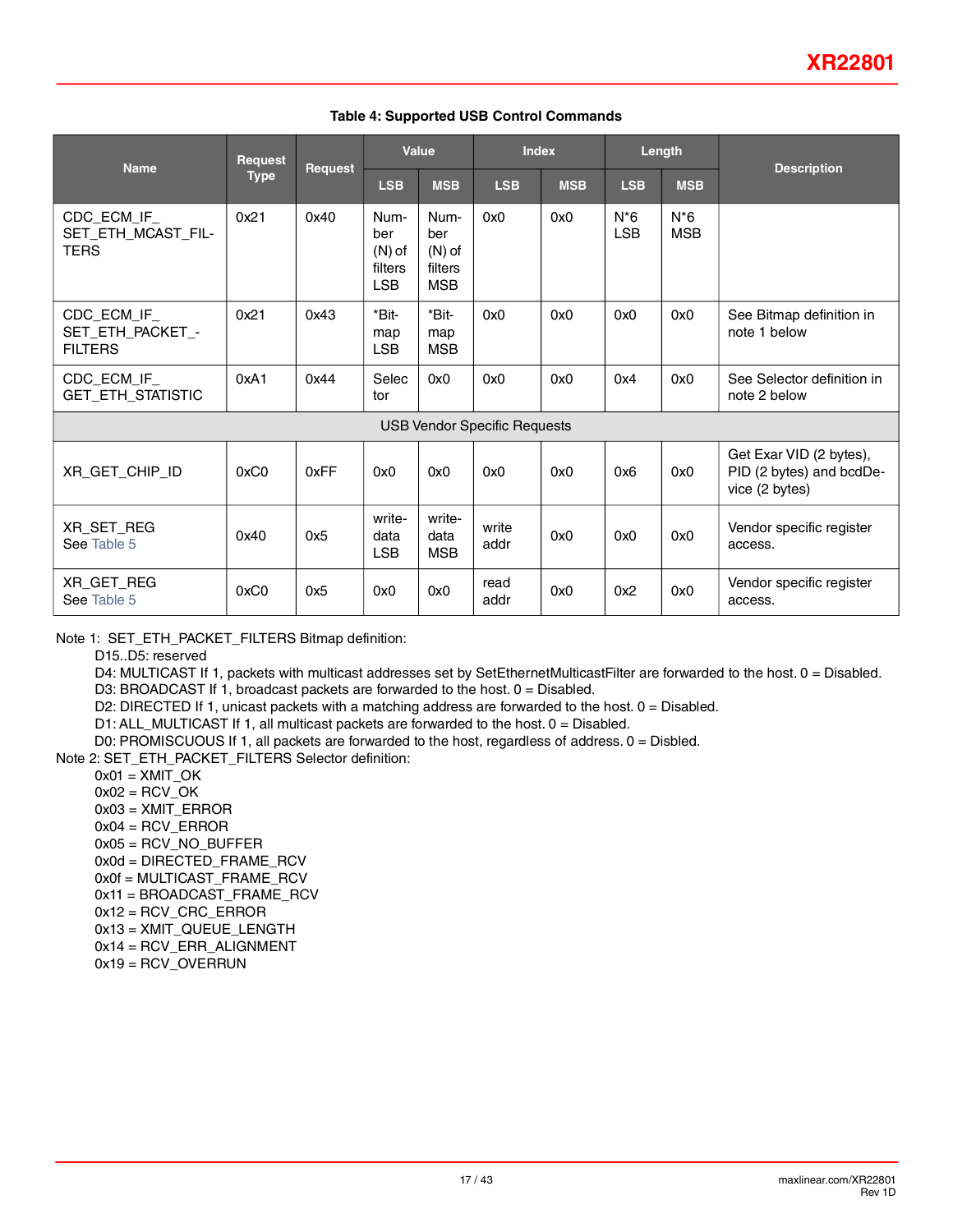## **UART Registers**

UART registers are accessible via the USB interface using the XR\_SET\_REG and XR\_GET\_REG USB commands. Note that all addresses not listed in this table are reserved or undefined. Upper byte (bits 15:8) not shown in table are also reserved and should remain 0x00. Writing to any register other than those defined in Table 5 may result in undefined behavior of the device.

### <span id="page-17-0"></span>UART Register Map

| <b>Address</b> | <b>Register Name</b>                   | Bit 7<br>(15)                        | Bit 6<br>(14)       | Bit 5<br>(13)     | Bit 4<br>(12)       | Bit 3<br>(11)                       | Bit 2<br>(10)       | Bit 1<br>(9)                   | Bit 0<br>(8) |  |  |
|----------------|----------------------------------------|--------------------------------------|---------------------|-------------------|---------------------|-------------------------------------|---------------------|--------------------------------|--------------|--|--|
| 0x040          | UART_ENABLE                            | 0                                    | 0                   | $\mathbf 0$       | $\mathbf 0$         | $\mathsf{O}\xspace$                 | 0                   | <b>RX</b>                      | TX           |  |  |
| 0x045          | <b>FORMAT</b>                          | <b>STOP</b>                          |                     | <b>PARITY</b>     |                     |                                     |                     | DATA_BITS                      |              |  |  |
| 0x046          | FLOW_CONTROL                           | 0                                    | 0                   | $\mathbf 0$       | $\mathbf 0$         | AUTO_<br><b>RS485</b>               |                     | <b>MODE</b>                    |              |  |  |
| 0x047          | XON_CHAR                               |                                      |                     |                   |                     | <b>CHAR</b>                         |                     |                                |              |  |  |
| 0x048          | XOFF_CHAR                              |                                      |                     |                   |                     | <b>CHAR</b>                         |                     |                                |              |  |  |
| 0x049          | ERROR_STATUS                           | <b>BREAK</b><br>$AC-$<br><b>TIVE</b> | OVER-<br><b>RUN</b> | <b>PARITY</b>     | <b>FRAME</b>        | <b>BREAK</b>                        | 0                   | 0                              | $\pmb{0}$    |  |  |
| 0x04A          | TX_BREAK (MSB)                         |                                      |                     |                   | VALUE (MSB)         |                                     |                     |                                |              |  |  |
|                | TX_BREAK (LSB)                         |                                      |                     |                   |                     | VALUE (LSB)                         |                     |                                |              |  |  |
| 0x04B          | RS485_DELAY                            | $\mathsf{O}\xspace$                  | $\pmb{0}$           | $\mathbf 0$       | $\mathsf{O}\xspace$ | VALUE                               |                     |                                |              |  |  |
| 0x04C          | GPIO_MODE                              | 0                                    | $\pmb{0}$           | $\mathbf 0$       | 0                   | RS485_<br><b>MODE</b><br><b>POL</b> |                     |                                |              |  |  |
| 0x04D          | GPIO_DIRECTION                         | 0                                    | 0                   | GPIO <sub>5</sub> | GPIO4               | GPIO <sub>3</sub>                   | GPIO <sub>2</sub>   | GPIO1                          | GPIO0        |  |  |
| 0x04E          | GPIO_SET                               | 0                                    | 0                   | GPIO <sub>5</sub> | GPIO4               | GPIO <sub>3</sub>                   | GPIO <sub>2</sub>   | GPIO1                          | GPIO0        |  |  |
| 0x04F          | GPIO_CLEAR                             | 0                                    | 0                   | GPIO <sub>5</sub> | GPIO4               | GPIO <sub>3</sub>                   | GPIO <sub>2</sub>   | GPIO1                          | GPIO0        |  |  |
| 0x050          | GPIO_STATUS                            | 0                                    | 0                   | GPIO <sub>5</sub> | GPIO4               | GPIO <sub>3</sub>                   | GPIO <sub>2</sub>   | GPIO1                          | GPIO0        |  |  |
| 0x051          | GPIO_INT_MASK                          | 0                                    | $\pmb{0}$           | GPIO <sub>5</sub> | GPIO4               | GPIO <sub>3</sub>                   | GPIO <sub>2</sub>   | GPIO1                          | GPIO0        |  |  |
| 0x052          | CUSTOMIZED_INT                         | $\mathbf 0$                          | $\mathbf 0$         | $\mathbf 0$       | 0                   | $\mathbf 0$                         | $\mathsf{O}\xspace$ | $\mathbf 0$                    | EN           |  |  |
| 0x054          | PIN_PULLUP_EN                          | <b>TX</b>                            | RX                  | GPIO <sub>5</sub> | GPIO4               | GPIO <sub>3</sub>                   | GPIO <sub>2</sub>   | GPIO1                          | GPIO0        |  |  |
| 0x055          | PIN_PULLDOWN_EN                        | TX                                   | RX                  | GPIO <sub>5</sub> | GPIO4               | GPIO <sub>3</sub>                   | GPIO <sub>2</sub>   | GPIO1                          | GPIO0        |  |  |
| 0x056          | <b>LOOPBACK</b>                        | 0                                    | 0                   | $\mathbf 0$       | $\mathbf 0$         | 0                                   | DTR_<br><b>DSR</b>  | RTS_<br><b>CTS</b>             | TX_RX        |  |  |
| 0x057          | IR_MODE                                | 0                                    | $\pmb{0}$           | $\mathbf 0$       | $\mathbf 0$         | 0                                   | TX<br><b>PULSE</b>  | $RX_{-}$<br><b>INVER</b><br>T. | EN           |  |  |
| 0x05F          | REMOTE_WAKEUP<br>0<br>0<br>$\mathbf 0$ |                                      |                     | $\mathbf 0$       | RX_EN               | RI_EN                               | 0                   | 0                              |              |  |  |
| 0x060          | TX_FIFO_RESET                          | 0                                    | $\pmb{0}$           | $\mathbf 0$       | $\mathsf{O}$        | 0                                   | 0                   | 0                              | <b>RST</b>   |  |  |

#### **Table 5: XR22801 Register Map**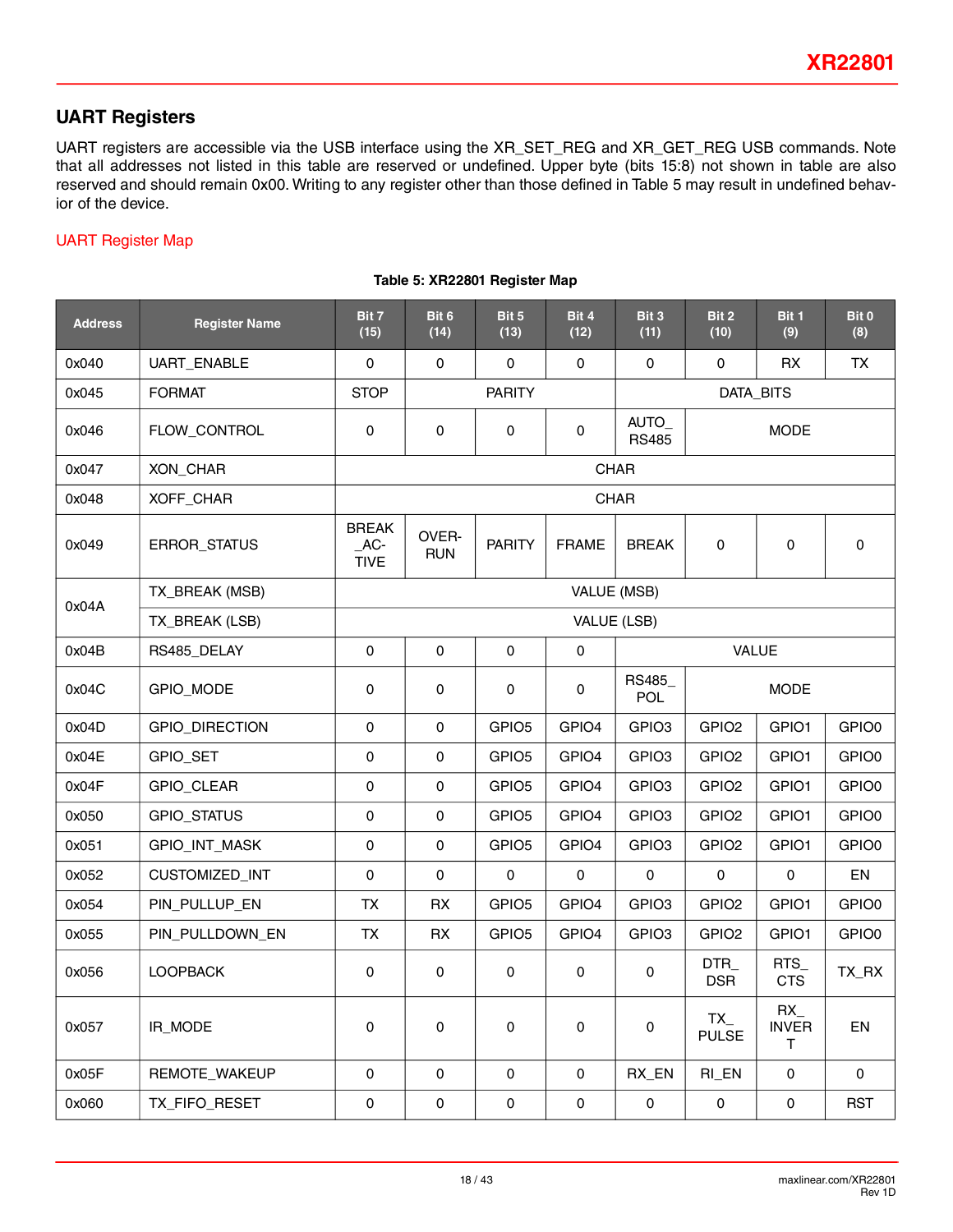#### **Table 5: XR22801 Register Map**

| <b>Address</b>          | <b>Register Name</b>                 | Bit 7<br>(15) | Bit 6<br>(14) | Bit 5<br>(13) | Bit 4<br>(12) | Bit 3<br>(11) | Bit 2<br>(10) | Bit 1<br>(9)                | Bit 0<br>(8)              |  |
|-------------------------|--------------------------------------|---------------|---------------|---------------|---------------|---------------|---------------|-----------------------------|---------------------------|--|
| 0x061                   | TX_FIFO_FILL (MSB)                   | $\Omega$      | $\Omega$      | 0             | 0             |               | FILL[10:8]    |                             |                           |  |
|                         | TX_FIFO_FILL (LSB)                   |               |               |               |               | FILL[7:0]     |               |                             |                           |  |
| 0x062                   | TX_WIDE_MODE                         | $\Omega$      | $\Omega$      | $\Omega$      | $\Omega$      | $\mathbf{0}$  | $\mathbf{0}$  | $\Omega$                    | EN                        |  |
| 0x063                   | RX_FIFO_RESET                        | $\Omega$      | $\Omega$      | $\Omega$      | $\Omega$      | $\mathbf{0}$  | $\mathbf{0}$  | $\Omega$                    | <b>RST</b>                |  |
| 0x064                   | RX_FIFO_FILL (MSB)                   | $\Omega$      | 0             | 0             | $\Omega$      | $\Omega$      | FILL[10:8]    |                             |                           |  |
|                         | RX_FIFO_FILL (LSB)<br>FILL[7:0]      |               |               |               |               |               |               |                             |                           |  |
| 0x065                   | RX_WIDE_MODE                         | $\Omega$      | $\Omega$      | $\Omega$      | $\Omega$      | $\Omega$      | $\Omega$      | $\Omega$                    | <b>EN</b>                 |  |
| 0x066                   | RX_CONTROL                           | $\Omega$      | $\Omega$      | 0             | $\Omega$      | $\Omega$      | $\Omega$      | MAX<br>PKT -<br><b>SIZE</b> | LOW<br>LATEN<br><b>CY</b> |  |
|                         | FLOW_THRESHOLD (MSB)                 | $\Omega$      | $\Omega$      | $\Omega$      | $\Omega$      | $\Omega$      |               | THRESH [10:8]               |                           |  |
| 0x067                   | FLOW_THRESHOLD (LSB)<br>THRESH [7:0] |               |               |               |               |               |               |                             |                           |  |
| Miscellaneous Registers |                                      |               |               |               |               |               |               |                             |                           |  |
| 0x081                   | <b>CUSTOM_DRIVER</b>                 | $\mathbf{0}$  | 0             | 0             | 0             | $\mathbf{0}$  | $\mathbf{0}$  | $\Omega$                    | <b>ACTIVE</b>             |  |

#### UART Register Descriptions

Note that all register reset default values are '0' unless otherwise specified. All registers are 16 bits.

### **UART\_ENABLE (0x040) - Read/Write**

| <b>Bit</b> | <b>Default</b> | <b>Description</b>                                                |
|------------|----------------|-------------------------------------------------------------------|
| 15:2       | 0x0000         | Reserved<br>These bits are reserved and should be written as '0'. |
|            | 0              | <b>RX</b><br>0: Disable UART RX<br>1: Enable UART RX              |
| 0          | 0              | <b>TX</b><br>0: Disable UART TX<br>1: Enable UART TX              |

### **FORMAT (0x045) - Read/Write**

Note that the CDC\_SET\_LINE\_CODING command may be used to set the UART data format in addition to this registers.

| Bit  | <b>Default</b> | <b>Description</b>                                                |
|------|----------------|-------------------------------------------------------------------|
| 15:8 | 0x00           | Reserved<br>These bits are reserved and should be written as '0'. |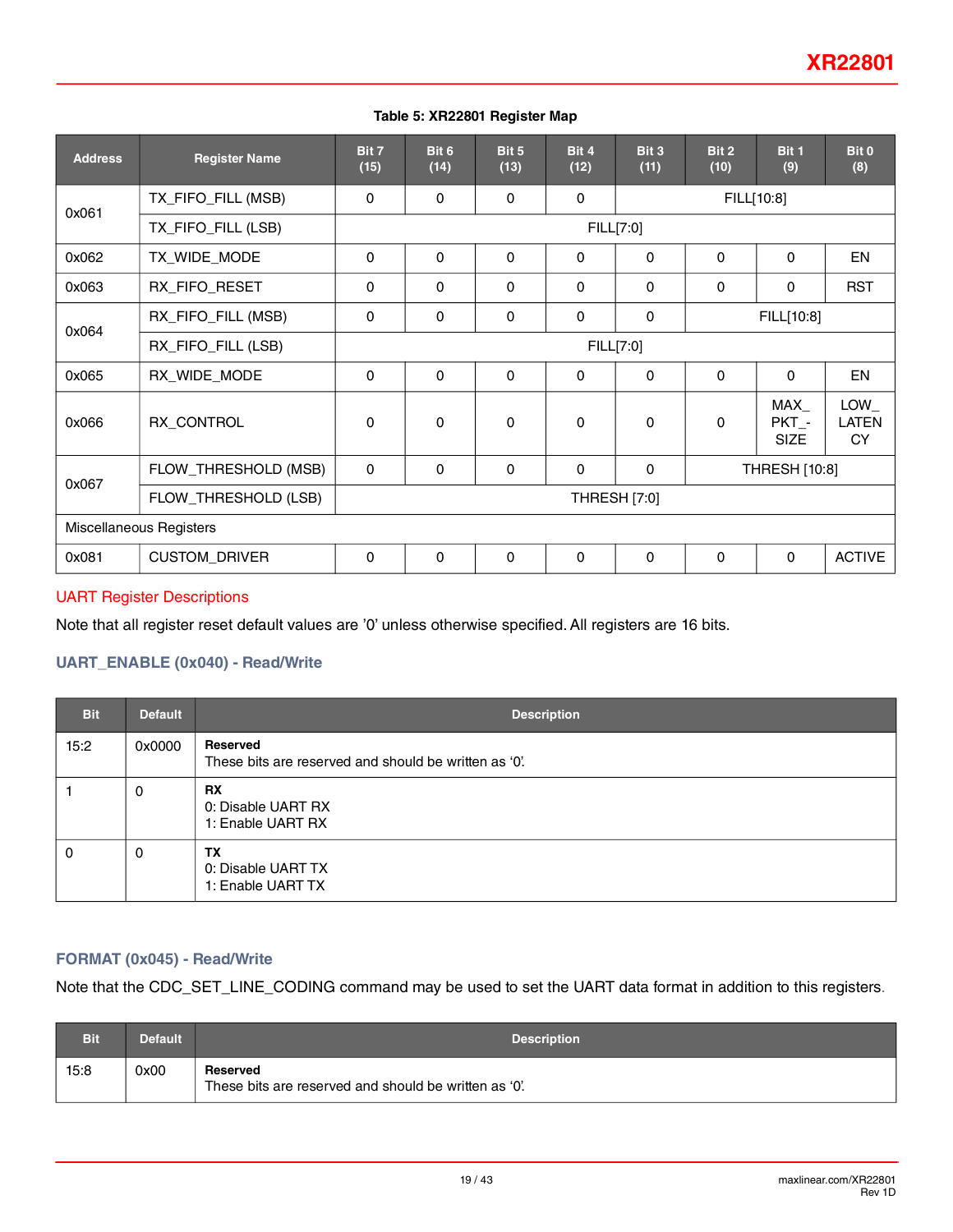| <b>Bit</b> | <b>Default</b> | <b>Description</b>                                                                                                                                         |
|------------|----------------|------------------------------------------------------------------------------------------------------------------------------------------------------------|
| 7          | 0              | <b>Stop</b><br>$0: 1$ stop bit<br>1: 2 stop bits                                                                                                           |
| 6:4        | $\mathbf 0$    | <b>Parity</b><br>000: No parity<br>001: Odd parity<br>010: Even parity<br>011: Mark parity<br>100: Space parity<br>All other values undefined, do not use. |
| 3:0        | 0x8            | Data_Bits<br>0111: 7-bit characters<br>1000: 8-bit characters<br>1001: 9-bit characters<br>All other values undefined, do not use.                         |

### <span id="page-19-0"></span>**FLOW\_CONTROL (0x046) - Read/Write**

| <b>Bit</b> | <b>Default</b> | <b>Description</b>                                                                                                                                      |
|------------|----------------|---------------------------------------------------------------------------------------------------------------------------------------------------------|
| 15:4       | 0x000          | <b>Reserved</b><br>These bits are reserved and should be written as '0'.                                                                                |
| 3          | 0              | <b>Half-Duplex Mode</b><br>0: UART RX received data irrespective of UART TX<br>1: UART RX is disabled when UART TX is transmitting data                 |
| 2:0        | 0              | Mode<br>000: None<br>001: Hardware<br>010: Software<br>011: Address match RX<br>100: Address match RX and TX<br>All other values undefined, do not use. |

### **XON\_CHAR (0x047) - Read/Write**

| <b>Bit</b> | <b>Default</b> | <b>Description</b>                                                |
|------------|----------------|-------------------------------------------------------------------|
| 15:8       | 0x00           | Reserved<br>These bits are reserved and should be written as '0'. |
| 7:0        | 0x11           | Char<br>XON ASCII character received in hexadecimal format        |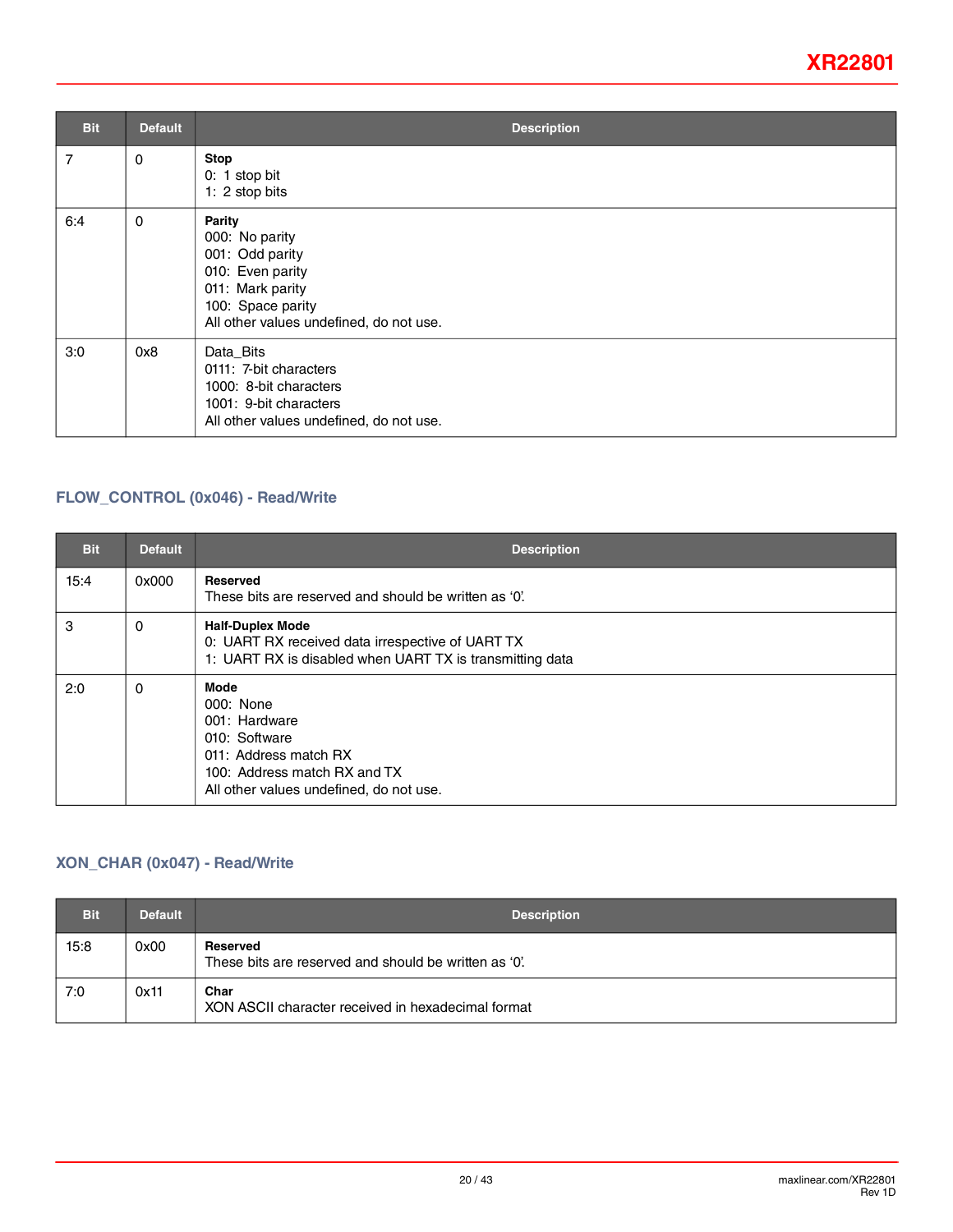### **XOFF\_CHAR (0x048) - Read/Write**

| <b>Bit</b> | <b>Default</b> | <b>Description</b>                                                |
|------------|----------------|-------------------------------------------------------------------|
| 15:8       | 0x00           | Reserved<br>These bits are reserved and should be written as '0'. |
| 7:0        | 0x13           | Char<br>XOFF ASCII character received in hexadecimal format       |

### **ERROR\_STATUS (0x049) - Read Only**

| <b>Bit</b>     | <b>Default</b> | <b>Description</b>                                                                                   |
|----------------|----------------|------------------------------------------------------------------------------------------------------|
| 15:8           | 0x00           | <b>Reserved</b><br>These bits are reserved and should be written as '0'.                             |
| $\overline{7}$ | 0              | <b>Break Active</b><br>0: No break condition currently active<br>1: Break condition currently active |
| 6              | 0              | Overrun<br>0: No overrun error detected<br>1: Overrun error detected since last register read        |
| 5              | 0              | <b>Parity</b><br>0: No parity error detected<br>1: Parity error detected since last register read    |
| 4              | 0              | <b>Frame</b><br>0: No frame error detected<br>1: Frame error detected since last register read       |
| 3              | 0              | <b>Break</b><br>0: No break error detected<br>1: Break error detected since last register read       |
| 2:0            | $\Omega$       | Reserved<br>These bits are reserved and should be written as '0'.                                    |

### **TX\_BREAK (0x04A) - Read/Write**

| <b>Bit</b> | <b>Default</b> | <b>Description</b>                                                                                                                                                                                                                                                                                                                                                                                                                                                                                                                                                                                 |
|------------|----------------|----------------------------------------------------------------------------------------------------------------------------------------------------------------------------------------------------------------------------------------------------------------------------------------------------------------------------------------------------------------------------------------------------------------------------------------------------------------------------------------------------------------------------------------------------------------------------------------------------|
| 15:0       | 0x0000         | Value<br>This register controls transmission of break signal. Writing a non-zero value "N" to this registers causes the<br>XR22801 to send a break signal on the UART TX pin for "N" ms, for $0 < N < 0$ xFFFF. A counter will decrement<br>this value at 1 ms intervals until the count reaches 0x0 at which time the break signal will stop being sent. Writ-<br>ing a value of 0xFFFF causes a continuous break signal to be sent, until either a value of 0x0 is written or<br>another non-zero value other than 0xFFFF which will again cause break signal to stop after the counter expires. |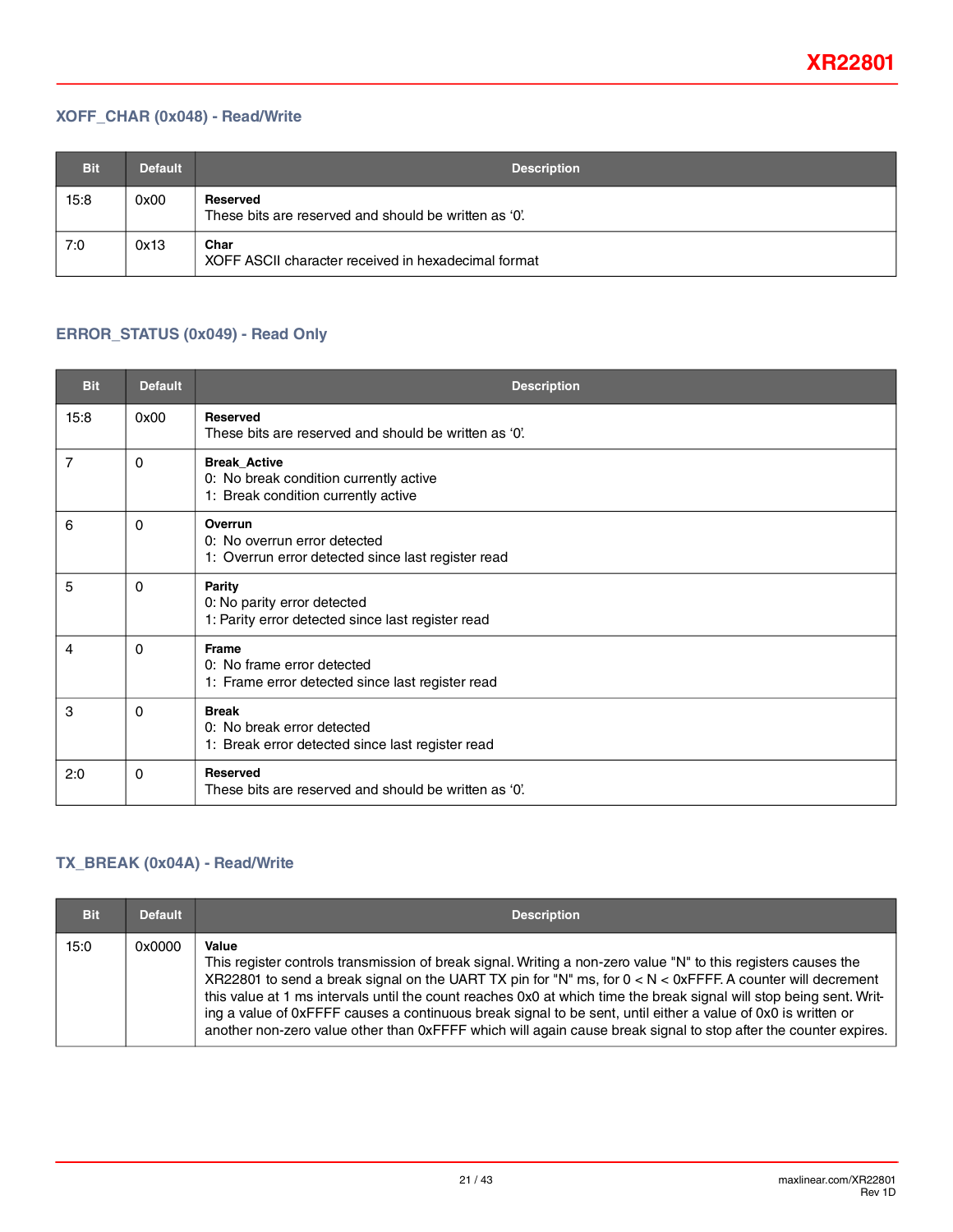#### **RS485\_DELAY (0x04B) - Read/Write**

| <b>Bit</b> | <b>Default</b> | <b>Description</b>                                                                                                                                                               |
|------------|----------------|----------------------------------------------------------------------------------------------------------------------------------------------------------------------------------|
| 15:4       | 0x000          | Reserved<br>These bits are reserved and should be written as '0'.                                                                                                                |
| 3:0        | 000            | Value<br>This value is the number of bit times the XR22801 waits before de-asserting the E5/RTS#/RS485/G5 pin when<br>it is configured for automatic RS-485 half-duplex control. |

### <span id="page-21-0"></span>**GPIO\_MODE (0x04C) - Read/Write**

| <b>Bit</b> | <b>Default</b> | <b>Description</b>                                                                                                                                                                                                                                                                                                                                                                                                                                                                                |
|------------|----------------|---------------------------------------------------------------------------------------------------------------------------------------------------------------------------------------------------------------------------------------------------------------------------------------------------------------------------------------------------------------------------------------------------------------------------------------------------------------------------------------------------|
| 15:4       | 0x000          | <b>Reserved</b><br>These bits are reserved and should be written as '0'.                                                                                                                                                                                                                                                                                                                                                                                                                          |
| 3          | 0              | <b>RS485 Polarity</b><br>0: Active low auto. RS-485 half-duplex enable<br>1: Active high auto. RS-485 half-duplex enable                                                                                                                                                                                                                                                                                                                                                                          |
| 2:0        | 0x0            | <b>GPIO Mode</b><br>000: Mode 0 - All GPIO are used for general purpose I/O.<br>001: Mode 1 - E5/RTS#/RS485/G5 and E4/CTS#/G4 used for Auto RTS/CTS HW Flow Control<br>010: Mode 2 - E3/DTR#/G3 and E2/DSR#/G2 used for Auto DTR/DSR HW Flow Control<br>011: Mode 3 - E5/RTS#/RS485/G5 pin used for auto RS-485 half-duplex enable during Transmit<br>100: Mode 4 - E5/RTS#/RS485/G5 pin used for auto RS-485 half-duplex enable after address match.<br>101 to 111: Reserved values, do not use. |

### **GPIO\_DIRECTION (0x04D) - Read/Write**

Note that when setting direction of a UART GPIO to output, the PIN\_PULLUP\_EN for that IO pin should also be disabled and when setting a UART GPIO pin to input, the PIN\_PULLUP\_EN for that IO pin should also be enabled.

| <b>Bit</b> | <b>Default</b> | <b>Description</b>                                                            |
|------------|----------------|-------------------------------------------------------------------------------|
| 15:6       | 0x000          | Reserved<br>These bits are reserved and should be written as '0'.             |
| 5:0        | 0x00           | <b>GPIO[N] Direction</b><br>0: GPIO[N] is an input<br>1: GPIO[N] is an output |

### **GPIO\_SET (0x04E) - Write Only**

| Bit  | Default | <b>Description</b>                                                |
|------|---------|-------------------------------------------------------------------|
| 15:6 | 0x000   | Reserved<br>These bits are reserved and should be written as '0'. |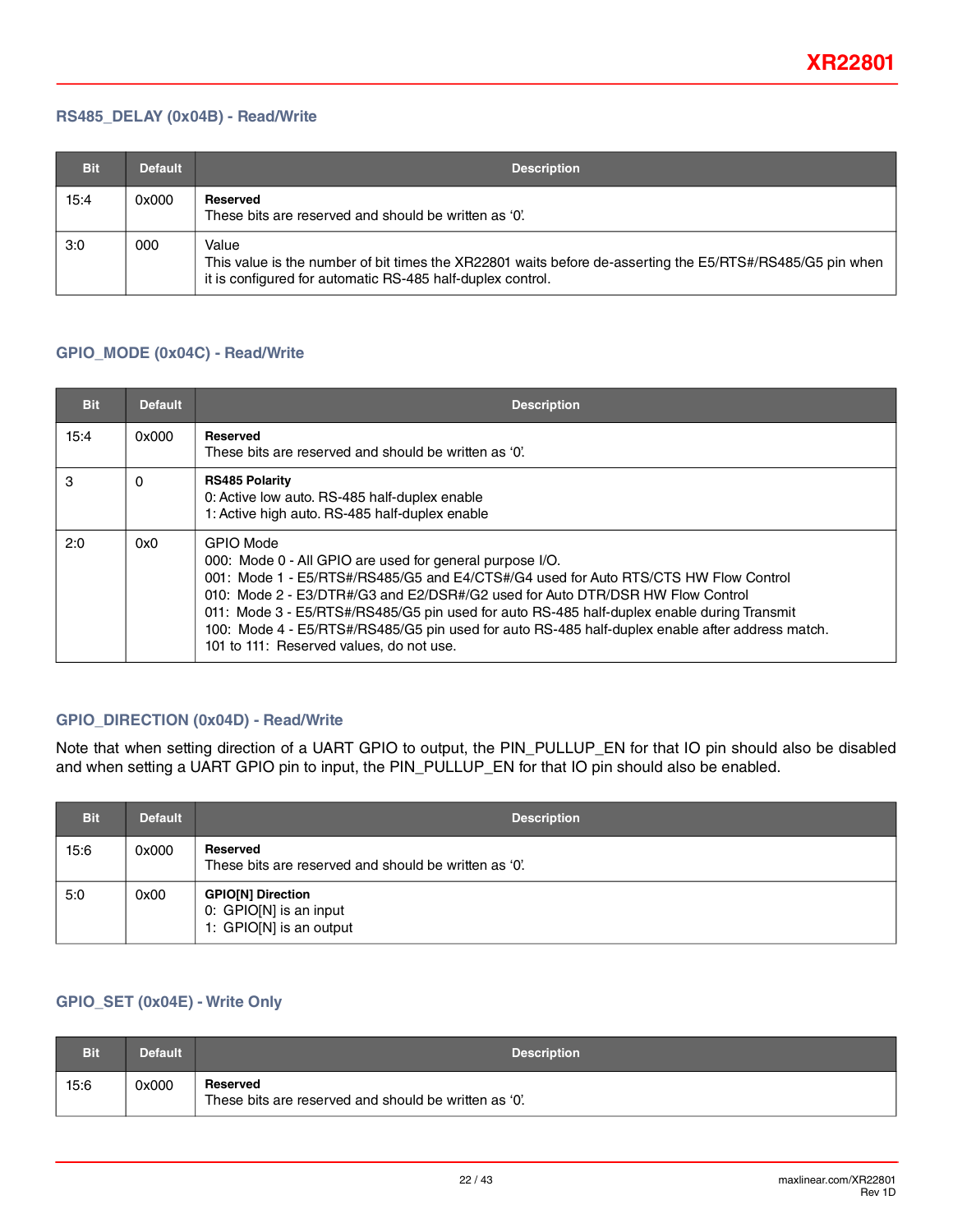| <b>Bit</b> | <b>Default</b> | <b>Description</b>                                                                             |
|------------|----------------|------------------------------------------------------------------------------------------------|
| 5:0        | 0x00           | <b>GPIO[N] Set</b><br>0: No effect<br>1: Set GPIO[N] if configured as an output to a logic '1' |

### **GPIO\_CLEAR (0x04F) - Write Only**

| <b>Bit</b> | <b>Default</b> | <b>Description</b>                                                                          |
|------------|----------------|---------------------------------------------------------------------------------------------|
| 15:6       | 0x000          | Reserved<br>These bits are reserved and should be written as '0'.                           |
| 5:0        | 0x00           | GPIO[N] Clear<br>0: No effect<br>1: Clear GPIO[N] if configured as an output to a logic '0' |

#### **GPIO\_STATUS (0x050) - Read Only**

| <b>Bit</b> | <b>Default</b> | <b>Description</b>                                                |
|------------|----------------|-------------------------------------------------------------------|
| 15:6       | 0x000          | Reserved<br>These bits are reserved and should be written as '0'. |
| 5:0        | 0x00           | GPIO[N] Status<br>Reading returns the current state of GPIO[N].   |

### **GPIO\_INT\_MASK (0x051) - Read/Write**

| <b>Bit</b> | <b>Default</b> | <b>Description</b>                                                                                                                                                                                                                                                                                                                                                                                                                                                                                                                          |
|------------|----------------|---------------------------------------------------------------------------------------------------------------------------------------------------------------------------------------------------------------------------------------------------------------------------------------------------------------------------------------------------------------------------------------------------------------------------------------------------------------------------------------------------------------------------------------------|
| 15:6       | 0x000          | Reserved<br>These bits are reserved and should be written as '0'.                                                                                                                                                                                                                                                                                                                                                                                                                                                                           |
| 5:0        | 0x00           | <b>GPIO[N] Mask</b><br>Dictates whether a change in GPIO pin state causes the device to generate a USB interrupt packet. In either<br>case, the GPIO status register will still report the pin's state when read, and if an interrupt packet is formed due<br>to other interrupt trigger, the interrupt packet will contain the current state of the pin.<br>0: A change in the pin's state causes the device to generate an interrupt packet.<br>1: A change in the pin's state does not cause the device to generate an interrupt packet. |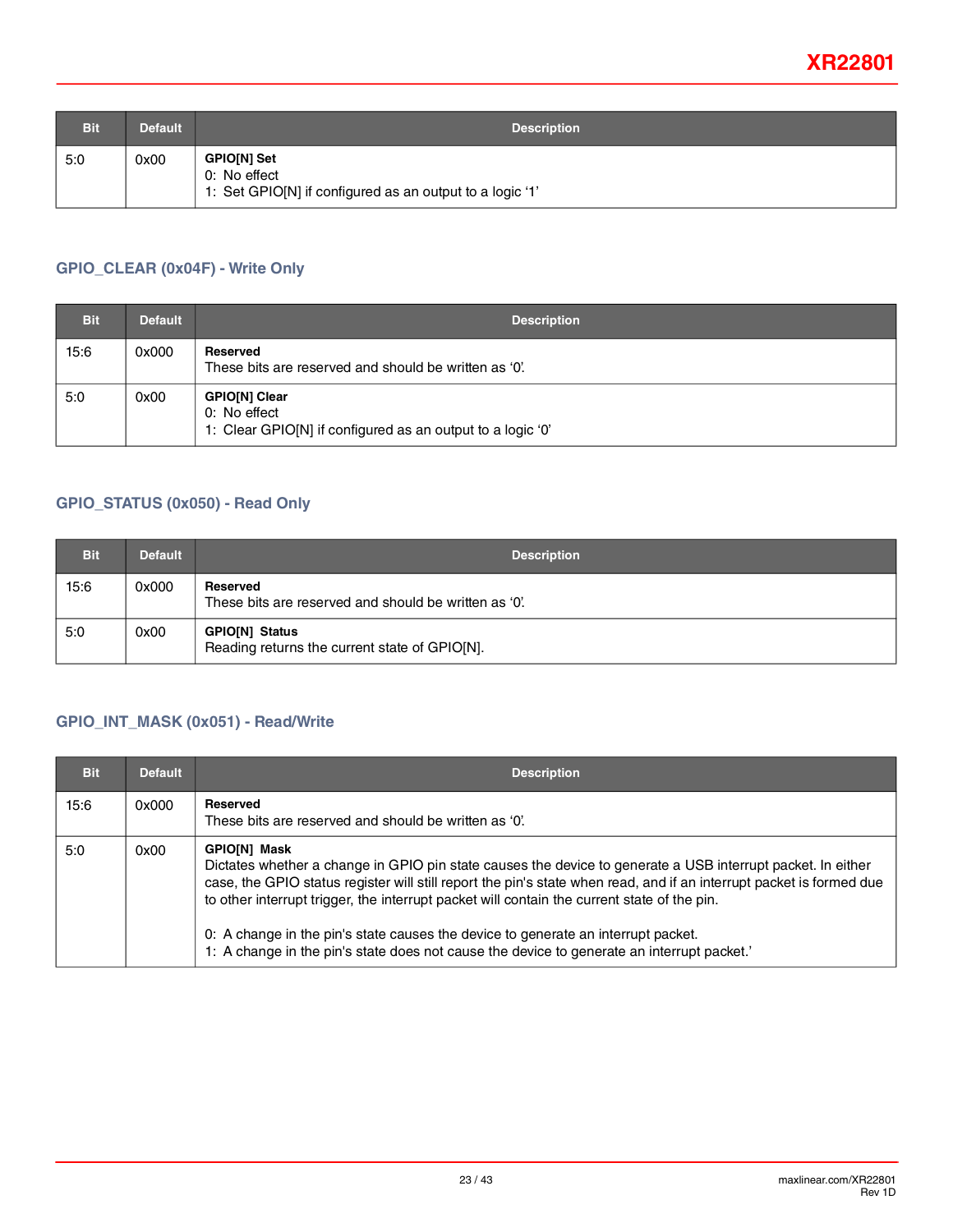### **CUSTOMIZED\_INT (0x052) - Read/Write**

| <b>Bit</b> | <b>Default</b> | <b>Description</b>                                                                                                                                                                                                            |
|------------|----------------|-------------------------------------------------------------------------------------------------------------------------------------------------------------------------------------------------------------------------------|
| 15:1       | 0x0000         | Reserved<br>These bits are reserved and should be written as '0'.                                                                                                                                                             |
| 0          | 0              | Enable<br>Enables the customized interrupt packet format to report all GPIO status in the interrupt packet.<br>0: Use standard interrupt packet. See Table 6 and Table 7.<br>1: Use customized interrupt packet. See Table 8. |

#### **Table 6: Interrupt Packet Format**

<span id="page-23-0"></span>

| Offset         | <b>Field</b>  | <b>Size</b><br>(Bytes) | Value                                                                                                  | <b>Description</b>                                                                                                                                                               |
|----------------|---------------|------------------------|--------------------------------------------------------------------------------------------------------|----------------------------------------------------------------------------------------------------------------------------------------------------------------------------------|
| $\Omega$       | bmRequestType | 1                      | 8'b10100001                                                                                            | $D7 = Device-to-host direction$<br>$D6:5 = Class Type$<br>D4-0: = Interface Recipient                                                                                            |
| 1              | bNotification | 1                      | 8'h20                                                                                                  | Defined encoding for SERIAL_STATE                                                                                                                                                |
| $\overline{2}$ | wValue        | $\overline{2}$         | 16'h0000                                                                                               |                                                                                                                                                                                  |
| 4              | windex        | $\overline{2}$         | 16'h0000                                                                                               | $D15-8$ = Reserved (0)<br>$D7-0$ = Interface number, 8'h00 for<br>the CDC Command Interface                                                                                      |
| 6              | wLength       | 2                      | 16'h0002                                                                                               | 2 bytes of transferred data                                                                                                                                                      |
| 8              | Data          | $\overline{2}$         | Standard int status<br>(See Table 7) For<br>customized int_status<br>$Size = 4 bytes (See$<br>Table 8) | $D15-7$ = Reserved (0)<br>$D6 = bOverRun$<br>$D5 = b$ Parity<br>$D4 = b$ Framing<br>$D3 = bRingSignal (RI)$<br>$D2 = hBreak$<br>$D1 = bTxCarrier(DSR)$<br>$D0 = bRxCarrier (CD)$ |

### **Table 7: Data Field of Standard Interrupt Packet**

<span id="page-23-1"></span>

| <b>Bits</b>                     | Field              | Description                                                                                                                   |  |
|---------------------------------|--------------------|-------------------------------------------------------------------------------------------------------------------------------|--|
| D <sub>15</sub> .D <sub>7</sub> |                    | Reserved (future use)                                                                                                         |  |
| D <sub>6</sub>                  | <b>hOverRun</b>    | Received data has been discarded due to overrun in the device.                                                                |  |
| D <sub>5</sub>                  | bParity            | A parity error has occured.                                                                                                   |  |
| D4                              | bFraming           | A framing error has occured.                                                                                                  |  |
| D <sub>3</sub>                  | bRingSignal        | State of ring signal detection of the device.                                                                                 |  |
| D <sub>2</sub>                  | <b>b</b> Break     | State of break detection mechanism of the device.                                                                             |  |
| D1                              | bTxCarrier         | State of transmission carrier. This signal corresponds to V.24 signal<br>106 and RS-232 signal DSR.                           |  |
| D <sub>0</sub>                  | <b>b</b> RxCarrier | State of receiver carrier detection mechanism of device. This signal<br>corresponds to V.24 signal 109 and RS-232 signal DCD. |  |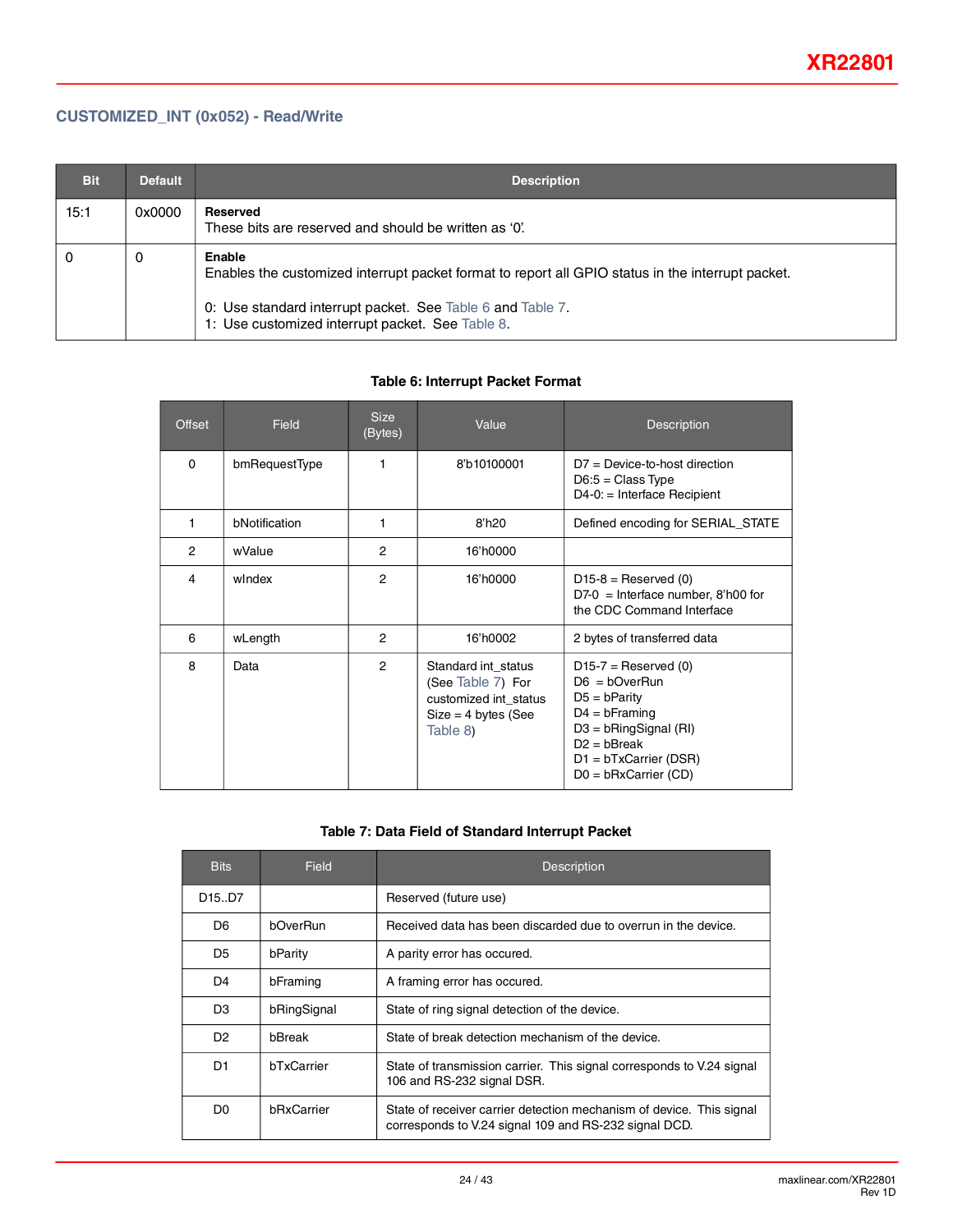| Bit(s)                  | Description         |
|-------------------------|---------------------|
| $31-20$                 | Reserved (0)        |
| 19                      | Overrun             |
| 18                      | Parity Error        |
| 17                      | <b>Frame Error</b>  |
| 16                      | <b>Break Status</b> |
| $15 - 14$               | Reserved (0)        |
| 13                      | <b>RTS</b> state    |
| 12                      | CTS state           |
| 11                      | <b>DTR</b> state    |
| 10                      | <b>DSR</b> state    |
| 9                       | CD state            |
| 8                       | <b>RI</b> state     |
| $7-6$                   | Reserved (0)        |
| 5                       | RTS change          |
| $\overline{\mathbf{4}}$ | CTS change          |
| 3                       | DTR change          |
| $\overline{2}$          | DSR change          |
| 1                       | CD change           |
| 0                       | RI change           |

#### <span id="page-24-0"></span>**Table 8: Data Field of Customized Interrupt Packet - Exar Vendor Specific**

Overrun, Parity Error, Frame Error, and Break all indicate that at least one event has occurred since the last interrupt message. "State" reflects the high/low state of the pin at the time the Interrupt Data IN packet was generated. "Change" indicates whether the level on the pin changed at least once since the last interrupt message.

### **PIN\_PULLUP\_EN (0x054) - Read/Write**

| <b>Bit</b> | <b>Default</b> | <b>Description</b>                                                                                                                                             |
|------------|----------------|----------------------------------------------------------------------------------------------------------------------------------------------------------------|
| 15:8       | 0              | <b>Reserved</b><br>These bits are reserved and should be written as '0'.                                                                                       |
|            |                | <b>UART TX</b><br>0: Disable internal pull-up resistor on the UART TX pin<br>1: Enable internal pull-up resistor on the UART TX pin                            |
| 6          |                | <b>UART RX</b><br>0: Disable internal pull-up resistor on the UART RX pin<br>1: Enable internal pull-up resistor on the UART RX pin                            |
| 5:0        | 0x3F           | <b>GPIONI</b><br>0: Disable internal pull-up resistor on the corresponding GPIO[N] pin<br>1: Enable internal pull-up resistor on the corresponding GPIO[N] pin |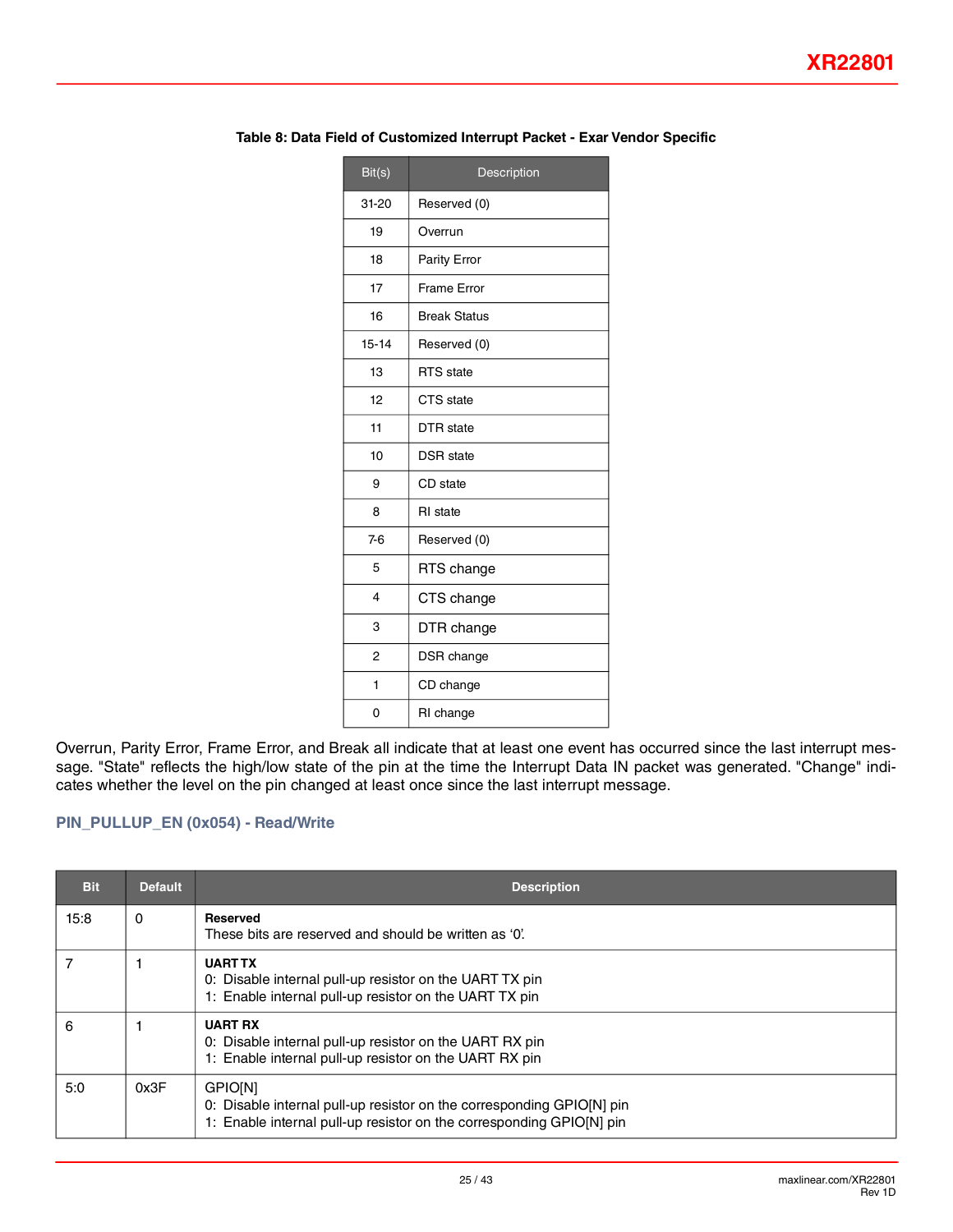### **PIN\_PULLDOWN\_EN (0x055) - Read/Write**

| <b>Bit</b> | <b>Default</b> | <b>Description</b>                                                                                                                                                                                                          |
|------------|----------------|-----------------------------------------------------------------------------------------------------------------------------------------------------------------------------------------------------------------------------|
| 15:10      | 0              | <b>Reserved</b><br>These bits are reserved and should be written as '0'.                                                                                                                                                    |
|            | 0              | <b>UART TX</b><br>0: Disable internal pull-down resistor on the UART TX pin<br>1: Enable internal pull-down resistor on the UART TX pin. (Will not be enabled if pull-up is already enabled.)                               |
| 6          | 0              | <b>UART RX</b><br>0: Disable internal pull-down resistor on the UART RX pin<br>1: Enable internal pull-down resistor on the UART RX pin. (Will not be enabled if pull-up is already enabled.)                               |
| 5:0        | 0              | <b>GPIONI</b><br>0: Disable internal pull-down resistor on the corresponding GPIO[N] pin<br>1: Enable internal pull-down resistor on the corresponding GPIO[N] pin. (Will not be enabled if pull-up is<br>already enabled.) |

### **LOOPBACK (0x056) - Read/Write**

| <b>Bit</b>     | <b>Default</b> | <b>Description</b>                                                                                                                                                                                                                                                                          |
|----------------|----------------|---------------------------------------------------------------------------------------------------------------------------------------------------------------------------------------------------------------------------------------------------------------------------------------------|
| 15:3           | $\Omega$       | <b>Reserved</b><br>These bits are reserved and should be written as '0'.                                                                                                                                                                                                                    |
| $\overline{c}$ | $\Omega$       | DTR DSR<br>0: Disable DTR to DSR internal loopback<br>1: Enable DTR to DSR internal loopback                                                                                                                                                                                                |
|                | 0              | RTS CTS<br>0: Disable RTS to CTS internal loopback<br>1: Enable RTS to CTS internal loopback                                                                                                                                                                                                |
| $\Omega$       | $\Omega$       | TX RX<br>When this bit is set all transmitted UART data is looped back to the UART receiver. Note that when the internal<br>loopback is enabled, the Tx data will be disabled and Rx data will be ignored.<br>0: Disable TX to RX internal loopback<br>1: Enable TX to RX internal loopback |

### **IR\_MODE (0x057) - Read/Write**

| <b>Bit</b> | <b>Default</b> | <b>Description</b>                                                                                            |
|------------|----------------|---------------------------------------------------------------------------------------------------------------|
| 15:3       | 0              | <b>Reserved</b><br>These bits are reserved and should be written as '0'.                                      |
|            | 0              | <b>TX Pulse</b><br>0: TX pulse width is 3/16 of the bit period<br>1: TX pulse width is 4/16 of the bit period |
|            | 0              | <b>RX</b> Invert<br>0: RX input is not inverted before sampling<br>1: RX input is inverted before sampling    |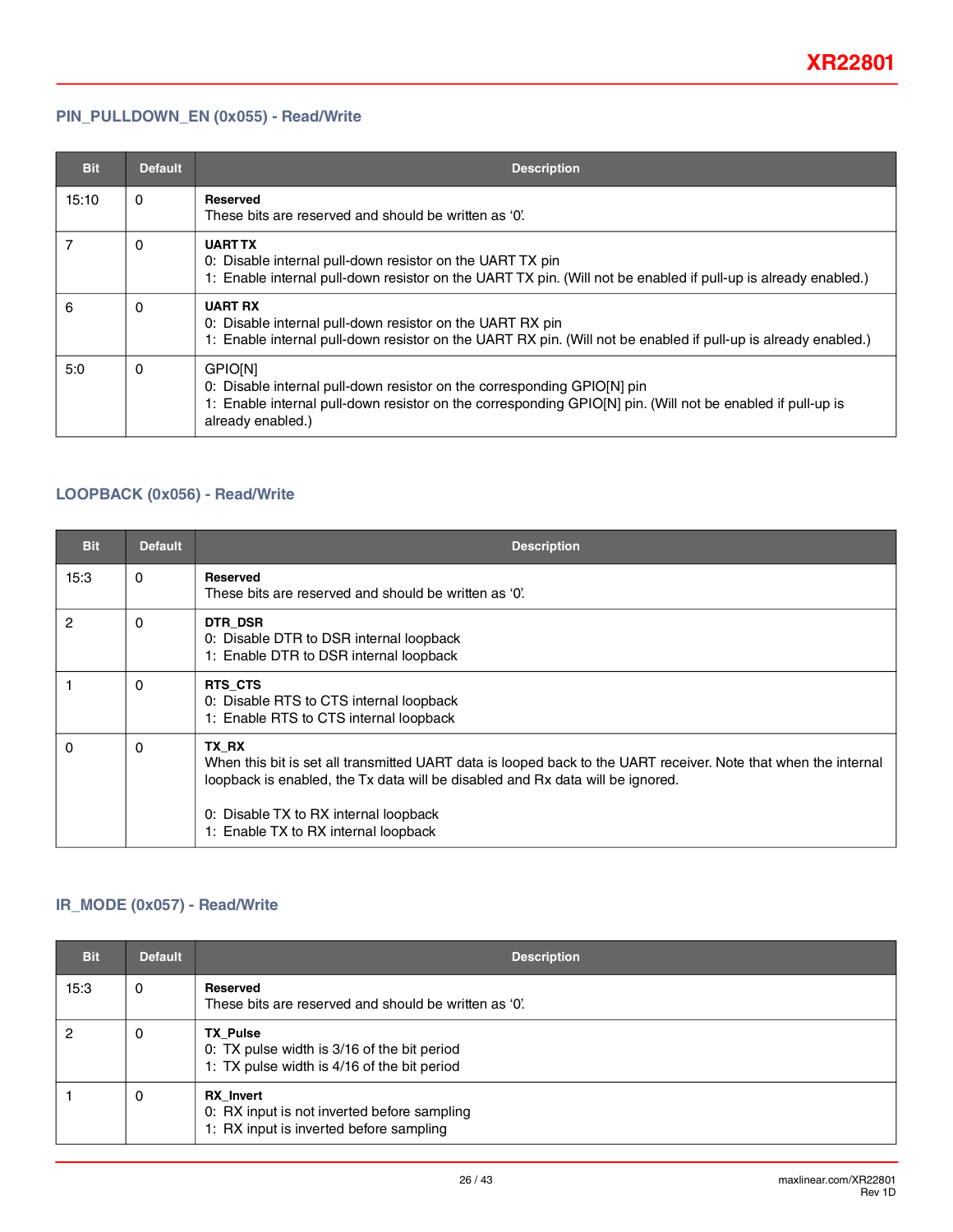| <b>Bit</b> | <b>Default</b> | <b>Description</b>                            |
|------------|----------------|-----------------------------------------------|
|            | 0              | En<br>0: Disable IR mode<br>1: Enable IR mode |

### **REMOTE\_WAKEUP (0x05F) - Read/Write**

| <b>Bit</b> | <b>Default</b> | <b>Description</b>                                                                                                                                 |
|------------|----------------|----------------------------------------------------------------------------------------------------------------------------------------------------|
| 15:4       | 0x000          | <b>Reserved</b><br>These bits are reserved and should be written as '0'.                                                                           |
| 3          | 0              | RX En<br>0: RX pin remote wakeup is disabled<br>1: A high to low transition on the RX pin will cause a resume request to be sent to the USB host   |
| 2          |                | RI En<br>0: RI# pin remote wakeup is disabled<br>1: A high to low transition on the RI# pin will cause a resume request to be sent to the USB host |
| 1:0        | 0x0            | <b>Reserved</b><br>These bits are reserved and should be written as '0'.                                                                           |

### **TX\_FIFO\_RESET (0x060) - Write Only**

| <b>Bit</b> | <b>Default</b> | <b>Description</b>                                                |
|------------|----------------|-------------------------------------------------------------------|
| 15:1       | 0x0000         | Reserved<br>These bits are reserved and should be written as '0'. |
| 0          | 000            | Reset<br>0: No effect<br>1: Resets the TX FIFO to empty           |

### **TX\_FIFO\_FILL (0x061) - Read Only**

| <b>Bit</b> | <b>Default</b> | <b>Description</b>                                                |
|------------|----------------|-------------------------------------------------------------------|
| 15:11      | 0x00           | Reserved<br>These bits are reserved and should be written as '0'. |
| 10:0       | 0x000          | Fill<br>Number of bytes in the TX FIFO                            |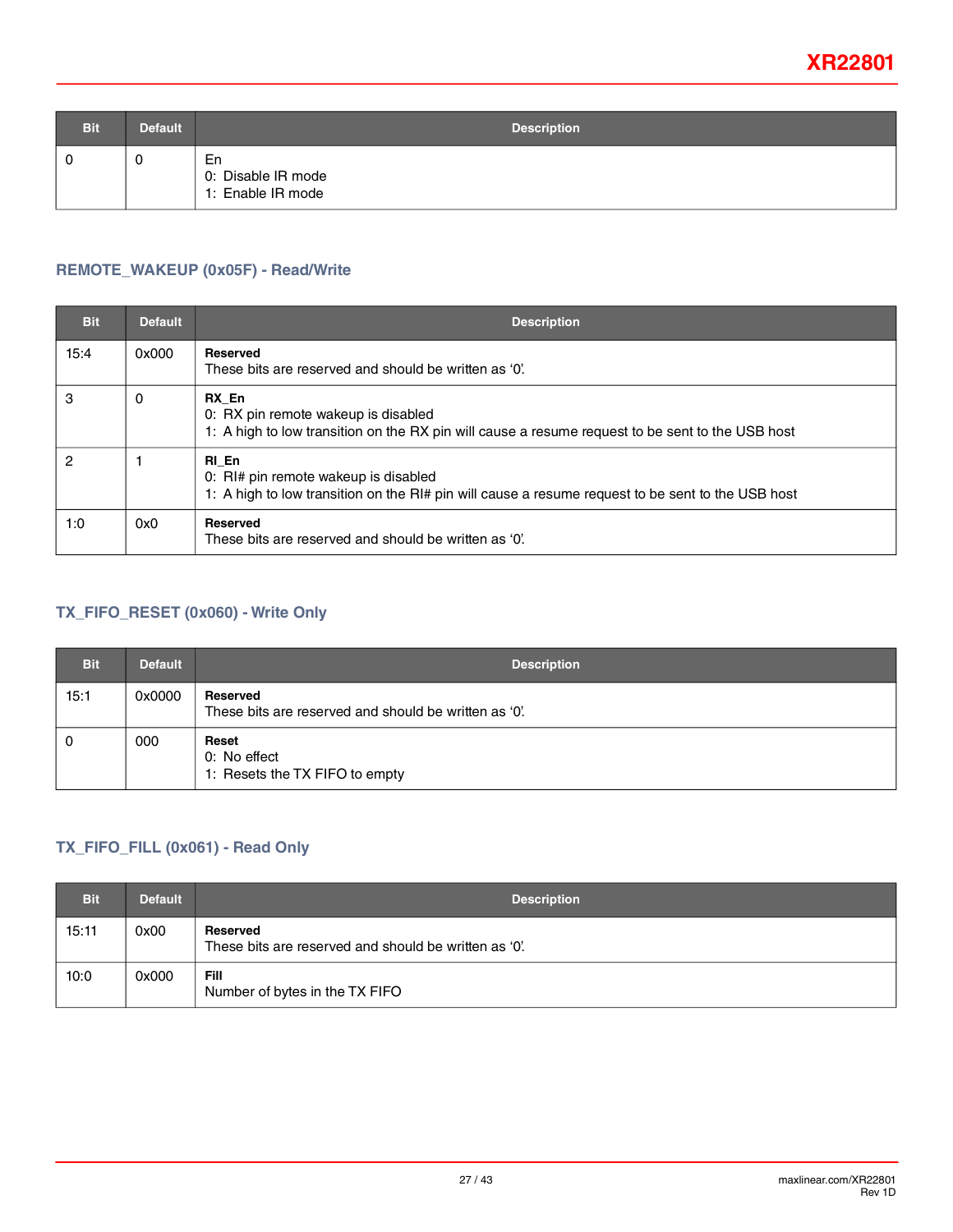### **TX\_WIDE\_MODE (0x062) - Read/Write**

| <b>Bit</b> | <b>Default</b> | <b>Description</b>                                                                                                                                                                                                                                                                                                                                                                                 |
|------------|----------------|----------------------------------------------------------------------------------------------------------------------------------------------------------------------------------------------------------------------------------------------------------------------------------------------------------------------------------------------------------------------------------------------------|
| 15:1       | 0x0000         | Reserved<br>These bits are reserved and should be written as '0'.                                                                                                                                                                                                                                                                                                                                  |
| 0          | 0              | EN<br>In wide mode, 2 bytes of data are used to transfer one character. This requires 2 bytes of FIFO space, therefore<br>the FIFO can hold half as many characters in wide mode. In the TX direction bit 0 of the second byte will be<br>used as bit 9 of the character, if 9-bit mode is enabled. Bits 7:1 of the second byte are not used.<br>0: Disable TX wide mode<br>1: Enable TX wide mode |

### **RX\_FIFO\_RESET (0x063) - Write Only**

| <b>Bit</b> | <b>Default</b> | <b>Description</b>                                                |
|------------|----------------|-------------------------------------------------------------------|
| 15:1       | 0x0000         | Reserved<br>These bits are reserved and should be written as '0'. |
| - 0        | 000            | Reset<br>0: No effect<br>1: Resets the RX FIFO to empty           |

### **RX\_FIFO\_FILL (0x064) - Read Only**

| <b>Bit</b> | <b>Default</b> | <b>Description</b>                                                |
|------------|----------------|-------------------------------------------------------------------|
| 15:11      | 0x00           | Reserved<br>These bits are reserved and should be written as '0'. |
| 10:0       | 0x000          | Fill<br>Number of bytes in the RX FIFO                            |

### **RX\_WIDE\_MODE (0x065) - Read/Write**

| <b>Bit</b> | <b>Default</b> | <b>Description</b>                                                                                                                                                                                                                                                                                                                                                                               |
|------------|----------------|--------------------------------------------------------------------------------------------------------------------------------------------------------------------------------------------------------------------------------------------------------------------------------------------------------------------------------------------------------------------------------------------------|
| 15:1       | 0x0000         | <b>Reserved</b><br>These bits are reserved and should be written as '0'.                                                                                                                                                                                                                                                                                                                         |
| 0          | 0              | EN<br>In wide mode, 2 bytes of Bulk data are used to transfer one character. This requires 2 bytes of FIFO space,<br>therefore the FIFO can hold half as many characters in wide mode. In the RX direction, bits 3:0 of the second<br>byte contain the error flags associated with the character. Bits 7:4 of the second byte are not used.<br>0: Disable RX wide mode<br>1: Enable RX wide mode |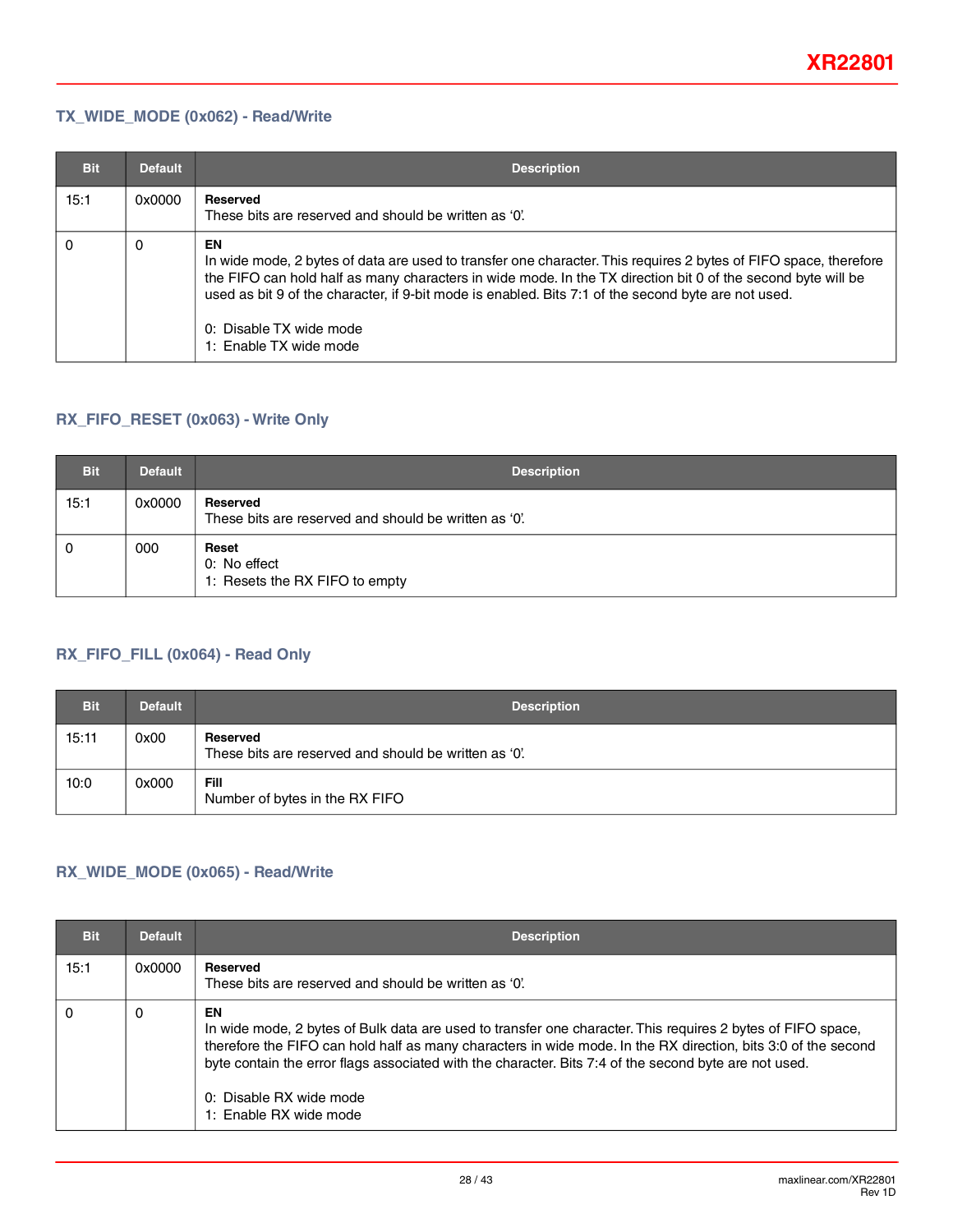### **RX\_CONTROL (0x066) - Read/Write**

| <b>Bit</b> | <b>Default</b> | <b>Description</b>                                                                                                                                                                                                                                                                      |
|------------|----------------|-----------------------------------------------------------------------------------------------------------------------------------------------------------------------------------------------------------------------------------------------------------------------------------------|
| 15:2       | 0              | <b>Reserved</b><br>These bits are reserved and should be written as '0'.                                                                                                                                                                                                                |
|            | 0              | Max Pkt Size<br>0: Maximum bulk-in packet size is 512 / 64 bytes in hi-speed / full-speed mode respectively (normal operation)<br>1: Maximum bulk-in packet size is 508 / 60 bytes in hi-speed / full-speed mode respectively (workaround for<br>known Windows OS CDC-ACM driver issue) |
| 0          | 0              | Low Latency<br>0: Disable low latency mode<br>1: Enable low latency mode                                                                                                                                                                                                                |

### **FLOW\_THRESHOLD (0x067) - Read/Write**

| <b>Bit</b> | <b>Default</b> | <b>Description</b>                                                                                                                                    |
|------------|----------------|-------------------------------------------------------------------------------------------------------------------------------------------------------|
| 15:11      | 0x0            | Reserved<br>These bits are reserved and should be written as '0'.                                                                                     |
| 10:0       | 0x2E0          | <b>Thresh</b><br>If enabled, flow control (either hardware or software), will be asserted when the RX FIFO fill level exceeds the<br>threshold value. |

### **CUSTOM\_DRIVER (0x081) - Read/Write**

| <b>Bit</b> | <b>Default</b> | <b>Description</b>                                                                                                                                                                                                            |
|------------|----------------|-------------------------------------------------------------------------------------------------------------------------------------------------------------------------------------------------------------------------------|
| 15:1       | 0x0000         | Reserved<br>These bits are reserved and should be written as '0'.                                                                                                                                                             |
|            | 0              | <b>Active</b><br>A custom driver should immediately enable this bit prior to using any CDC-ACM commands from the USB host,<br>to ensure that the XR22801 does not enter CDC mode and default to the values listed in Table 3. |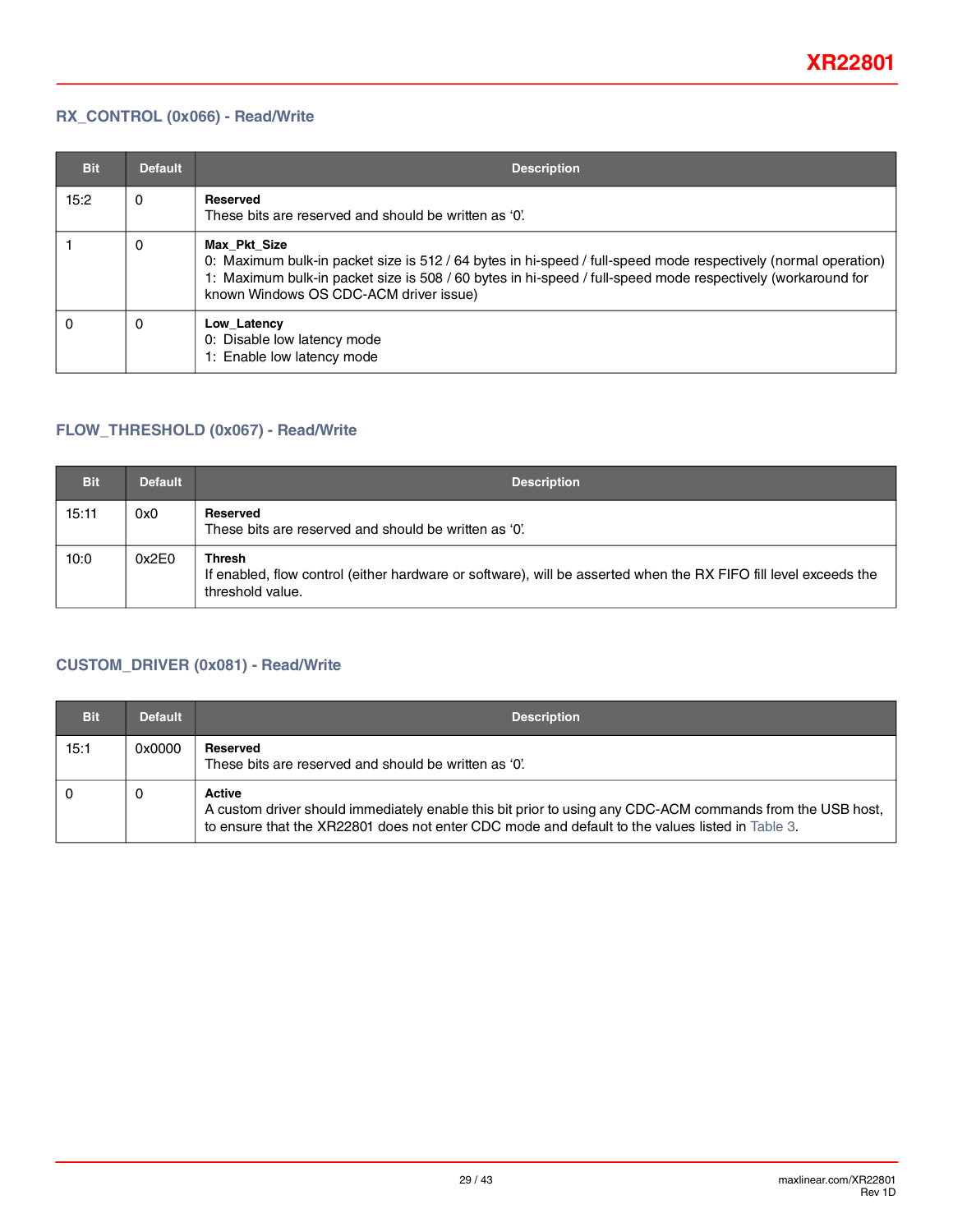### **HID Reports**

The I<sup>2</sup>C and EDGE functions in the XR22801 are HID functions. I<sup>2</sup>C data may be read or written to / from the slave device using the interrupt in and interrupt out endpoints via HID input and output reports. Additionally, XR22801 device register access using the control endpoint for both I<sup>2</sup>C and EDGE functions is performed via HID feature reports. Reading uses indirect addressing such that for register reads, the register address must first be written and the register value may then be read. Both types of reports are described below.

### Input and Output Reports

Input and output reports using the interrupt in and interrupt out endpoints follow the following format.

#### **I2C\_SLAVE\_OUT**

Transfer Type: Interrupt Out Transfer Size: 37 bytes

The I2C SLAVE OUT report writes and / or reads up to 32 bytes of data on the  $I^2C$  interface. Note that all interrupt out transfers will be automatically followed by an interrupt in transfer. For write only transfers, the interrupt in packet will contain the status of the interrupt out transfer. For read only or write and read transfers, the interrupt in packet will contain the read data, as well as the status of the interrupt out transfer. The format of the interrupt out packet is given below.

| <b>Field</b> | <b>Offset</b>  | <b>Size</b> | Value                                                                                                                                                                                                                                                                                                                                                                                                                                                                     | <b>Description</b>                                                                                                                                                                                                                                 |  |  |  |
|--------------|----------------|-------------|---------------------------------------------------------------------------------------------------------------------------------------------------------------------------------------------------------------------------------------------------------------------------------------------------------------------------------------------------------------------------------------------------------------------------------------------------------------------------|----------------------------------------------------------------------------------------------------------------------------------------------------------------------------------------------------------------------------------------------------|--|--|--|
| Report ID    | $\Omega$       | 1           | 0x00                                                                                                                                                                                                                                                                                                                                                                                                                                                                      | Write, read, or write and read I <sup>2</sup> C data                                                                                                                                                                                               |  |  |  |
| Flags        | 1              | 1           | <b>Bitmap</b><br>Transfer options<br>D0: Prefix transfer with a start bit.<br>D1: Append a stop bit to the transfer.<br>D2: ACK last read to extend a read transfer (e.g. if more than 32 bytes<br>need to be read).<br>The default is to NAK the last read in the transfer. This bit has no effect<br>if RdSize is 0.<br>D3: Reserved<br>D7.D4: Sequence number. This can help the host to correlate an IN<br>response with a prior OUT command. This field is optional. |                                                                                                                                                                                                                                                    |  |  |  |
| WrSize       | $\overline{c}$ | 1           | Number                                                                                                                                                                                                                                                                                                                                                                                                                                                                    | Number of data bytes to write. Valid values are 0 to 32. The 7-bit slave<br>address should not be included in this total.                                                                                                                          |  |  |  |
| RdSize       | 3              | 1           | Number                                                                                                                                                                                                                                                                                                                                                                                                                                                                    | Number of bytes to read. Valid values are 0 to 32.                                                                                                                                                                                                 |  |  |  |
| SlaveAddr    | 4              | 1           | Number                                                                                                                                                                                                                                                                                                                                                                                                                                                                    | The 7-bit slave address* to send. The XR22801 will automatically set<br>the I2 C read/write bit, so bit D0 of this field is ignored.                                                                                                               |  |  |  |
| Data         | 5              | 32          | Data                                                                                                                                                                                                                                                                                                                                                                                                                                                                      | Data to be written to the slave. HID uses a fixed report size for each<br>specific report ID so this field will always be 32 bytes long. However,<br>only the number of bytes specified in WrSize will be written. Other bytes<br>will be ignored. |  |  |  |

**\*** Note: To support 10-bit addressing the standard 7-bit address must be set to 1111 0xxB where xx are the most significant bits of the 10 bit address. All 4 of these 7-bit addresses are reserved and will not be used by any slaves with 7-bit only addresses. The least significant bit of the address byte still specifies the direction. For writes, the first data byte which was previously unformatted is now reserved for the least significant 8 bits of the 10-bit address. Additional data bytes remain unformatted. For reads, the write-then-read combined transfer format is always used. During the write portion of the combined transfer the master must send at least one data byte which contains the least significant 8 bits of the 10-bit address. After all of the write data is sent the master then sends a restart bit. This is followed with an address byte which has the same 7-bit address 1111 0xxB as in the write portion. However, the direction bit is now 1 for reading. The slave then sends the read data as usual. The least significant 8 bits of the 10-bit address are not sent again after the restart bit.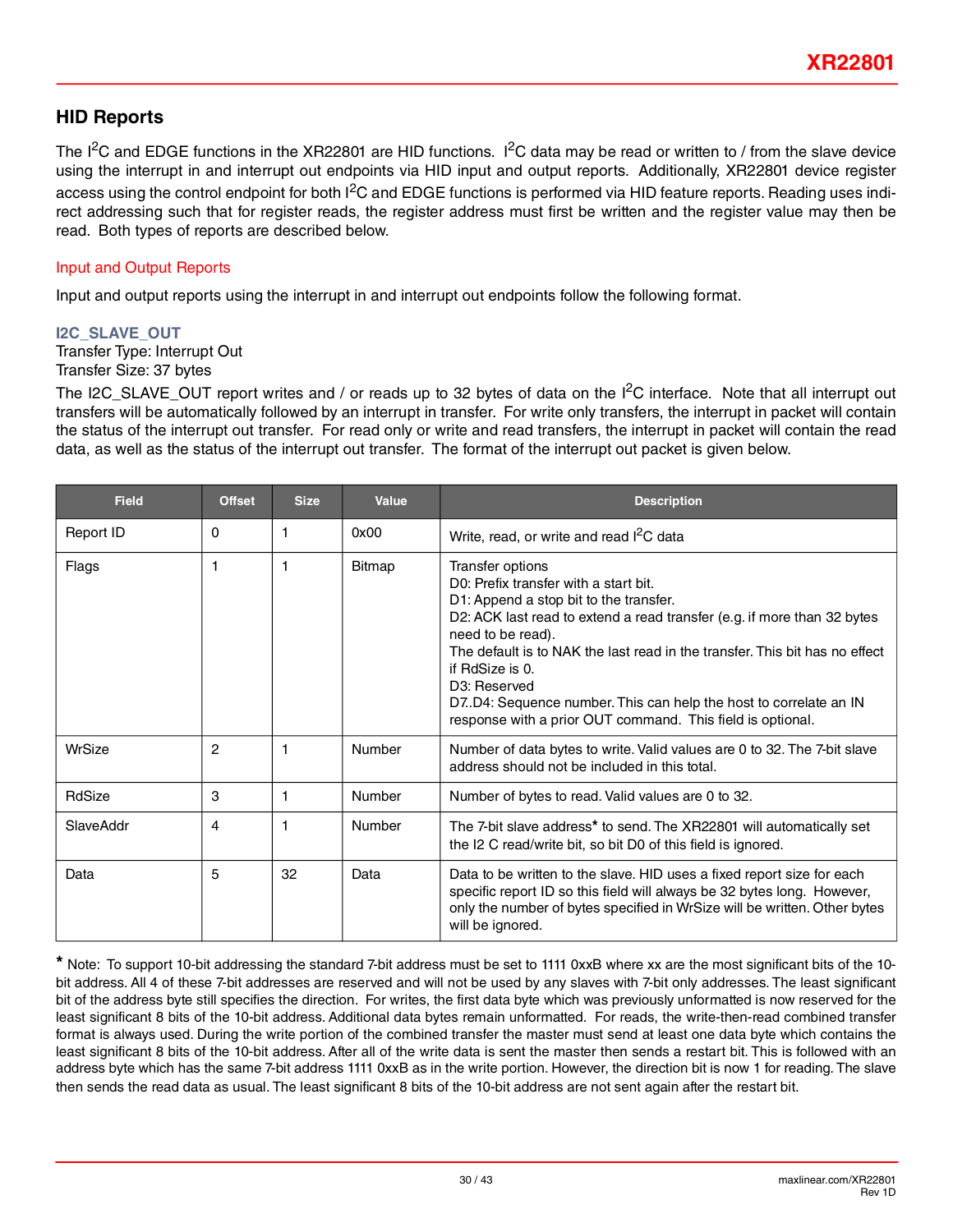### **I2C\_SLAVE\_IN**

Transfer Type: Interrupt In Transfer Size: 36 bytes Interrupt in packet status only, or status and read data from the I2C interface.

| <b>Field</b> | <b>Offset</b> | <b>Size</b> | <b>Value</b>  | <b>Description</b>                                                                                                                                                                                                                                                                                                                                                                                                                                                                                                                   |
|--------------|---------------|-------------|---------------|--------------------------------------------------------------------------------------------------------------------------------------------------------------------------------------------------------------------------------------------------------------------------------------------------------------------------------------------------------------------------------------------------------------------------------------------------------------------------------------------------------------------------------------|
| Flags        | $\Omega$      | 1           | <b>Bitmap</b> | Status of the requested transfer.<br>D0: Request Error. If 1, the OUT request had an error (e.g. invalid size)<br>and was not executed.<br>D1: A byte sent to a slave received an I2C NAK response. The transfer<br>was aborted.<br>D2: Arbitration was lost. The transfer was aborted.<br>D3: Timeout. Bus free condition was not observed within 256 ms or an<br>individual byte transfer extended longer than 10ms.<br>D7.D4: Sequence number. This number matches the value provided in<br>the corresponding OUT command packet. |
| WrSize       |               | 1           | Number        | Number of bytes written, 0 to 32.                                                                                                                                                                                                                                                                                                                                                                                                                                                                                                    |
| RdSize       | 2             |             | Number        | Number of bytes read, 0 to 32.                                                                                                                                                                                                                                                                                                                                                                                                                                                                                                       |
| Reserved     | 3             | 1           | Number        | This field is reserved.                                                                                                                                                                                                                                                                                                                                                                                                                                                                                                              |
| Data         | 4             | 32          | Data          | The read data that was received from the slave. HID uses a fixed report<br>size for each specific report ID, so this field will always be 32 bytes long.<br>However, only the number of bytes specified in RdSize are valid. Other<br>bytes should be ignored.                                                                                                                                                                                                                                                                       |

### Feature Reports

Access to XR22801 registers via HID feature reports along with the register descriptions are given in the following sections.

### **WRITE\_HID\_REGISTER**

Transfer Type: Control Transfer Size: 5 bytes The WRITE\_HID\_REGISTER report writes 2 bytes of data to the specified register address.

| <b>Field</b>             | <b>Offset</b>  | <b>Size</b> | Value | <b>Description</b> |
|--------------------------|----------------|-------------|-------|--------------------|
| Report ID                | 0              |             | 0x3C  | Write HID register |
| <b>Write Address LSB</b> |                |             |       | Write address      |
| <b>Write Address MSB</b> | $\overline{2}$ |             |       |                    |
| <b>Write Data LSB</b>    | 3              |             |       | Write data         |
| <b>Write Data MSB</b>    | 4              |             |       |                    |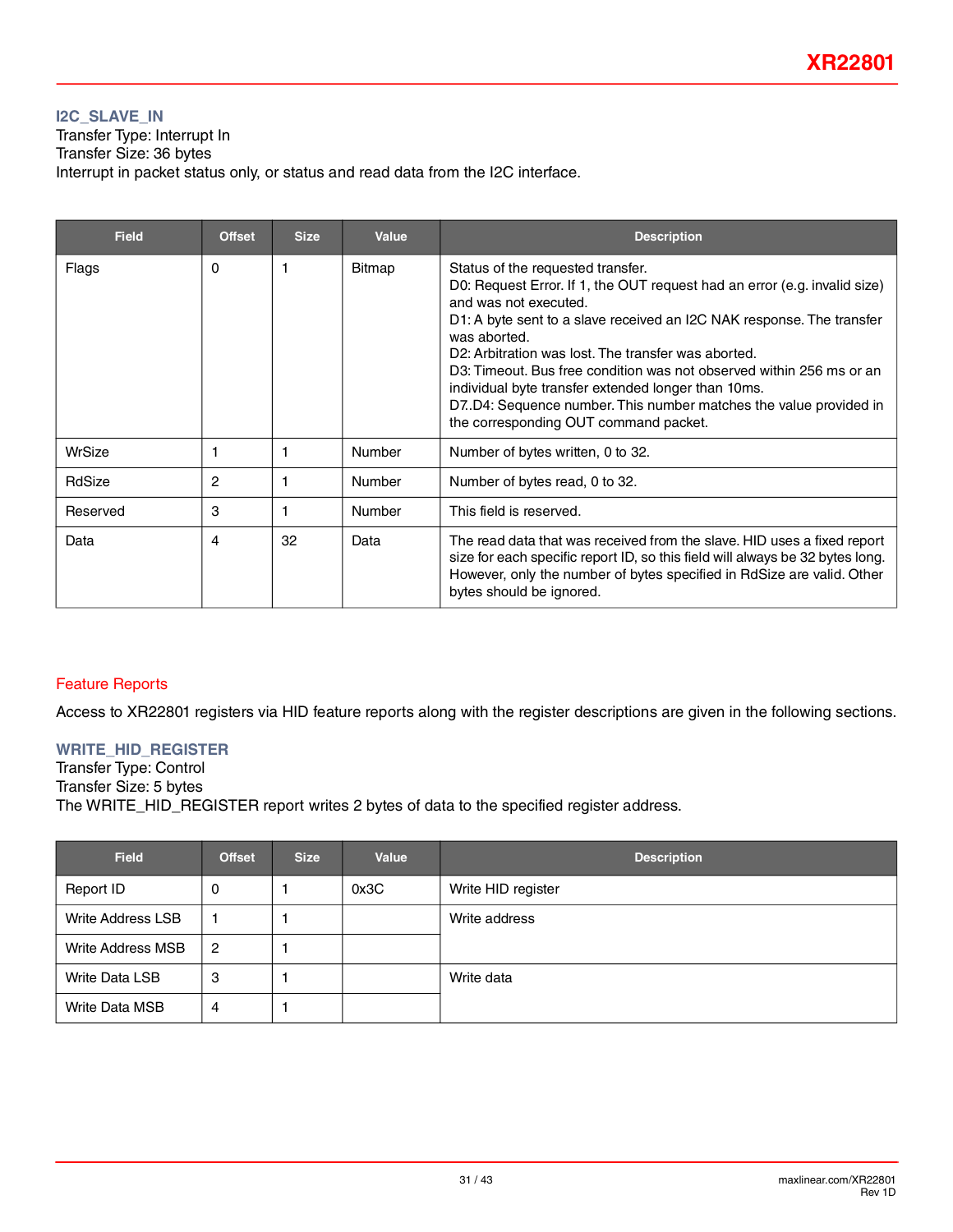### **SET\_HID\_READ\_ADDRESS**

Transfer Type: Control Transfer Size: 3 bytes The SET\_HID\_READ\_ADDRESS report sets the address for the READ\_HID\_REGISTER report.

| <b>Field</b>            | <b>Offset</b> | <b>Size</b> | Value | <b>Description</b>                |
|-------------------------|---------------|-------------|-------|-----------------------------------|
| Report ID               | U             |             | 0x4B  | Set address for HID register read |
| <b>Read Address LSB</b> |               |             |       | Read address                      |
| Read Address MSB        | 2             |             |       |                                   |

### **READ\_HID\_REGISTER**

Transfer Type: Control Transfer Size: 3 bytes The READ\_HID\_REGISTER report reads register data from the address set by the SET\_HID\_READ\_ADDRESS report.

| <b>Field</b>  | <b>Offset</b> | <b>Size</b> | Value | <b>Description</b> |
|---------------|---------------|-------------|-------|--------------------|
| Report ID     | U             |             | 0x5A  | Read HID register  |
| Read Data LSB |               |             |       | Read data          |
| Read Data MSB | 2             |             |       |                    |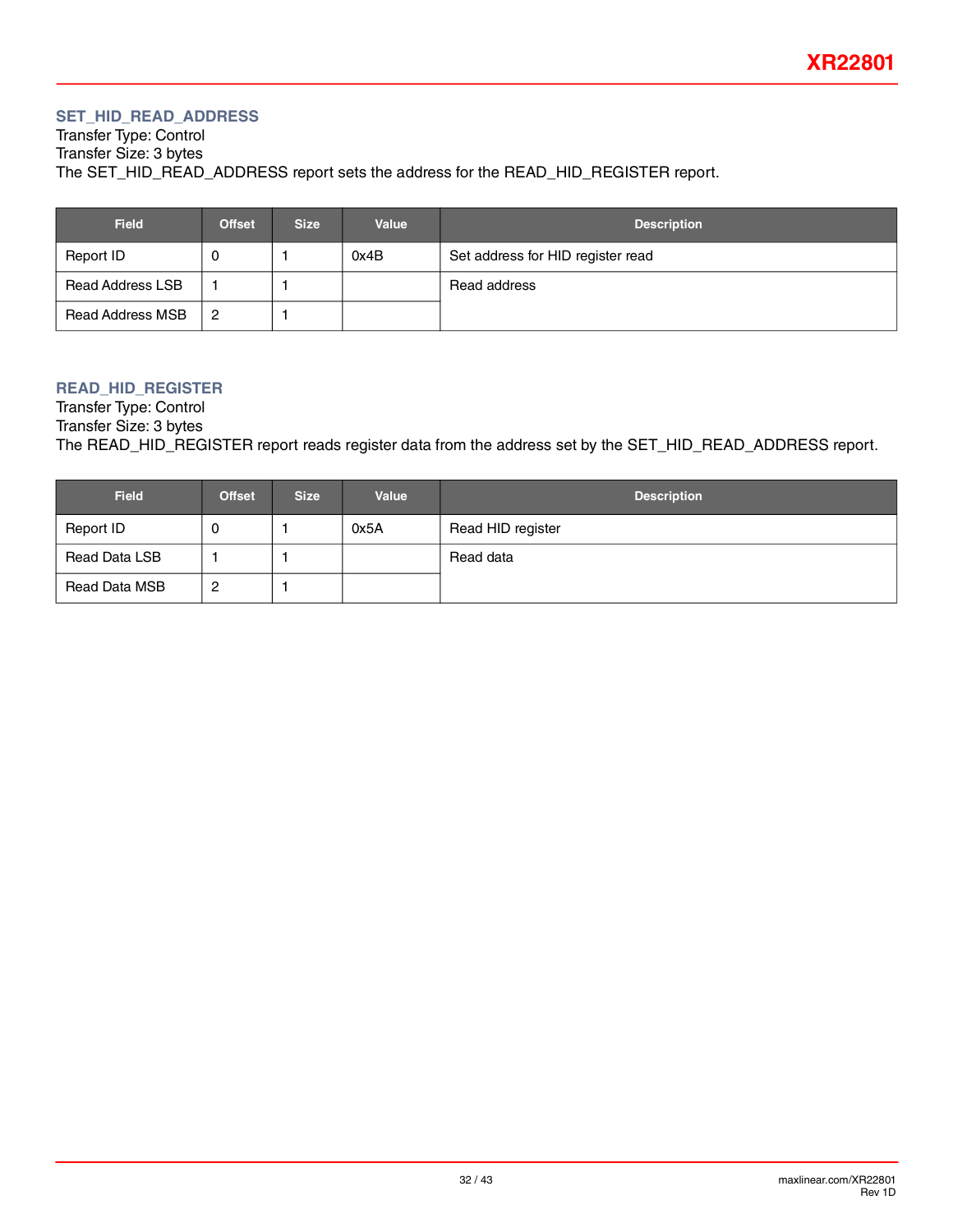### HID Register Map

### **Table 9: XR22801 HID Register Map**

| <b>Address</b>            | <b>Register Name</b>               | Bit 7<br>(15) | Bit 6<br>(14)  | Bit 5<br>(13)      | Bit 4<br>(12)  | Bit 3<br>(11)      | Bit 2<br>(10)  | Bit 1<br>(9)        | Bit 0<br>(8)   |  |
|---------------------------|------------------------------------|---------------|----------------|--------------------|----------------|--------------------|----------------|---------------------|----------------|--|
| <sup>2</sup> C Registers  |                                    |               |                |                    |                |                    |                |                     |                |  |
| $12C$ _SCL_LOW MSB [15:8] |                                    | VALUE (MSB)   |                |                    |                |                    |                |                     |                |  |
| 0x341                     | I <sup>2</sup> C_SCL_LOW LSB [7:0] | VALUE (LSB)   |                |                    |                |                    |                |                     |                |  |
|                           | $12C$ _SCL_HIGH MSB [15:8]         |               |                |                    |                | VALUE (MSB)        |                |                     |                |  |
| 0x342                     | $I2C$ _SCL_HIGH LSB [7:0]          |               |                |                    |                | VALUE (LSB)        |                |                     |                |  |
| <b>EDGE Registers</b>     |                                    |               |                |                    |                |                    |                |                     |                |  |
| 0x3C0                     | EDGE_FUNC_SEL                      | E7            | E <sub>6</sub> | E <sub>5</sub>     | E <sub>4</sub> | E <sub>3</sub>     | E <sub>2</sub> | E <sub>1</sub>      | E <sub>0</sub> |  |
| 0x3C1                     | EDGE_DIR                           | E7            | E <sub>6</sub> | E <sub>5</sub>     | E4             | E <sub>3</sub>     | E <sub>2</sub> | E1                  | E <sub>0</sub> |  |
| 0x3C2                     | EDGE SET                           | E7            | E <sub>6</sub> | E <sub>5</sub>     | E4             | E <sub>3</sub>     | E <sub>2</sub> | E1                  | E <sub>0</sub> |  |
| 0x3C3                     | EDGE_CLEAR                         | E7            | E <sub>6</sub> | E <sub>5</sub>     | E <sub>4</sub> | E <sub>3</sub>     | E <sub>2</sub> | E1                  | E <sub>0</sub> |  |
| 0x3C4                     | EDGE_STATE                         | E7            | E <sub>6</sub> | E <sub>5</sub>     | E4             | E <sub>3</sub>     | E <sub>2</sub> | E <sub>1</sub>      | E <sub>0</sub> |  |
| 0x3C5                     | EDGE_TRI_STATE                     | E7            | E <sub>6</sub> | E <sub>5</sub>     | E4             | E <sub>3</sub>     | E <sub>2</sub> | E <sub>1</sub>      | E <sub>0</sub> |  |
| 0x3C6                     | EDGE_OPEN_DRAIN                    | E7            | E6             | E <sub>5</sub>     | E4             | E <sub>3</sub>     | E <sub>2</sub> | E <sub>1</sub>      | E <sub>0</sub> |  |
| 0x3C7                     | EDGE_PULL_UP                       | E7            | E <sub>6</sub> | E <sub>5</sub>     | E4             | E <sub>3</sub>     | E <sub>2</sub> | E <sub>1</sub>      | E <sub>0</sub> |  |
| 0x3C8                     | EDGE_PULL_DOWN                     | E7            | E <sub>6</sub> | E <sub>5</sub>     | E4             | E <sub>3</sub>     | E <sub>2</sub> | E1                  | E <sub>0</sub> |  |
| 0x3C9                     | EDGE_INTR_MASK                     | E7            | E <sub>6</sub> | E <sub>5</sub>     | E4             | E <sub>3</sub>     | E <sub>2</sub> | E1                  | E <sub>0</sub> |  |
| 0x3CA                     | EDGE_INTR_POS_<br><b>EDGE</b>      | E7            | E <sub>6</sub> | E <sub>5</sub>     | E4             | E <sub>3</sub>     | E <sub>2</sub> | E <sub>1</sub>      | E <sub>0</sub> |  |
| 0x3CB                     | EDGE_INTR_NEG_<br><b>EDGE</b>      | E7            | E <sub>6</sub> | E <sub>5</sub>     | E4             | E <sub>3</sub>     | E <sub>2</sub> | E1                  | E <sub>0</sub> |  |
|                           | EDGE_PWM0_CTRL MSB<br>[15:8]       | $\mathbf 0$   | $\pmb{0}$      | 0                  | $\mathbf 0$    | $\mathbf 0$        | $\mathbf 0$    | $\mathsf{O}\xspace$ | CMD[2]         |  |
| 0x3D8                     | EDGE_PWM0_CTRL LSB<br>$[7:0]$      |               | CMD[1:0]       | EN                 | 0              | 0                  |                | PIN                 |                |  |
|                           | EDGE_PWM0_HIGH MSB<br>[15:8]       | 0             | $\pmb{0}$      | 0                  | 0              |                    | VALUE[11:8]    |                     |                |  |
| 0x3D9                     | EDGE_PWM0_HIGH LSB<br>[7:0]        |               |                | <b>VALUE</b> [7:0] |                |                    |                |                     |                |  |
| 0x3DA                     | EDGE_PWM0_LOW MSB<br>[15:8]        |               | 0              | 0                  | 0              |                    | VALUE[11:8]    |                     |                |  |
|                           | EDGE_PWM0_LOW LSB<br>[7:0]         |               |                |                    |                | <b>VALUE</b> [7:0] |                |                     |                |  |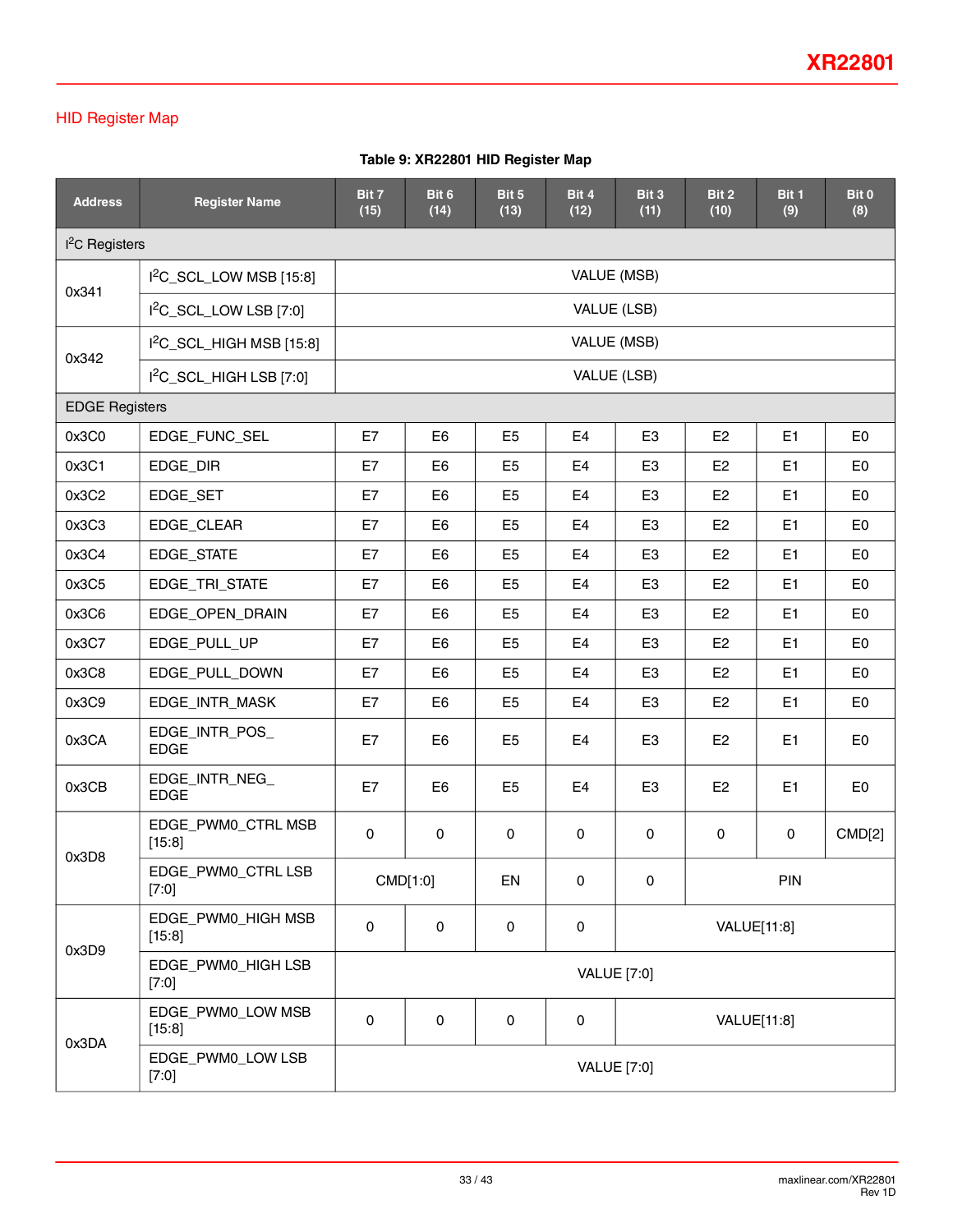#### **Table 9: XR22801 HID Register Map**

| <b>Address</b> | <b>Register Name</b>           | Bit 7<br>(15)      | Bit 6<br>(14) | Bit 5<br>(13) | Bit 4<br>(12) | Bit 3<br>(11) | Bit 2<br>(10) | Bit 1<br>(9) | Bit 0<br>(8) |
|----------------|--------------------------------|--------------------|---------------|---------------|---------------|---------------|---------------|--------------|--------------|
| 0x3DB          | EDGE_PWM1_CTRL MSB<br>[15:8]   | $\Omega$           | $\mathbf 0$   | 0             | 0             | $\Omega$      | 0             | $\mathbf 0$  | CMD[2]       |
|                | EDGE_PWM1_CTRL<br>LSB [7:0]    | CMD[1:0]           |               | <b>EN</b>     | 0             | 0             | <b>PIN</b>    |              |              |
| 0x3DC          | EDGE_PWM1_HIGH MSB<br>$[15:8]$ | $\Omega$           | $\mathbf 0$   | 0             | 0             | VALUE[11:8]   |               |              |              |
|                | EDGE_PWM1_HIGH LSB<br>$[7:0]$  |                    |               |               |               | VALUE [7:0]   |               |              |              |
| 0x3DD          | EDGE_PWM1_LOW MSB<br>[15:8]    | $\Omega$           | $\mathbf 0$   | $\mathbf 0$   | 0             |               | VALUE[11:8]   |              |              |
|                | EDGE_PWM1_LOW LSB<br>$[7:0]$   | <b>VALUE</b> [7:0] |               |               |               |               |               |              |              |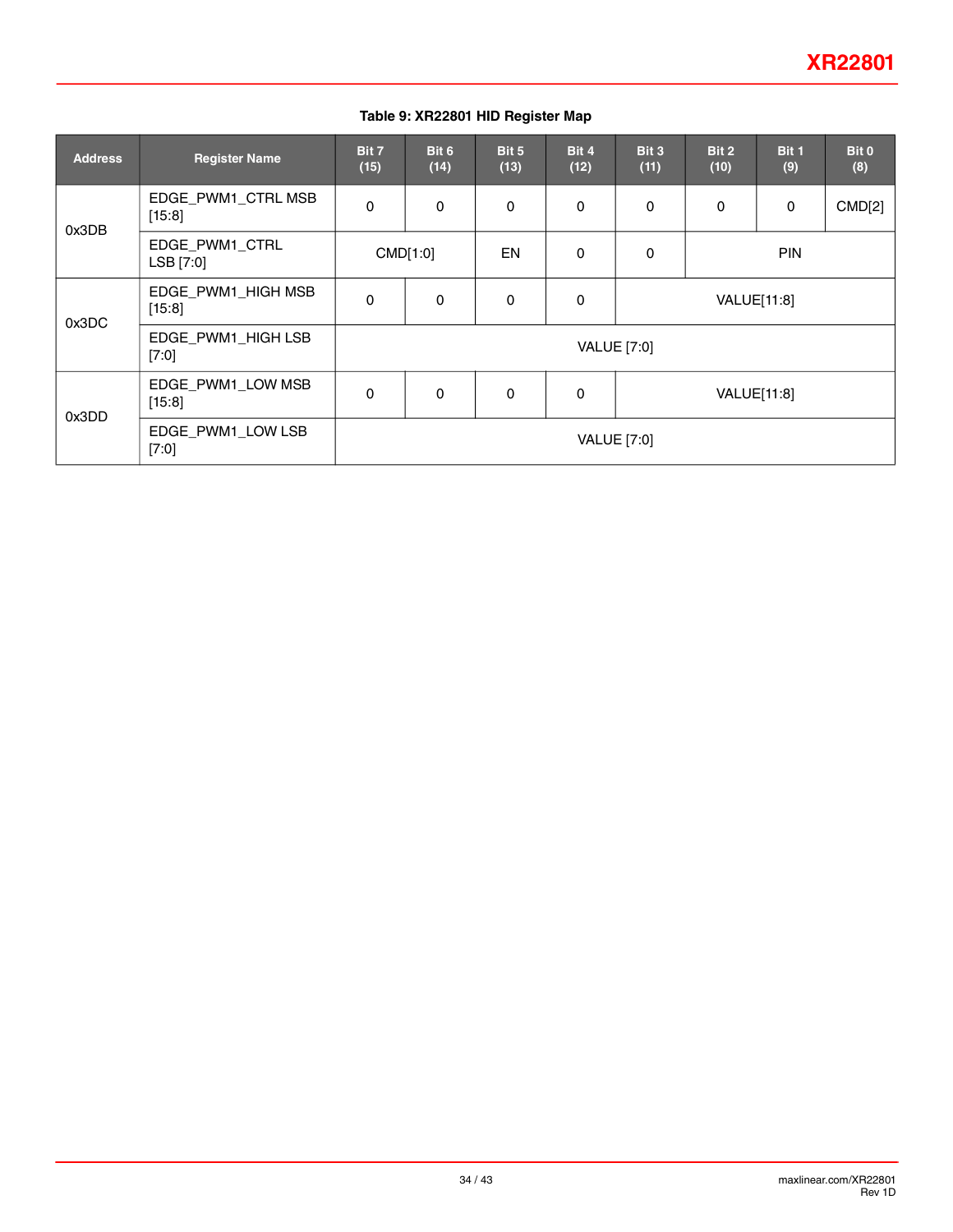#### HID Register Descriptions

Note that all register reset default values are '0' unless otherwise specified. All registers are 16 bits.

### **I 2C\_SCL\_LOW (0x341) - Read/Write**

| <b>Bit</b> | <b>Default</b> | <b>Description</b>                                                                                                                                                                                                                                                                                                                                                                                                                                                                                                                                                                      |
|------------|----------------|-----------------------------------------------------------------------------------------------------------------------------------------------------------------------------------------------------------------------------------------------------------------------------------------------------------------------------------------------------------------------------------------------------------------------------------------------------------------------------------------------------------------------------------------------------------------------------------------|
| 15:0       | 0x0144         | Value<br>Specifies the number of periods that SCL will be asserted low by the XR22801 <sup>2</sup> C master. Note that in clock<br>stretching, the $12C$ slave may extend the SCL low period to delay the next transaction. For 100 kbps transfer<br>rate this value must be at least 252 (0x00FC) and the sum of high and low periods must be at least 600<br>(0x0258). For 400kbps transfer rate this value must be at least 78 (0x004E) and the sum of the high and low<br>periods must be at least 150 (0x0096). Measured in 60 MHz core clock periods, i.e. approximately 16.7 ns. |

### **I 2C\_SCL\_HIGH (0x342) - Read/Write**

| <b>Bit</b> | <b>Default</b> | <b>Description</b>                                                                                                                                                                                                                                                                                                                                                                                                                                                                                                                                                              |
|------------|----------------|---------------------------------------------------------------------------------------------------------------------------------------------------------------------------------------------------------------------------------------------------------------------------------------------------------------------------------------------------------------------------------------------------------------------------------------------------------------------------------------------------------------------------------------------------------------------------------|
| 15:0       | 0x0114         | Value<br>Specifies the number of periods that SCL will be asserted high by the XR22801 <sup>2</sup> C master. Note that another<br>multi-master may assert SCL low before the XR22801 high period is completed. For 100 kbps transfer rate this<br>value must be at least 240 (0x00F0) and the sum of the high and low periods must be at least 600 (0x0258).<br>For 400 kbps transfer rate this value must be at least 36 (0x0024) and the sum of the high and low periods must<br>be at least 150 (0x0096). Measured in 60 MHz core clock periods, i.e. approximately 16.7 ns |

### <span id="page-34-0"></span>**EDGE\_FUNC\_SEL (0x3C0) - Read/Write**

| <b>Bit</b> | <b>Default</b> | <b>Description</b>                                                                                                                                                                  |
|------------|----------------|-------------------------------------------------------------------------------------------------------------------------------------------------------------------------------------|
| 15:8       | 0xFF           | Reserved<br>These bits are reserved and should be written as '1'.                                                                                                                   |
| 7:0        | 0x00           | E[7:0]<br>0: IO is assigned to the UART / GPIO function. IO pin controlled using UART registers.<br>1: IO is assigned to the EDGE function. IO pin controlled using EDGE registers. |

#### **EDGE\_DIR (0x3C1) - Read/Write**

Note that when setting direction of an EDGE IO to output, the EDGE\_PULL\_UP for that IO pin should also be disabled and when setting an EDGE IO pin to input, the EDGE\_PULL\_UP for that IO pin should also be enabled.

| <b>Bit</b> | <b>Default</b> | <b>Description</b>                                                                                                                         |
|------------|----------------|--------------------------------------------------------------------------------------------------------------------------------------------|
| 15:8       | 0x00           | Reserved<br>These bits are reserved and should be written as '0'.                                                                          |
| 7:0        | 0x00           | E[7:0]<br>0: IO pin assigned to EDGE function is configured as an input<br>1: IO pin assigned to EDGE function is configured as an output. |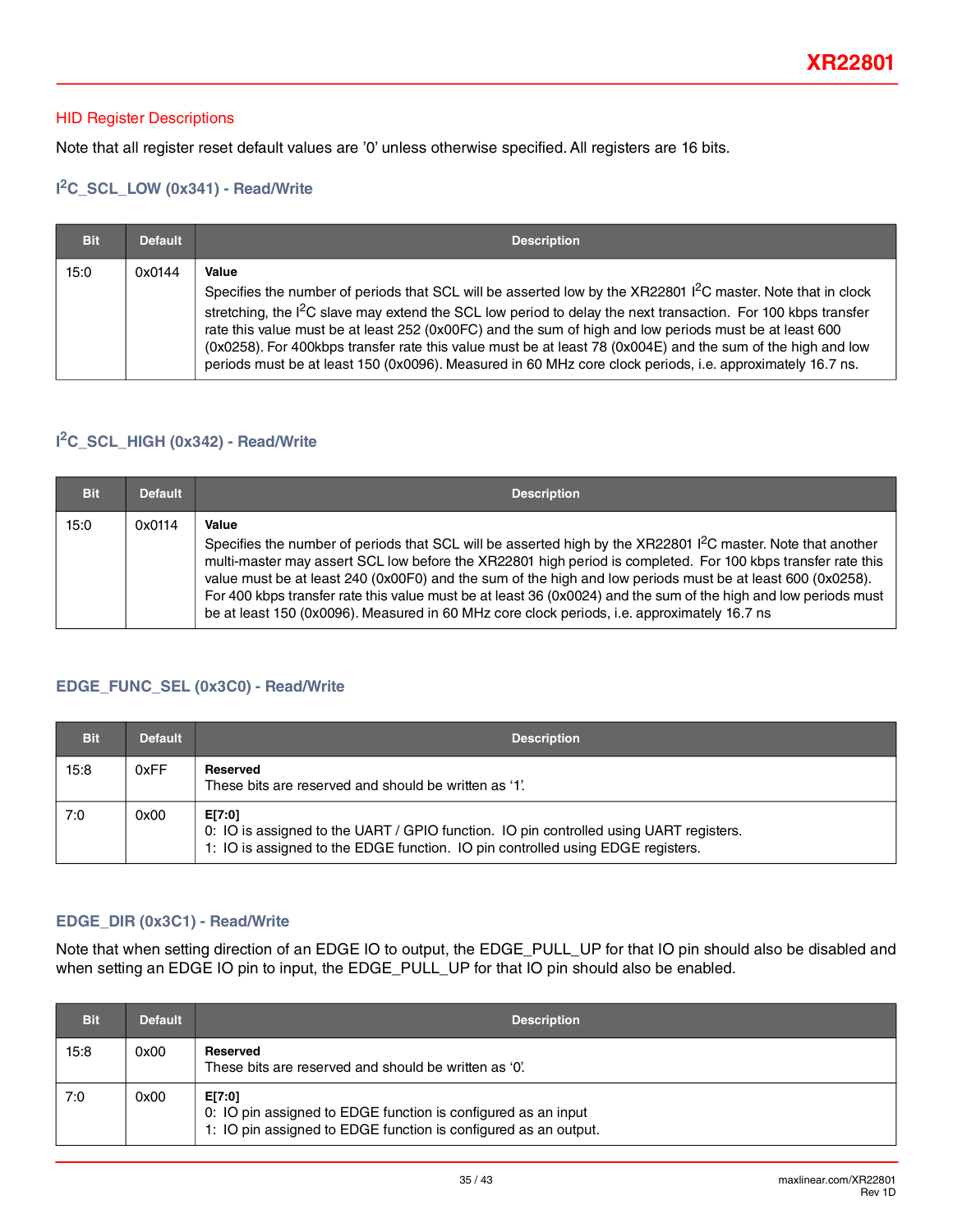### **EDGE\_SET (0x3C2) - Write Only**

| <b>Bit</b> | <b>Default</b> | <b>Description</b>                                                                                           |
|------------|----------------|--------------------------------------------------------------------------------------------------------------|
| 15:8       | 0x00           | Reserved<br>These bits are reserved and should be written as '0'.                                            |
| 7:0        | 0x00           | E[7:0]<br>0: No effect<br>1: Set IO pin assigned to EDGE function and configured as an output to a logic '1' |

### **EDGE\_CLEAR (0x3C3) - Write Only**

| <b>Bit</b> | <b>Default</b> | <b>Description</b>                                                                                             |
|------------|----------------|----------------------------------------------------------------------------------------------------------------|
| 15:8       | 0x00           | Reserved<br>These bits are reserved and should be written as '0'.                                              |
| 7:0        | 0x00           | E[7:0]<br>0: No effect<br>1: Clear IO pin assigned to EDGE function and configured as an output to a logic '0' |

### **EDGE\_STATE (0x3C4) - Read/Write**

| <b>Bit</b> | <b>Default</b> | <b>Description</b>                                                                                                                                                                                                                                                                                                                                                                                                                                                                                                                                                                                           |
|------------|----------------|--------------------------------------------------------------------------------------------------------------------------------------------------------------------------------------------------------------------------------------------------------------------------------------------------------------------------------------------------------------------------------------------------------------------------------------------------------------------------------------------------------------------------------------------------------------------------------------------------------------|
| 15:8       | 0xFF           | <b>Reserved</b><br>These bits are reserved and should be written as '1'.                                                                                                                                                                                                                                                                                                                                                                                                                                                                                                                                     |
| 7:0        | 0x00           | E[7:0]<br>Writing in this register sets or clears the EDGE IO pin(s) configured as an output. Writing to an EDGE pin con-<br>figured as an input has no effect. Reading this register returns the state of each IO pin configured as an EDGE<br>pin irrespective of whether it is configured as an input or output. Note that output transitions across multiple IO<br>pins may be slightly staggered. Refer to EDGE section on page 14.<br>0: Write clears the corresponding bit to a '0'. Read returns the current state.<br>1: Write sets the corresponding bit to a '1'. Read returns the current state. |

### **EDGE\_TRI\_STATE (0x3C5) - Read/Write**

| <b>Bit</b> | <b>Default</b> | <b>Description</b>                                                                                                                                                            |
|------------|----------------|-------------------------------------------------------------------------------------------------------------------------------------------------------------------------------|
| 15:8       | 0x00           | Reserved<br>These bits are reserved and should be written as '0'.                                                                                                             |
| 7:0        | 0x00           | E[7:0]<br>0: IO pin assigned to EDGE function and configured as an output is actively driven<br>1: IO pin assigned to EDGE function and configured as an output is tri-stated |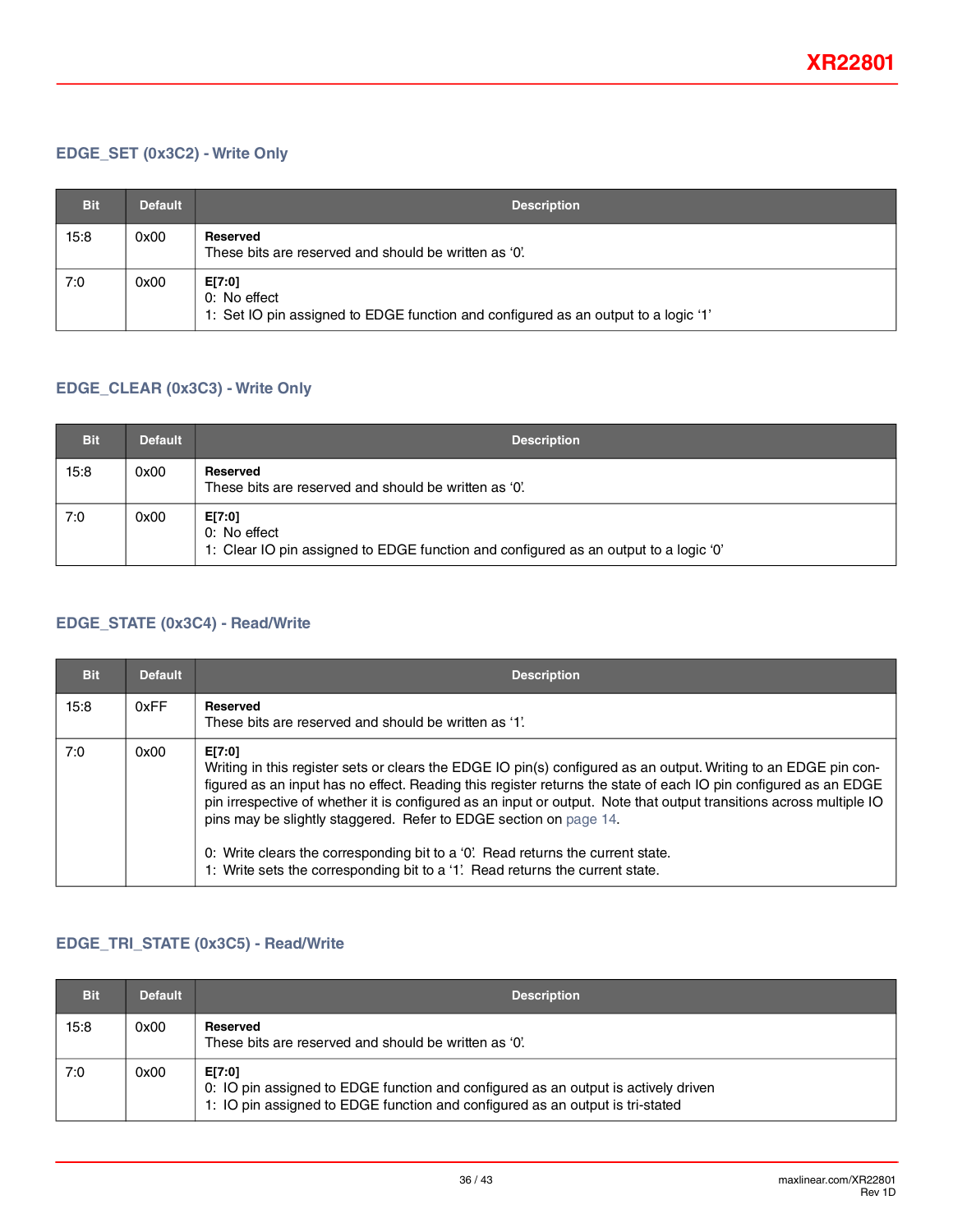### **EDGE\_OPEN\_DRAIN (0x3C6) - Read/Write**

| <b>Bit</b> | <b>Default</b> | <b>Description</b>                                                                                                                                                                                                                                               |
|------------|----------------|------------------------------------------------------------------------------------------------------------------------------------------------------------------------------------------------------------------------------------------------------------------|
| 15:8       | 0x00           | Reserved<br>These bits are reserved and should be written as '0'.                                                                                                                                                                                                |
| 7:0        | 0x00           | E[7:0]<br>Note that XR22801 open drain outputs have a weak internal pull-up.<br>0: IO pin assigned to EDGE function and configured as an output is a push-pull output<br>1: IO pin assigned to EDGE function and configured as an output is an open drain output |

### **EDGE\_PULL\_UP (0x3C7) - Read/Write**

| <b>Bit</b> | <b>Default</b> | <b>Description</b>                                                                                                                                                                                                  |
|------------|----------------|---------------------------------------------------------------------------------------------------------------------------------------------------------------------------------------------------------------------|
| 15:8       | 0xFF           | Reserved<br>These bits are reserved and should be written as '1'.                                                                                                                                                   |
| 7:0        | 0xFF           | E[7:0]<br>0: Disable internal pull-up resistor on IO pin assigned to EDGE function and configured as an input<br>1: Enable internal pull-up resistor on IO pin assigned to EDGE function and configured as an input |

### **EDGE\_PULL\_DOWN (0x3C8) - Read/Write**

| <b>Bit</b> | <b>Default</b> | <b>Description</b>                                                                                                                                                                                                      |
|------------|----------------|-------------------------------------------------------------------------------------------------------------------------------------------------------------------------------------------------------------------------|
| 15:8       | 0x00           | Reserved<br>These bits are reserved and should be written as '0'.                                                                                                                                                       |
| 7:0        | 0x00           | E[7:0]<br>0: Disable internal pull-down resistor on IO pin assigned to EDGE function and configured as an input<br>1: Enable internal pull-down resistor on IO pin assigned to EDGE function and configured as an input |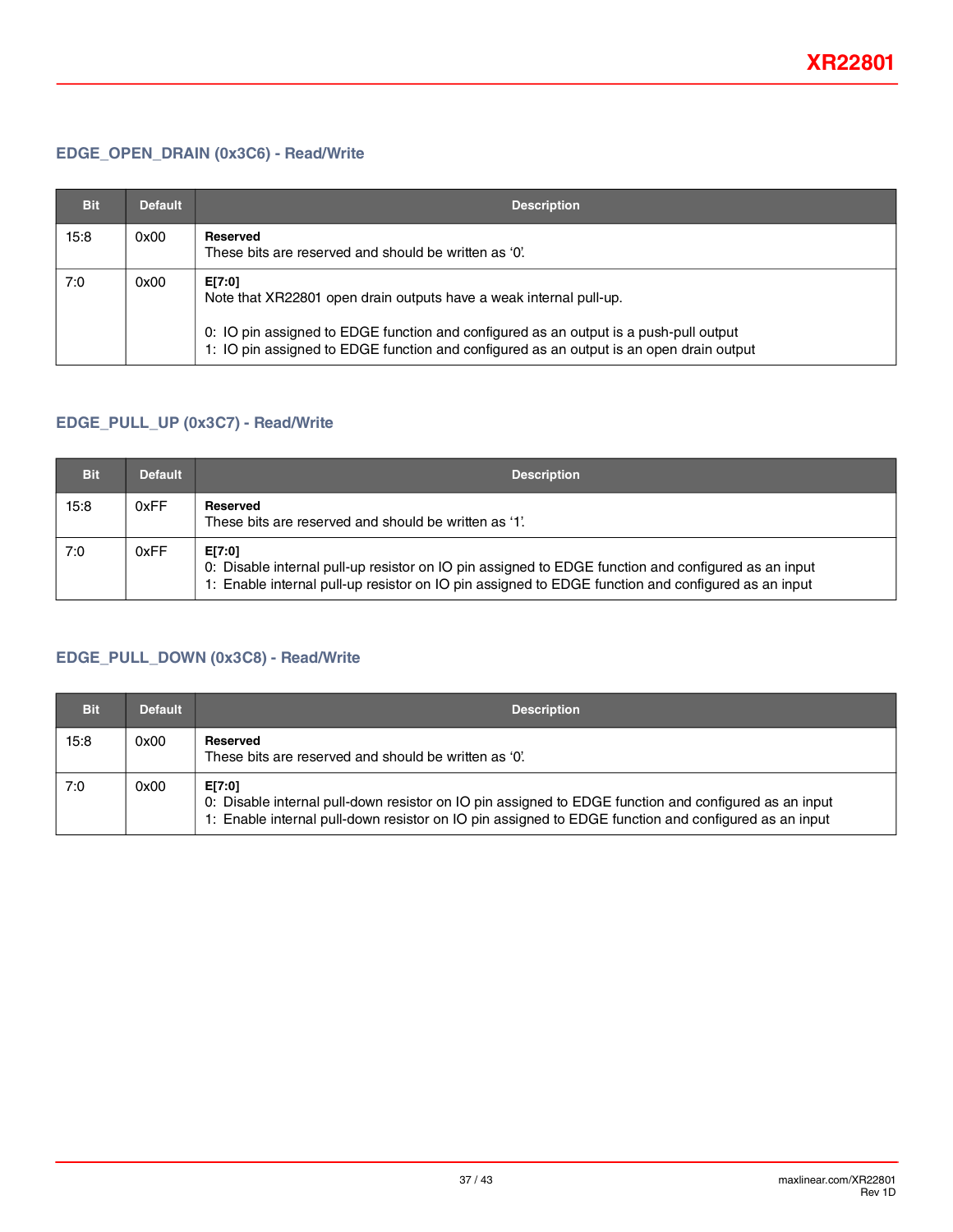#### **EDGE\_INTR\_MASK (0x3C9) - Read/Write**

| <b>Bit</b> | <b>Default</b> | <b>Description</b>                                                                                                                                                                                                                                                                                                                                                                                                                                             |
|------------|----------------|----------------------------------------------------------------------------------------------------------------------------------------------------------------------------------------------------------------------------------------------------------------------------------------------------------------------------------------------------------------------------------------------------------------------------------------------------------------|
| 15:8       | 0x00           | <b>Reserved</b><br>These bits are reserved and should be written as '0'.                                                                                                                                                                                                                                                                                                                                                                                       |
| 7:0        | 0x00           | E[7:0]<br>Writing a '1' in this register enables an input pin for the corresponding bit position EDGE IO pin(s) configured as<br>an input to generate an interrupt if either EDGE_INTR_POS_EDGE and / or EDGE _INTR_NEG_EDGE regis-<br>ters has also been enabled. An EDGE pin configured as an output has no effect.<br>0: IO pin will not generate an interrupt<br>1: IO pin assigned to EDGE function and configured as an input will generate an interrupt |

### **EDGE\_INTR\_POS\_EDGE (0x3CA) - Read/Write**

| <b>Bit</b> | <b>Default</b> | <b>Description</b>                                                                                                                                                                                                                                                                                                                                                                                                                                                                                                                                                                                                               |
|------------|----------------|----------------------------------------------------------------------------------------------------------------------------------------------------------------------------------------------------------------------------------------------------------------------------------------------------------------------------------------------------------------------------------------------------------------------------------------------------------------------------------------------------------------------------------------------------------------------------------------------------------------------------------|
| 15:8       | 0xFF           | Reserved<br>These bits are reserved and should be written as '1'.                                                                                                                                                                                                                                                                                                                                                                                                                                                                                                                                                                |
| 7:0        | 0xFF           | E[7:0]<br>Writing a '1' in this register enables an interrupt to be generated on the rising edge of the corresponding bit posi-<br>tion EDGE IO pin(s) configured as an input if the EDGE_INTR_MASK register is enabled for that pin. If the<br>EDGE_INTR_NEG_EDGE register is also enabled, interrupts will be generated on both edges. Writing to an<br>EDGE pin configured as an output has no effect.<br>0: IO pin will not generate an interrupt on rising edge<br>1: IO pin assigned to EDGE function and configured as an input will generate an interrupt on rising edge if cor-<br>responding EDGE_INTR_MASK bit is set |

### **EDGE\_INTR\_NEG\_EDGE (0x3CB) - Read/Write**

| <b>Bit</b> | <b>Default</b> | <b>Description</b>                                                                                                                                                                                                                                                                                                                                                                                                                                                                                                                                                                                                                |
|------------|----------------|-----------------------------------------------------------------------------------------------------------------------------------------------------------------------------------------------------------------------------------------------------------------------------------------------------------------------------------------------------------------------------------------------------------------------------------------------------------------------------------------------------------------------------------------------------------------------------------------------------------------------------------|
| 15:8       | 0xFF           | Reserved<br>These bits are reserved and should be written as '1'.                                                                                                                                                                                                                                                                                                                                                                                                                                                                                                                                                                 |
| 7:0        | 0xFF           | E[7:0]<br>Writing a '1' in this register enables an interrupt to be generated on the falling edge of the corresponding bit<br>position EDGE IO pin(s) configured as an input if the EDGE_INTR_MASK register is enabled for that pin. If the<br>EDGE_INTR_POS_EDGE register is also enabled, interrupts will be generated on both edges. Writing to an<br>EDGE pin configured as an output has no effect.<br>0: IO pin will not generate an interrupt on falling edge<br>1: IO pin assigned to EDGE function and configured as an input will generate an interrupt on falling edge if cor-<br>responding EDGE_INTR_MASK bit is set |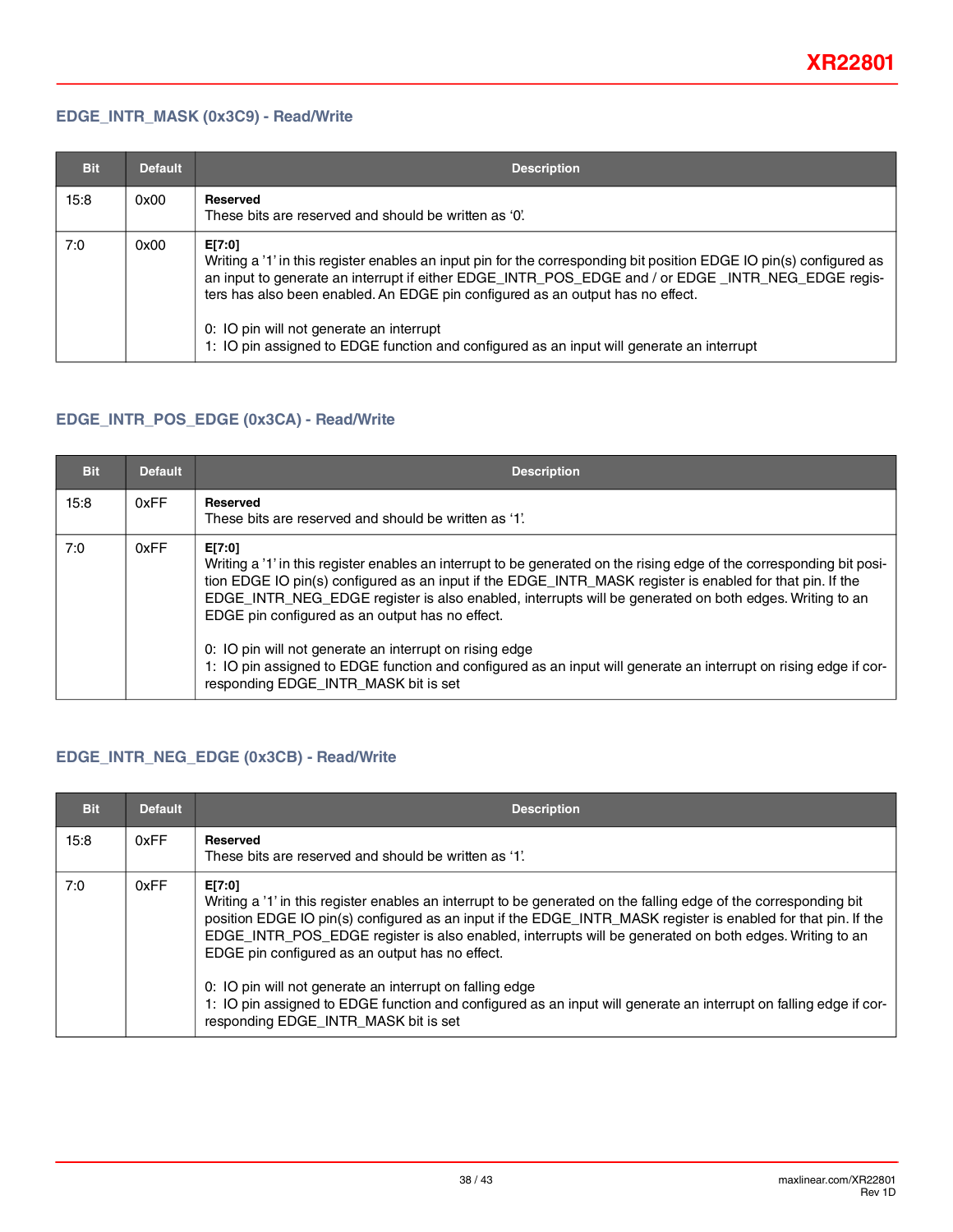### <span id="page-38-0"></span>**EDGE\_PWM0\_CTRL (0x3D8) - Read/Write**

| <b>Bit</b> | <b>Default</b> | <b>Description</b>                                                                                                                                                                                                                                                                                                                                                       |
|------------|----------------|--------------------------------------------------------------------------------------------------------------------------------------------------------------------------------------------------------------------------------------------------------------------------------------------------------------------------------------------------------------------------|
| 15:9       | 0x00           | <b>Reserved</b><br>These bits are reserved and should be written as '0'.                                                                                                                                                                                                                                                                                                 |
| 8:6        | 0x0            | Cmd<br>000: Idle. output pin remains at same state<br>001: Undefined, do not use<br>010: Undefined, do not use<br>011: Undefined, do not use<br>100: Assert logic '0'<br>101: One-shot -If previous state was assert '0', one-shot pulse will be high, If previous state was assert '1', one-<br>shot pulse will be low<br>110: Free run output<br>111: Assert logic '0' |
| 5          | 0              | Enable<br>0: PWM0 output is not enabled<br>1: PWM0 output is enabled on pin specified in Pin field using mode specified in Cmd field                                                                                                                                                                                                                                     |
| 4:3        | 0x0            | <b>Reserved</b><br>These bits are reserved and should be written as '0'.                                                                                                                                                                                                                                                                                                 |
| 2:0        | 0x0            | <b>Pin</b><br>Specifies which pin (E7 - E0) will be assigned to PWM0 output.                                                                                                                                                                                                                                                                                             |

### **EDGE\_PWM0\_HIGH (0x3D9) - Read/Write**

| <b>Bit</b> | <b>Default</b> | <b>Description</b>                                                                                                                                              |
|------------|----------------|-----------------------------------------------------------------------------------------------------------------------------------------------------------------|
| 15:12      | 0x0            | Reserved<br>These bits are reserved and should be written as '0'.                                                                                               |
| 11:0       | 0x001          | Value<br>This register specifies the high period for PWM0 in increments of 266.667ns. High period must be in the range<br>of 1 to 4095 (266.667 ns to 1.092 ms) |

### **EDGE\_PWM0\_LOW (0x3DA) - Read/Write**

| <b>Bit</b> | <b>Default</b> | <b>Description</b>                                                                                                                                            |
|------------|----------------|---------------------------------------------------------------------------------------------------------------------------------------------------------------|
| 15:12      | 0x0            | Reserved<br>These bits are reserved and should be written as '0'.                                                                                             |
| 11:0       | 0x001          | Value<br>This register specifies the low period for PWM0 in increments of 266.667ns. Low period must be in the range of<br>1 to 4095 (266.667 ns to 1.092 ms) |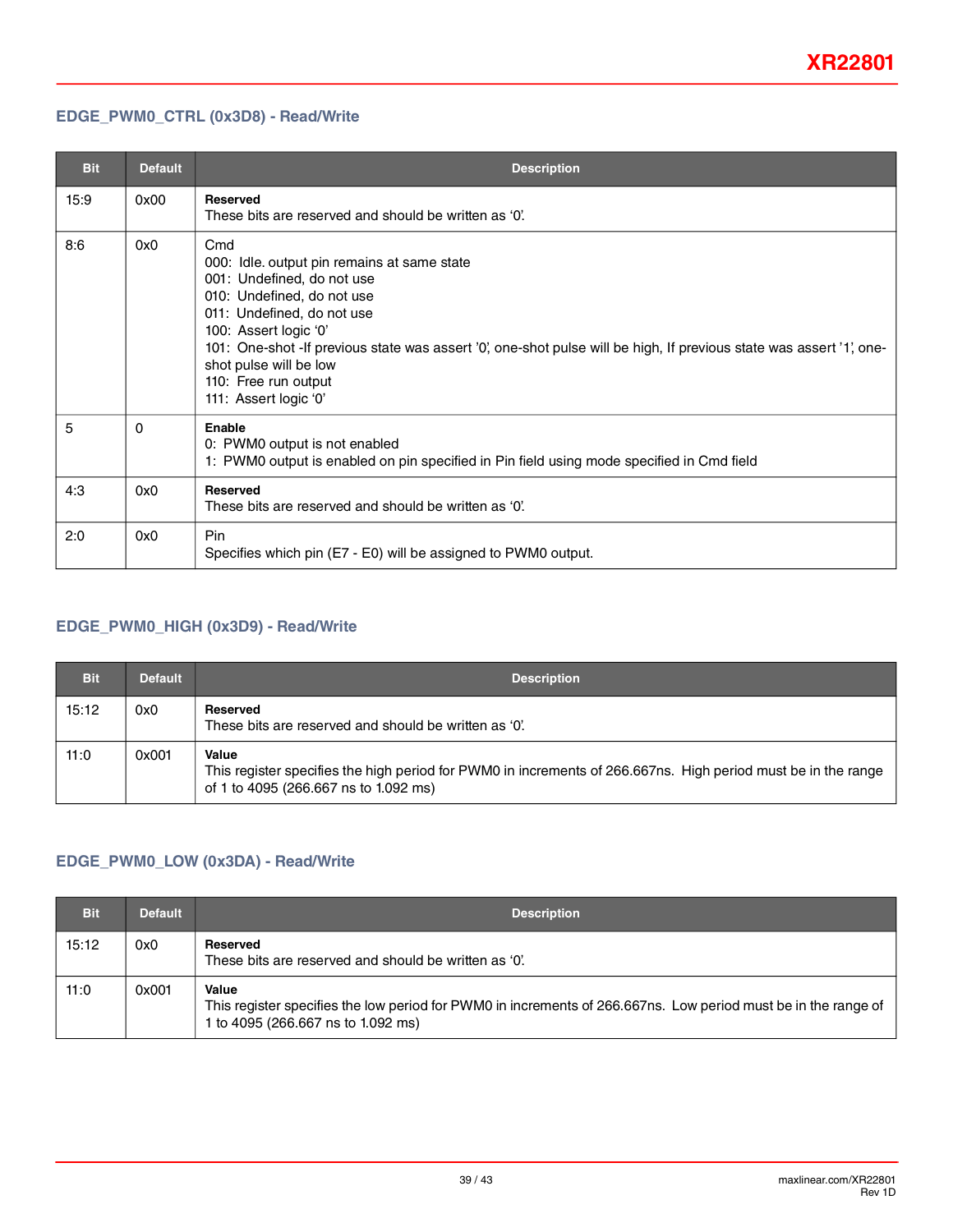### <span id="page-39-0"></span>**EDGE\_PWM1\_CTRL (0x3DB) - Read/Write**

| <b>Bit</b> | <b>Default</b> | <b>Description</b>                                                                                                                                                                                                                                                                                                                                                       |  |  |
|------------|----------------|--------------------------------------------------------------------------------------------------------------------------------------------------------------------------------------------------------------------------------------------------------------------------------------------------------------------------------------------------------------------------|--|--|
| 15:9       | 0x00           | <b>Reserved</b><br>These bits are reserved and should be written as '0'.                                                                                                                                                                                                                                                                                                 |  |  |
| 8:6        | 0x0            | Cmd<br>000: Idle. output pin remains at same state<br>001: Undefined, do not use<br>010: Undefined, do not use<br>011: Undefined, do not use<br>100: Assert logic '0'<br>101: One-shot -If previous state was assert '0', one-shot pulse will be high, If previous state was assert '1', one-<br>shot pulse will be low<br>110: Free run output<br>111: Assert logic '0' |  |  |
| 5          | $\Omega$       | Enable<br>0: PWM1 output is not enabled<br>1: PWM1 output is enabled on pin specified in Pin field using mode specified in Cmd field                                                                                                                                                                                                                                     |  |  |
| 4:3        | 0x0            | <b>Reserved</b><br>These bits are reserved and should be written as '0'.                                                                                                                                                                                                                                                                                                 |  |  |
| 2:0        | 0x0            | <b>Pin</b><br>Specifies which pin (E7 - E0) will be assigned to PWM1 output.                                                                                                                                                                                                                                                                                             |  |  |

### **EDGE\_PWM1\_HIGH (0x3DC) - Read/Write**

| <b>Bit</b> | <b>Default</b> | <b>Description</b>                                                                                                                                              |
|------------|----------------|-----------------------------------------------------------------------------------------------------------------------------------------------------------------|
| 15:12      | 0x0            | Reserved<br>These bits are reserved and should be written as '0'.                                                                                               |
| 11:0       | 0x001          | Value<br>This register specifies the high period for PWM1 in increments of 266.667ns. High period must be in the range<br>of 1 to 4095 (266.667 ns to 1.092 ms) |

### **EDGE\_PWM1\_LOW (0x3DD) - Read/Write**

| <b>Bit</b> | <b>Default</b> | <b>Description</b>                                                                                                                                            |
|------------|----------------|---------------------------------------------------------------------------------------------------------------------------------------------------------------|
| 15:12      | 0x0            | Reserved<br>These bits are reserved and should be written as '0'.                                                                                             |
| 11:0       | 0x001          | Value<br>This register specifies the low period for PWM1 in increments of 266.667ns. Low period must be in the range of<br>1 to 4095 (266.667 ns to 1.092 ms) |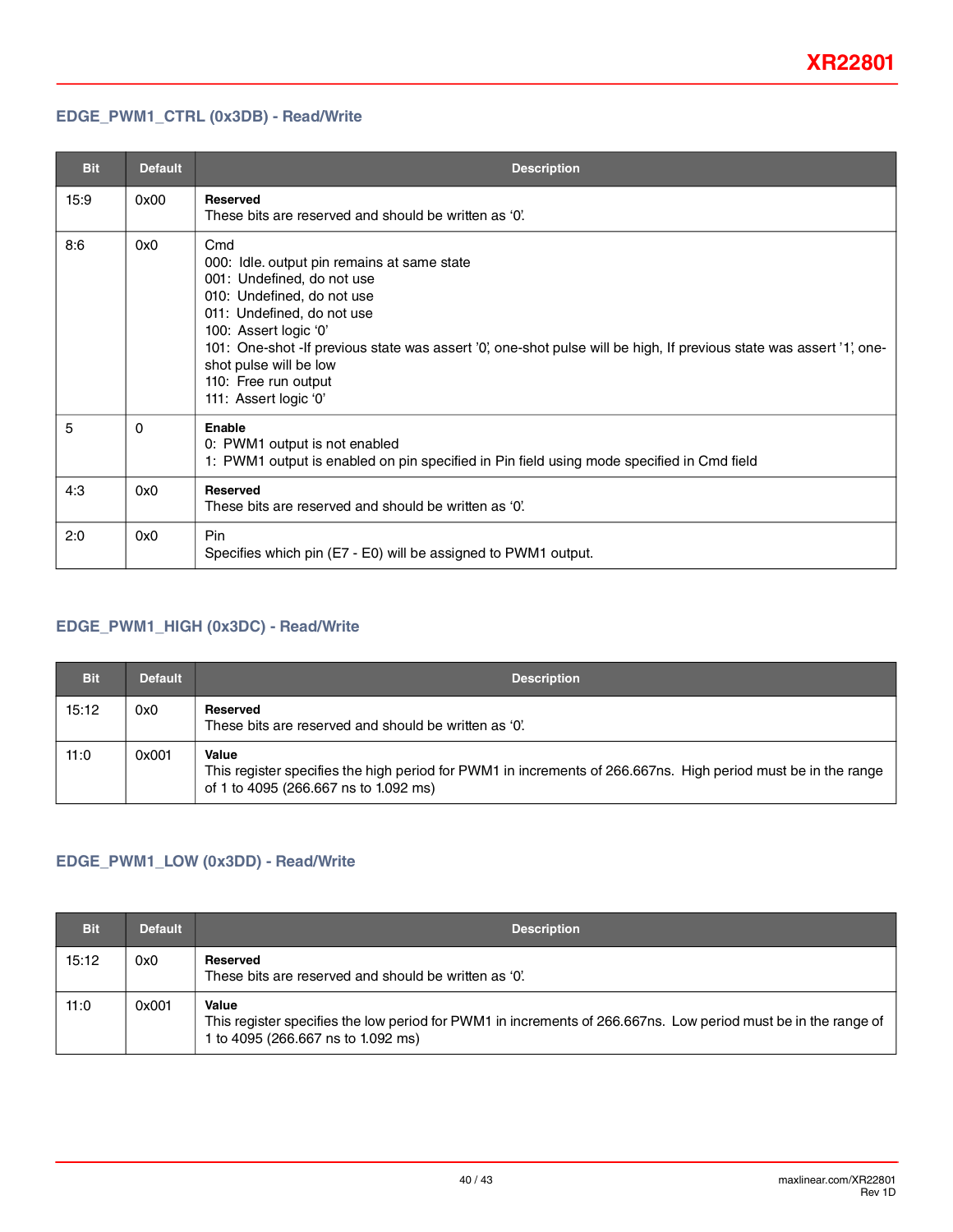# **Mechanical Dimensions**

32-Pin QFN





| 32LD 5x5 QFN (OPTION 3) JEDEC MO-220 Variation VHHD-4 |                                    |            |           |                                        |            |       |
|-------------------------------------------------------|------------------------------------|------------|-----------|----------------------------------------|------------|-------|
| <b>SYMBOLS</b>                                        | DIMENSIONS IN MM<br>(Control Unit) |            |           | DIMENSIONS IN INCH<br>(Reference Unit) |            |       |
|                                                       | <b>MIN</b>                         | <b>NOM</b> | MAX       | MIN                                    | <b>NOM</b> | MAX   |
| А                                                     | 0.80                               | 0.90       | 1.00      | 0.032                                  | 0.035      | 0.039 |
| A1                                                    | 0.00                               | 0.02       | 0.05      | 0.000                                  | 0.001      | 0.002 |
| A3                                                    | 0.20 REF                           |            |           | <b>REF</b><br>0.008                    |            |       |
| b                                                     | 0.18                               | 0.25       | 0.30      | 0.007                                  | 0.010      | 0.012 |
| D                                                     | <b>BSC</b><br>5.00                 |            |           | 0.197 BSC                              |            |       |
| D <sub>2</sub>                                        | 3.50                               | 3.65       | 3.80      | 0.138                                  | 0.144      | 0.150 |
| E                                                     | 5.00 BSC                           |            | 0.197 BSC |                                        |            |       |
| E <sub>2</sub>                                        | 3.50                               | 3.65       | 3.80      | 0.138                                  | 0.144      | 0.150 |
| e                                                     | 0.50 BSC                           |            |           | 0.020 BSC                              |            |       |
| L                                                     | 0.35                               | 0.40       | 0.45      | 0.014                                  | 0.016      | 0.018 |
| K                                                     | 0.20                               |            |           | 0.008                                  |            |       |
| q                                                     | U.                                 |            | 14"       | U.                                     |            | 14"   |
| N                                                     | 32                                 |            |           | 32                                     |            |       |
| <b>ND</b>                                             | 8                                  |            |           | 8                                      |            |       |
| <b>NE</b>                                             | 8                                  |            |           | 8                                      |            |       |

Drawing No: POD-00000037

Revision: B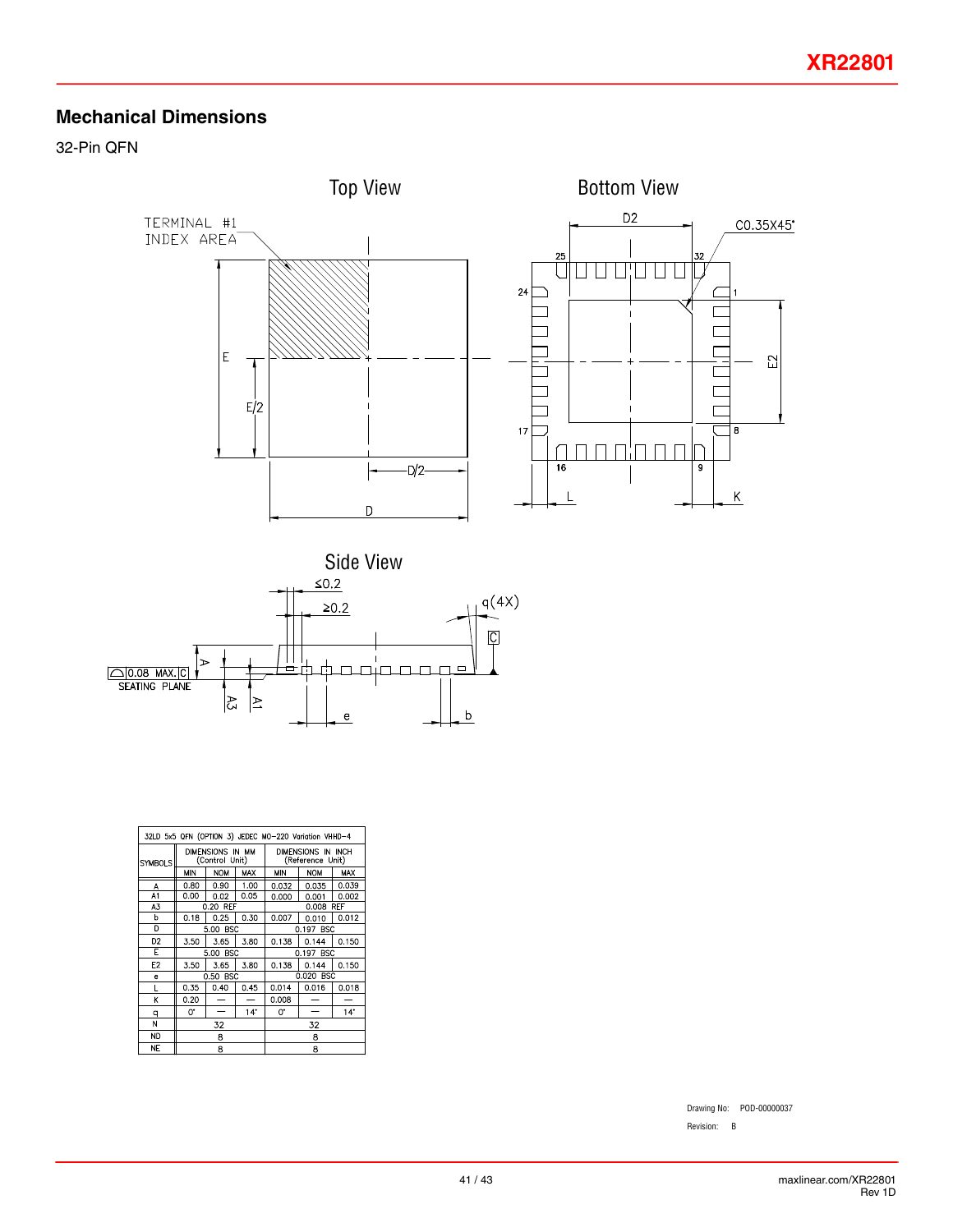# **Recommended Stencil Design and Land Pattern**

32-Pin QFN



Drawing No: POD-00000037 Revision: B